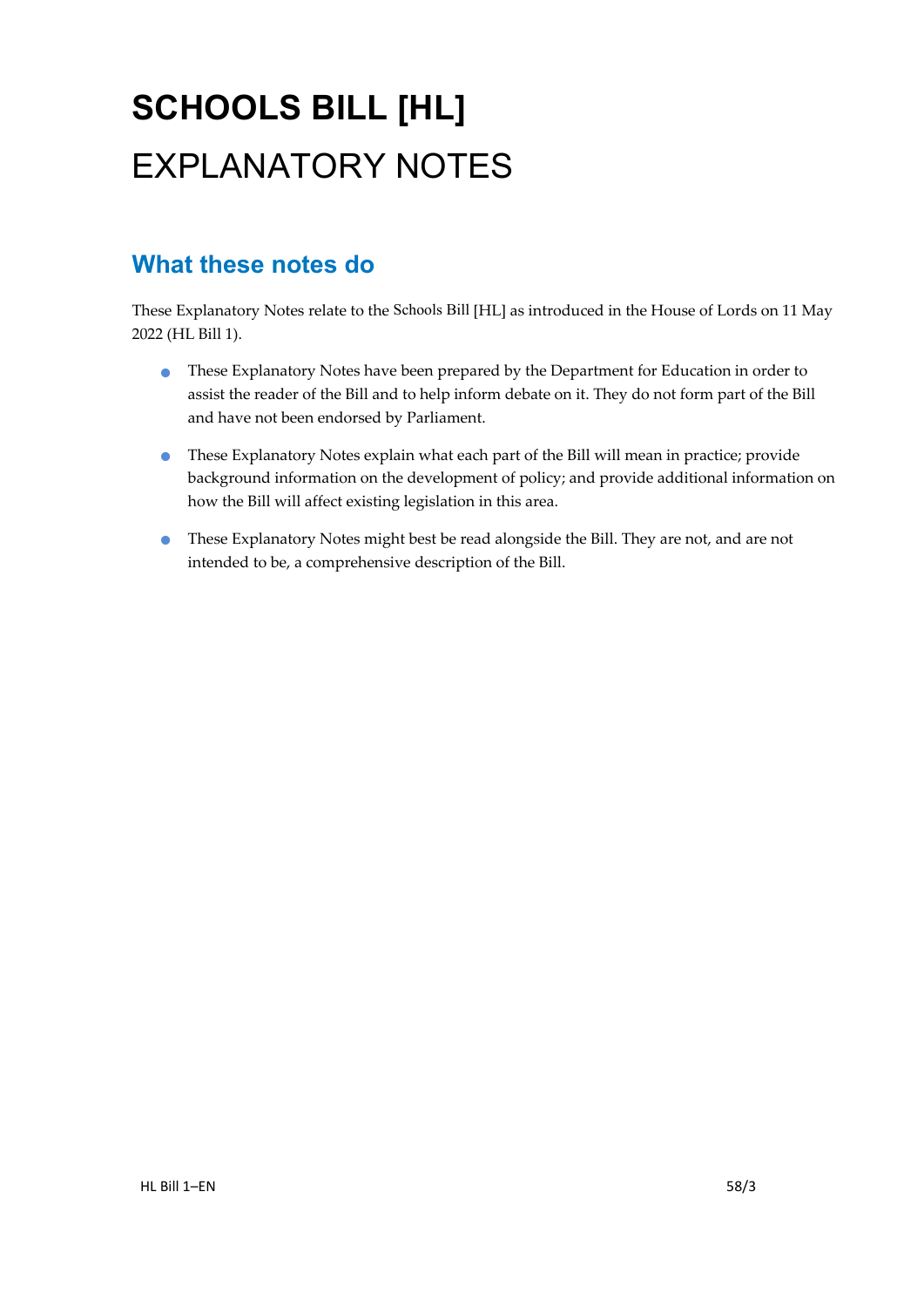### **Table of Contents**

Subject Page of these Notes

| <b>Overview of the Bill</b>                                                                                                                                | 4  |
|------------------------------------------------------------------------------------------------------------------------------------------------------------|----|
| Policy background                                                                                                                                          | 5  |
| The Opportunity for All: Strong schools with great teachers for your child white                                                                           |    |
| paper                                                                                                                                                      | 5  |
| Children not in school consultation                                                                                                                        | 6  |
|                                                                                                                                                            |    |
| Regulating Independent Educational Institutions consultation                                                                                               | 7  |
| Fair school funding for all: completing our reforms to the National Funding Formula                                                                        |    |
| consultation                                                                                                                                               | 7  |
| Teacher Misconduct: regulating the teaching profession consultation                                                                                        | 8  |
|                                                                                                                                                            |    |
| School attendance: improving consistency of support consultation                                                                                           | 8  |
| Legal background                                                                                                                                           | 10 |
|                                                                                                                                                            |    |
| <b>Territorial extent and application</b>                                                                                                                  | 11 |
| <b>Commentary on provisions of Bill</b>                                                                                                                    | 12 |
| Part 1: Academies                                                                                                                                          | 12 |
| Academies regulation                                                                                                                                       | 12 |
| Clause 1: Academy standards                                                                                                                                | 12 |
| Clause 2: Academy standards: relationship with contractual agreements                                                                                      | 13 |
| Clause 3: Academies: power to apply or disapply education legislation Schedule 1: Application of maintained                                                |    |
| school legislation to academies                                                                                                                            | 13 |
| Clause 4: Academies: guidance                                                                                                                              | 14 |
| Part 1: Extension of Existing Provisions to Academies                                                                                                      | 14 |
| Part 2: Exclusion of Academies from Existing Legislation                                                                                                   | 17 |
| Academy proprietors: Secretary of State's intervention powers                                                                                              | 18 |
| Clause 5: Powers to give compliance directions                                                                                                             | 18 |
| Clause 6: Powers to give notice to improve<br>Clause 7: Powers to appoint or require appointment of directors and Schedule 2: Academy proprietors: Interim | 18 |
| Trustees                                                                                                                                                   | 19 |
| Academy agreements and master arrangements: termination                                                                                                    | 19 |
| Clause 8: Termination of Academy agreement with seven years' notice                                                                                        | 19 |
| Clause 9: Termination of Academy agreement where Academy is failing                                                                                        | 19 |
| Clause 10: Termination of Academy agreement in cases of insolvency                                                                                         | 20 |
| Clause 11: Termination of master agreement on change of control or insolvency event                                                                        | 20 |
| Clause 12: Termination of Academy agreement or master agreement after failure to address concerns                                                          | 20 |
| Clause 13: Termination of Academy agreement or master agreement following warning notice                                                                   | 20 |
| Clause 14: Termination warning notices: Academy agreements                                                                                                 | 20 |
| Clause 15: Termination warning notices: master agreements                                                                                                  | 21 |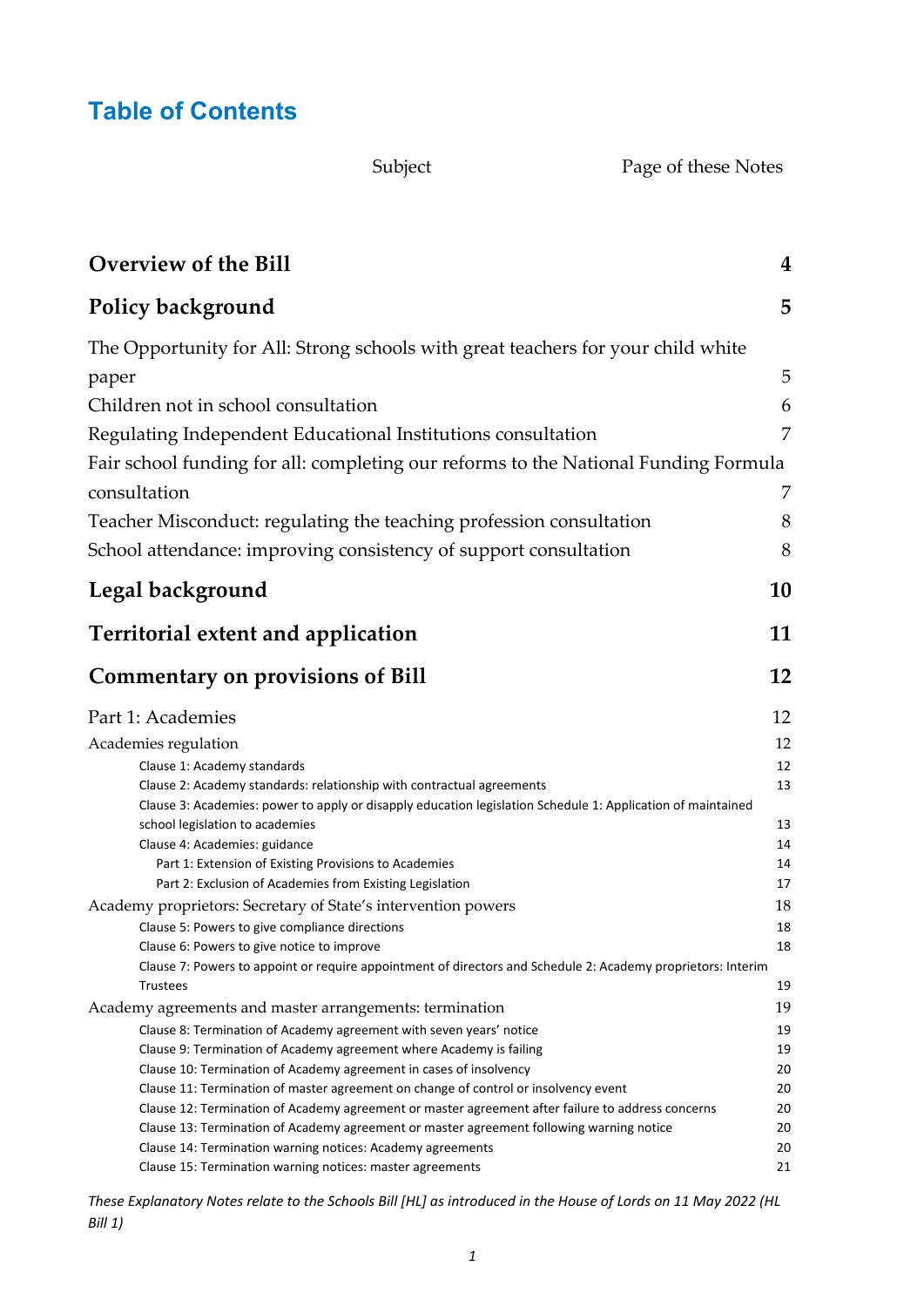| Clause 16: Termination of Academy agreement after termination of master agreement                                                                           | 21       |
|-------------------------------------------------------------------------------------------------------------------------------------------------------------|----------|
| Clause 17: Termination: contractual and other rights                                                                                                        | 21       |
| Clause 18: Termination: consequential amendments                                                                                                            | 21       |
| Academy schools with a religious character                                                                                                                  | 21       |
| Clause 19: Requirement to make regulations about governance                                                                                                 | 21       |
| Clause 20: Power to make regulations about governance                                                                                                       | 22       |
| Clause 21: Worship                                                                                                                                          | 22       |
| Clause 22: Religious education                                                                                                                              | 23       |
| Clause 23: Religious education: former foundation or voluntary controlled schools                                                                           | 23       |
| Clause 24: Religious education: other Academies                                                                                                             | 24       |
| Clause 25: Special arrangements for worship and religious education                                                                                         | 24       |
| Clause 26: Inspection of arrangements for worship and religious education<br>Clause 27: Governance, worship and religious education: contractual provisions | 25<br>25 |
| Academies: other                                                                                                                                            | 26       |
| Clause 28: Academy grammar schools                                                                                                                          | 26       |
| Clause 29: Local authorities: power to apply for an Academy order                                                                                           | 28       |
| Clause 30: Transfer of land by local authorities                                                                                                            | 28       |
| Interpretation and regulations                                                                                                                              | 30       |
| Clause 31: Interpretation of Part 1                                                                                                                         | 30       |
| Clause 32: Part 1: regulations                                                                                                                              | 30       |
| Part 2: School and local education funding: England                                                                                                         | 31       |
| National formula allocations                                                                                                                                | 31       |
| Clause 33: Nationally determined funding for schools in England                                                                                             | 31       |
| Clause 34: Administration of nationally determined funding                                                                                                  | 31       |
| Locally determined expenditure                                                                                                                              | 32       |
| Clause 35: Locally determined education budgets in England                                                                                                  | 32       |
| Clause 36: Locally determined supplementary funding for local schools                                                                                       | 32       |
| Clause 37: Administration of locally determined supplementary funding                                                                                       | 33       |
| Clause 38: Other locally determined education expenditure                                                                                                   | 33       |
| Other sources of funding for education expenditure                                                                                                          | 34       |
| Clause 39: Other funding for education expenditure                                                                                                          | 34       |
| Budget adjustments                                                                                                                                          | 34       |
| Clause 40: Reallocation of funding to locally determined education expenditure                                                                              | 34       |
| Clause 41: Excluded pupils: budget adjustments                                                                                                              | 35       |
| Clause 42: Pooled education expenditure deductions from maintained schools' core budgets                                                                    | 35       |
| Funding: other                                                                                                                                              | 36       |
| Clause 43: Provisions of information to the Secretary of State                                                                                              | 36       |
| Clause 44 and Schedule 3: Part 2: consequential amendments                                                                                                  | 36       |
| Clause 45: Funding of Academies: contractual provisions                                                                                                     | 37       |
| Interpretation and regulations                                                                                                                              | 37       |
| Clause 46: Interpretation of Part 2<br>Clause 47: Part 2: regulations                                                                                       | 37<br>38 |
| Part 3: School Attendance                                                                                                                                   | 38       |
| Children not in school                                                                                                                                      | 39       |
| Clause 48: Registration                                                                                                                                     | 39       |
| Clause 49: School attendance orders                                                                                                                         | 42       |
| Clause 50: Failure to comply with school attendance order                                                                                                   | 46       |
| Clause 51 and Schedule 4: School attendance orders: consequential amendments                                                                                | 47       |
| Attendance by registered pupils                                                                                                                             | 48       |
| Clause 52: School attendance: general duties on local authorities                                                                                           | 48       |
| Clause 53: School attendance policies                                                                                                                       | 48       |
| Clause 54: Penalty notices: regulations                                                                                                                     | 48       |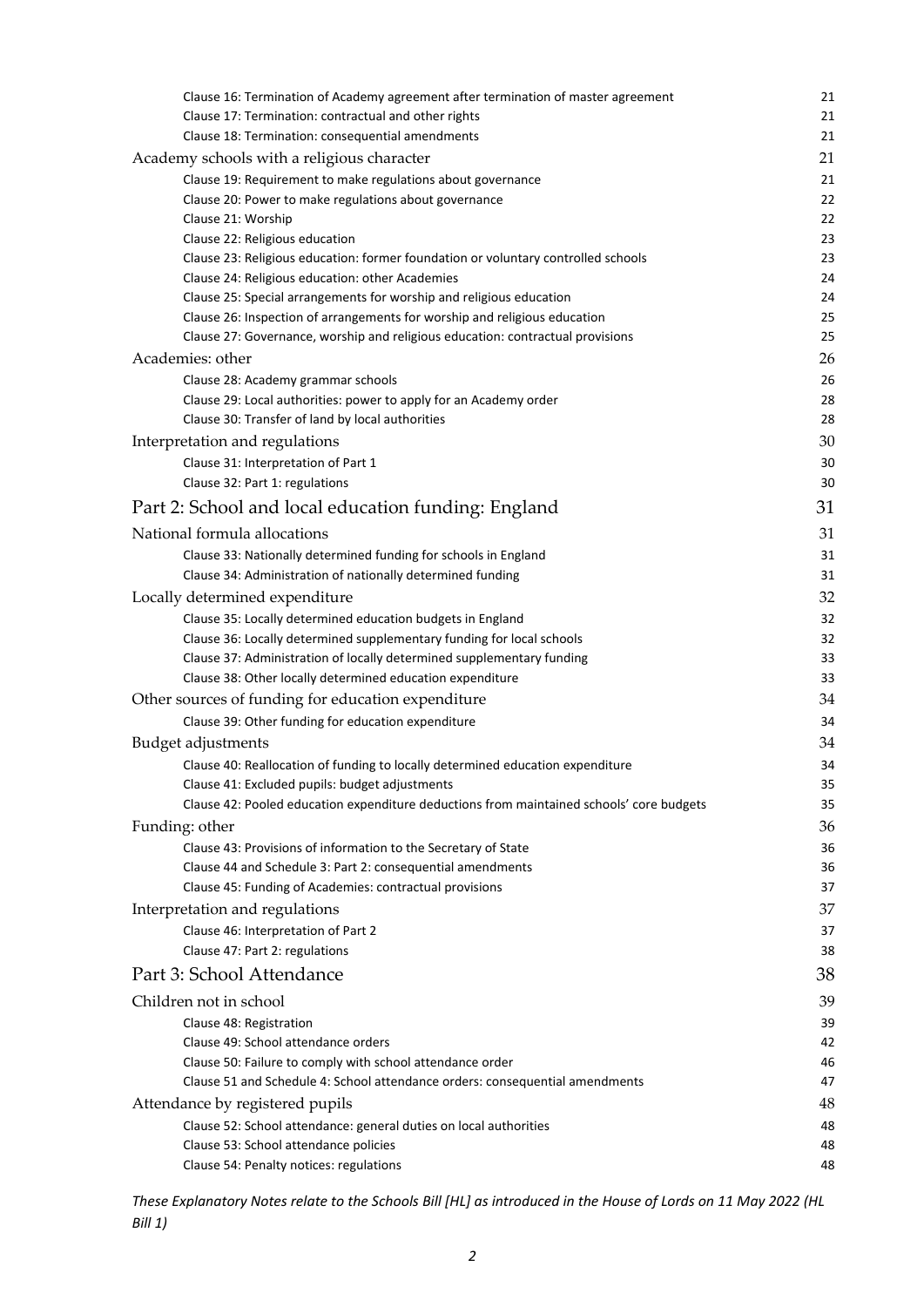| Clause 55: Academies: regulations as the granting of leave of absence                            | 49 |
|--------------------------------------------------------------------------------------------------|----|
| Part 4: Independent Educational Institutions                                                     | 49 |
| Regulation of independent educational institutions                                               | 49 |
| Clause 56: Expanding the scope of regulation                                                     | 49 |
| Clause 57: Section 56: consequential and related amendments                                      | 50 |
| Clause 58: Application of provisions applying to schools to independent educational institutions | 50 |
| Independent educational institution standards                                                    | 50 |
| Clause 59: Independent educational institution standards                                         | 50 |
| Clause 60: Failure to meet standards: suspension of registration                                 | 51 |
| Clause 61: Deregistration decisions on grounds of standards: appeals                             | 54 |
| Material change                                                                                  | 54 |
| Clause 62: Material changes to registered details                                                | 54 |
| Powers of Chief Inspector etc                                                                    | 56 |
| Clause 63: Powers of entry and investigation etc                                                 | 56 |
| Clause 64: Independent inspectorates: reports and information sharing                            | 57 |
| Part 5: Miscellaneous and Final Provisions                                                       | 58 |
| Teacher misconduct                                                                               | 58 |
| Clause 65: Teacher misconduct                                                                    | 58 |
| <b>Final Provisions</b>                                                                          | 58 |
| Clause 66: Transitional, saving and consequential provision                                      | 58 |
| Clause 67: Extent                                                                                | 59 |
| Clause 68: Commencement                                                                          | 59 |
| Clause 69: Short title                                                                           | 59 |
|                                                                                                  |    |
| Commencement                                                                                     | 60 |
| <b>Financial implications of the Bill</b>                                                        | 60 |
| Parliamentary approval for financial costs or for charges imposed                                | 60 |
| <b>Compatibility with the European Convention on Human Rights</b>                                | 60 |
| <b>Environment Act 2021: section 20</b>                                                          | 60 |
| <b>Related documents</b>                                                                         | 61 |
| Annex A - Territorial extent and application in the United Kingdom 62                            |    |
| Subject matter and legislative competence of devolved legislatures                               | 63 |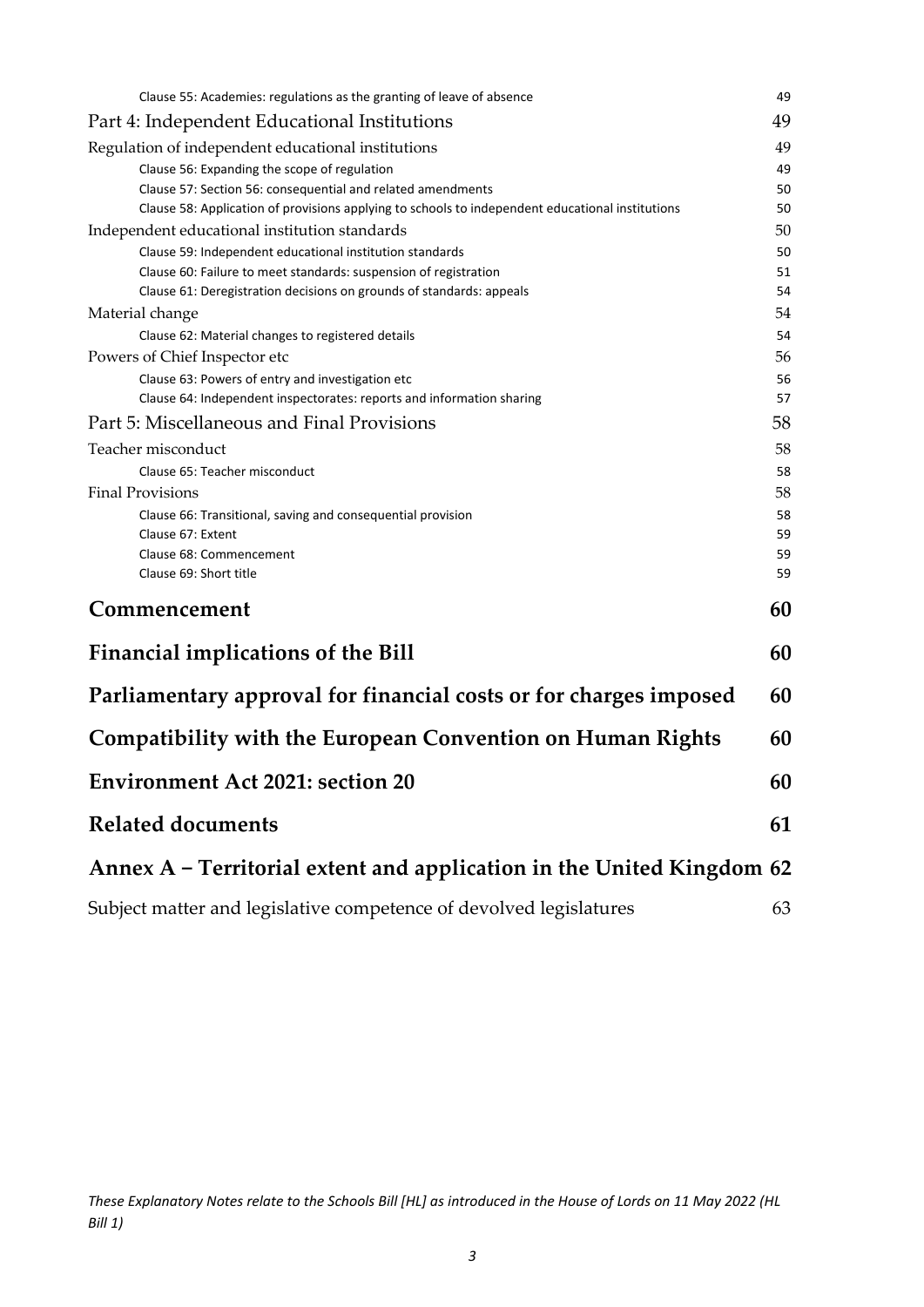## <span id="page-4-0"></span>**Overview of the Bill**

- 1 The Schools Bill ("the Bill") includes measures that:
	- Introduce a power permitting the Secretary of State to make regulations prescribing 'academy standards'. These regulations will set out the requirements on academy proprietors which will be capable of applying consistently across all academy trusts.
	- Provide the Secretary of State with a suite of intervention powers in relation to academy proprietors' operation of their academies.
	- Ensure local authorities transfer land to site trustees if they provide a new alternative site for a Church academy.
	- Provide protections for pupils taking part in daily acts of collective worship and religious education provision in academy schools with a religious designation.
	- Provide a regulation-making duty and power regarding the governance of academies which are already, or will be in the future, designated as academies with a religious character.
	- Set out a duty for the Secretary of State to designate an academy school as a grammar school and set out in statute that the only way to remove a grammar school's selective admission arrangements is following a parental ballot process.
	- Introduce additional circumstances in which the Secretary of State may convert maintained schools into academies and extend the circumstances in which they may issue an Academy Order for the purpose of converting a maintained school to an academy.
	- Place a duty on the Secretary of State to determine funding for all mainstream schools through a single, directly applied national funding formula.
	- Ensure policies to promote regular school attendance are written, publicised, and followed. This measure also extends the Secretary of State's power to make regulations about leave of absence.
	- Introduce the local authority registration of children of compulsory school age who are not educated full-time at schools and a duty on parents and certain providers of out-ofschool education to provide local authorities with information for the register. This measure introduces monetary sanctions for education providers who do not comply and enables the Secretary of State to issue statutory guidance. The measure also enables changes to the school attendance order regime in England.
	- Expand the category of institutions subject to the regulatory regime relating to independent schools, in Chapter 1 of Part 4 of the Education and Skills Act 2008, to capture more institutions providing all or the majority of a child's education but which are not regulated at present.
	- Introduce a power for the Secretary of State to impose relevant restrictions where a material change to an independent educational institution's registration details is implemented without prior approval from the Secretary of State. Also, what constitutes a material change, and the basis upon which applications for the approval of a material change are to be considered, are altered.. In addition, the Secretary of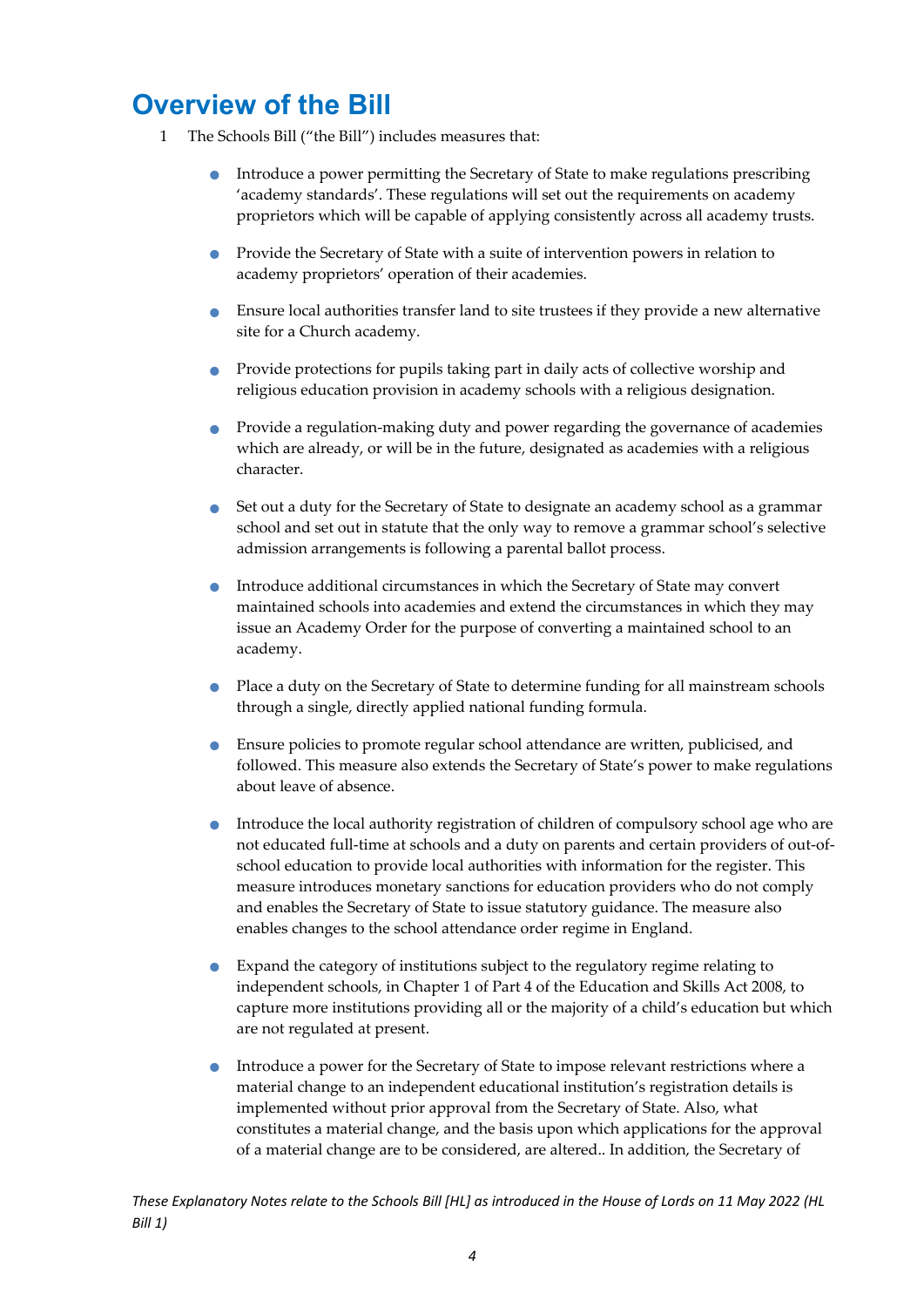State will be given the power to set standards to reject proprietors on the basis that they are not fit and proper, both where there is a material change consisting in a change of proprietor and on other occasions such as where there is an application to register an independent educational institution.

- Change the basis upon which a court determines a statutory appeal against certain decisions to remove an independent educational institution from the register of independent educational institutions, from a full-merits review to a judicial review basis.
- Enable the Secretary of State to suspend the registration of an independent educational institution where there are breaches of the independent educational institution standards and there may be a risk of harm to students attending that institution. In addition, in such circumstances, the Secretary of State would be able to require a proprietor to stop providing boarding accommodation to students.
- Enhance powers to investigate and act against criminal offences by schools, notably against those operating illegal unregistered schools.
- Enable increasing data sharing between Ofsted and other inspectorates to remove barriers to efficiency.
- Strengthen the remit of the Teaching Regulation Agency to handle teacher misconduct and the prohibition of teachers from the profession, by expanding the scope of those who can face these proceedings and enabling referrals to be considered regardless of where the referral comes from.

## <span id="page-5-0"></span>**Policy background**

- 2 The Schools Bill underpins the aims set out in the *Opportunity for All: Strong schools with great teachers for your child* White Paper and its ambitions to improve the education system.
- 3 The Bill includes measures that build on the recommendations of various consultations including the *Children Not in School* consultation, the *Regulating independent educational institutions* consultation, the *Fair school funding for all: completing our reforms to the National Funding Formula* consultation, the *Teacher Misconduct: regulating the teaching profession*  consultation and the *School attendance: improving consistency of support* consultation.

### <span id="page-5-1"></span>**The Opportunity for All: Strong schools with great teachers for your child white paper**

- 4 Many children and young people still move onto the next phase of education or employment without the fundamental standards in literacy and numeracy. Many of these children and young people are from the most vulnerable and disadvantaged groups.
- 5 The Department for Education's 'Opportunity for All: Strong schools with great teachers for your child' White Paper ('the Schools White Paper') sets out the Government's long-term vision to improve the school system, including ambitions for literacy and numeracy levels in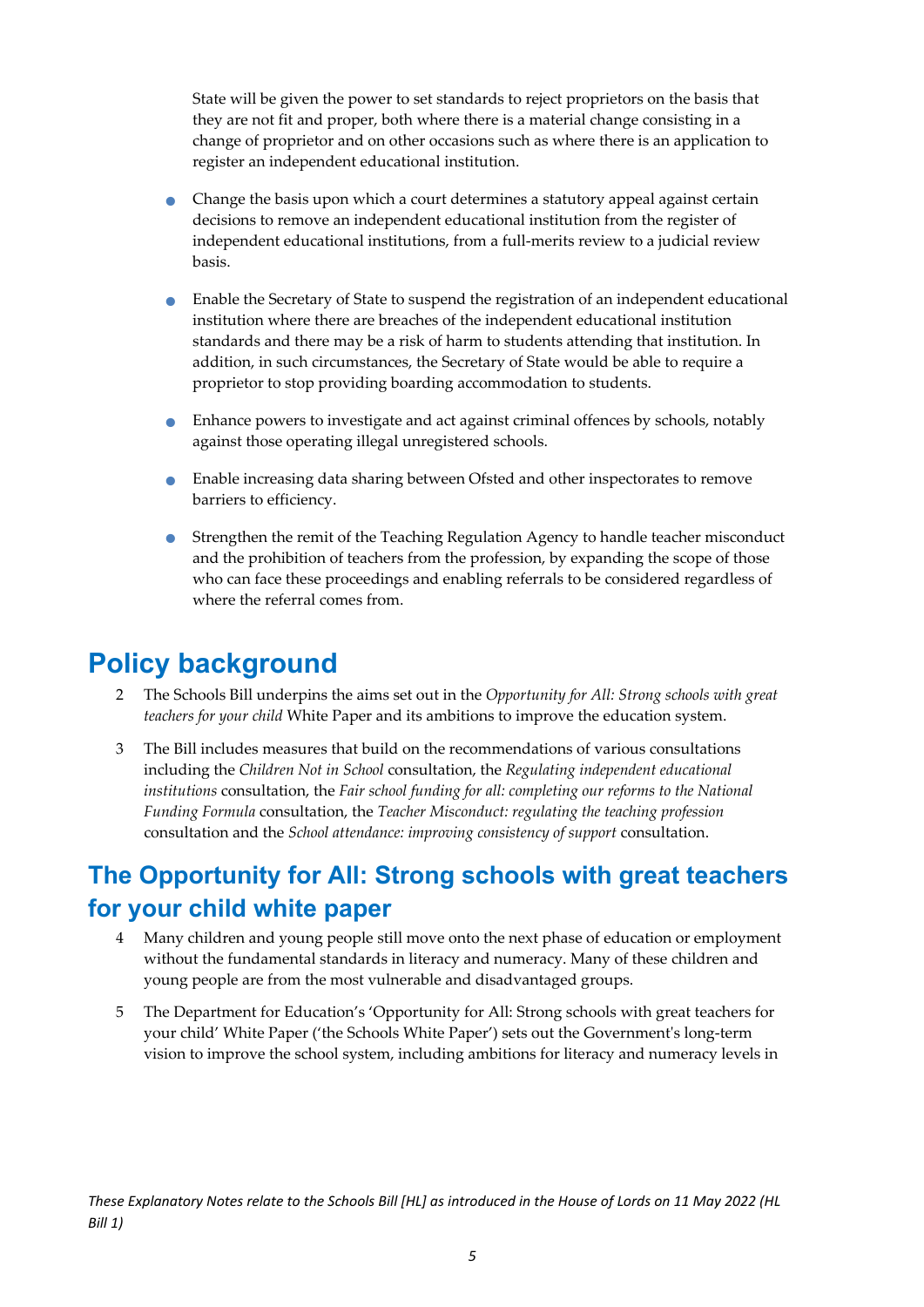schools. The White Paper was published on 28 March 2022.[1](#page-6-1)

- 6 The Government's ambitions for literacy and numeracy are that by 2030:
	- a. 90% of primary school children will achieve the expected standard in reading, writing and maths, and the percentage of children meeting the expected standard in the worst performing areas will have increase by a third.
	- b. In secondary schools, the national GCSE average in both English language and maths increases from 4.5 to 5.
- 7 The Schools White Paper outlined four objectives to achieve these ambitions:
	- a. To provide an excellent teacher for every child;
	- b. To provide high standards of curriculum, behaviour and attendance;
	- c. To provide targeted support for every child who needs it;
	- d. To create a stronger and fairer school system.
- 8 The Bill is intended to support the aims of the Schools White Paper through legislation, where it is required.

### <span id="page-6-0"></span>**Children not in school consultation**

- 9 The Government aims to support the right of parents to elect to educate their child at home. Many parents who educate their children at home provide a high-quality education and do so in the best interests of their child.
- 10 Local authorities have expressed concerns that not all children educated at home are being educated properly or having their needs met. With evidence suggesting increasing numbers of children are being home educated for reasons other than a commitment to home education, particularly throughout the Covid-19 pandemic, there is a greater need for local authorities to be able to identify these children to ensure that suitable education is being provided.
- 11 Between April and June 2019, the Department for Education's Children Not in School consultation sought views on proposals for creating a local authority register of children not attending school and a duty on local authorities to provide support to home-educating families.
- 12 The consultation response, published on 3 February 2022, provided a response to these views, and reasserted the Department for Education's commitment to a form of local authority administered register for children not in school.[2](#page-6-2)
- 13 The consultation response outlined the Department for Education's intentions to implement at the earliest opportunity a duty on:
	- a. local authorities to:
		- i. keep a register of all eligible children of compulsory school age in their area who are not registered pupils at a state or independent school.

<span id="page-6-1"></span><sup>1</sup> 'Opportunity for All: Strong schools with great teachers for your child' 28 March 2022

<https://www.gov.uk/government/publications/opportunity-for-all-strong-schools-with-great-teachers-for-your-child>

<span id="page-6-2"></span><sup>&</sup>lt;sup>2</sup> 'Children Not in School Government response to consultation' 3 February 2022 <https://www.gov.uk/government/consultations/children-not-in-school>

*These Explanatory Notes relate to the Schools Bill [HL] as introduced in the House of Lords on 11 May 2022 (HL Bill 1)*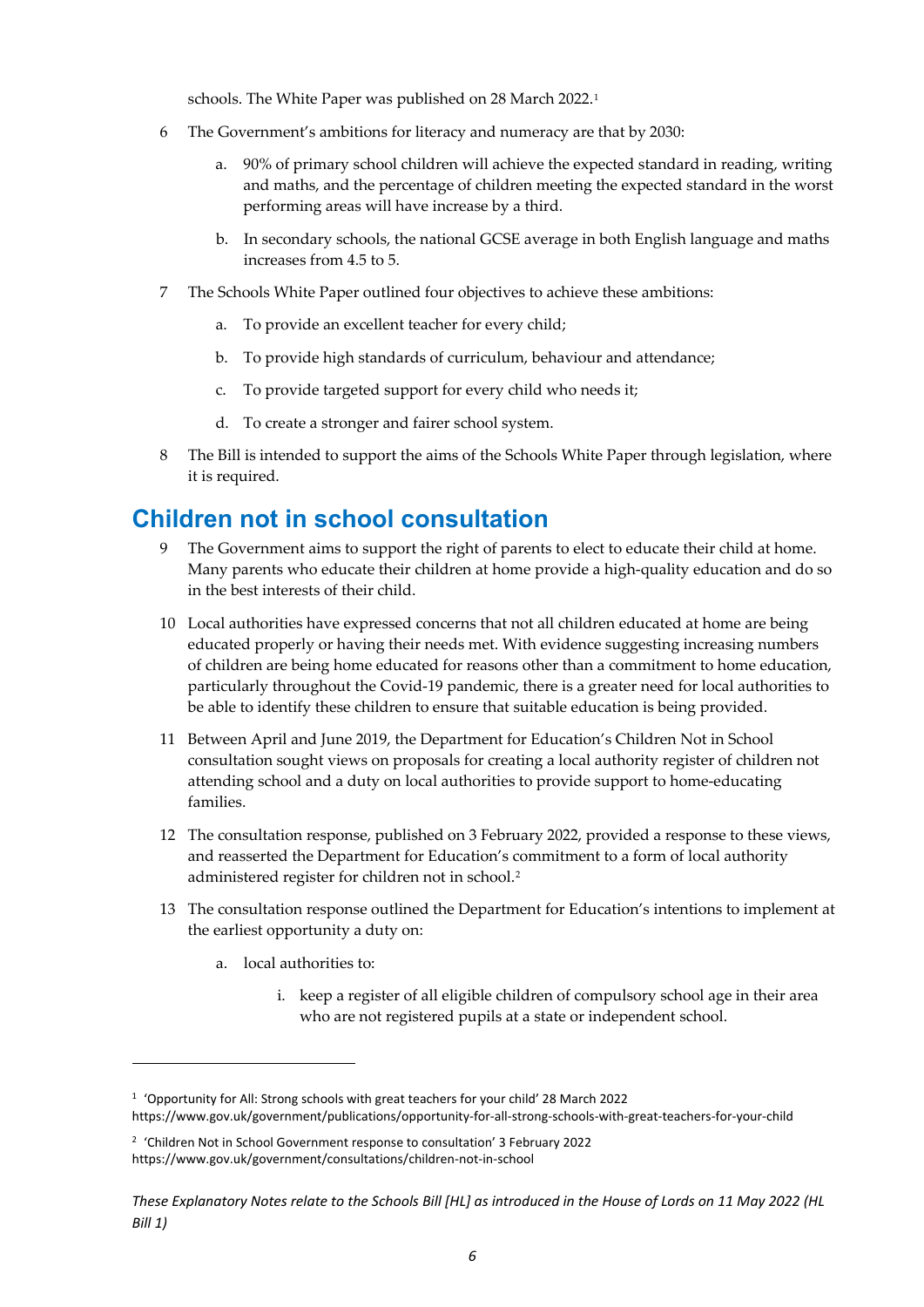- ii. provide support to home educating families where it is requested.
- b. parents of eligible children to supply information to populate such a register.
- c. certain providers of out of school settings to supply information on relevant children when requested.
- 14 The Bill is intended to take forward the proposals outlined in the consultation.

### <span id="page-7-0"></span>**Regulating Independent Educational Institutions consultation**

- 15 The Department for Education has consulted on a number of related proposals for legislation which would affect independent schools and also some education settings which are neither state funded nor currently registered with the Department as independent schools, although they are attended full-time by children of compulsory school age. This includes some faith groups as well as many other settings.
- 16 The consultation was first published on 14 February 2020 but was suspended on 7 May 2020 due to the Covid-19 pandemic. It was relaunched on 13 October 2020 and closed on 27 November 2020.
- 17 A commitment to consult on proposals, outlined below, was included in a statement by the then Parliamentary Under-Secretary of State for the School System, Lord Agnew of Oulton, in March 2018.
- 18 In summary, the proposals were:
	- a. Expanding on the categories of full-time institutions that will be regulated in the same way that independent schools are currently regulated and defining "full-time".
	- b. Changing the basis for how some appeals against de-registration enforcement action, under the Education and Skills Act 2008, are be determined by the court.
	- c. Revision of the system for making changes to the registered details of independent educational institutions.
- 19 Following consideration of responses to this consultation, the Department committed to take forward the proposals when a suitable legislative opportunity arose. This commitment was made on 6 May 2022.[3](#page-7-2) The Bill is intended to take forward the proposals outlined in the consultation.

### <span id="page-7-1"></span>**Fair school funding for all: completing our reforms to the National Funding Formula consultation**

- 20 The Government aims to allocate funding on a consistent basis of schools' and pupils' needs and characteristics.
- 21 The Department has consulted with stakeholders in the education sector throughout the process of designing and implementing a "soft" schools national funding formula (NFF) in 2018-19 and transitioning to a "direct" NFF.

<span id="page-7-2"></span><sup>3</sup> 'Regulating independent educational institutions Government response to consultation', 6 May 2022 <https://www.gov.uk/government/consultations/regulating-independent-educational-institutions>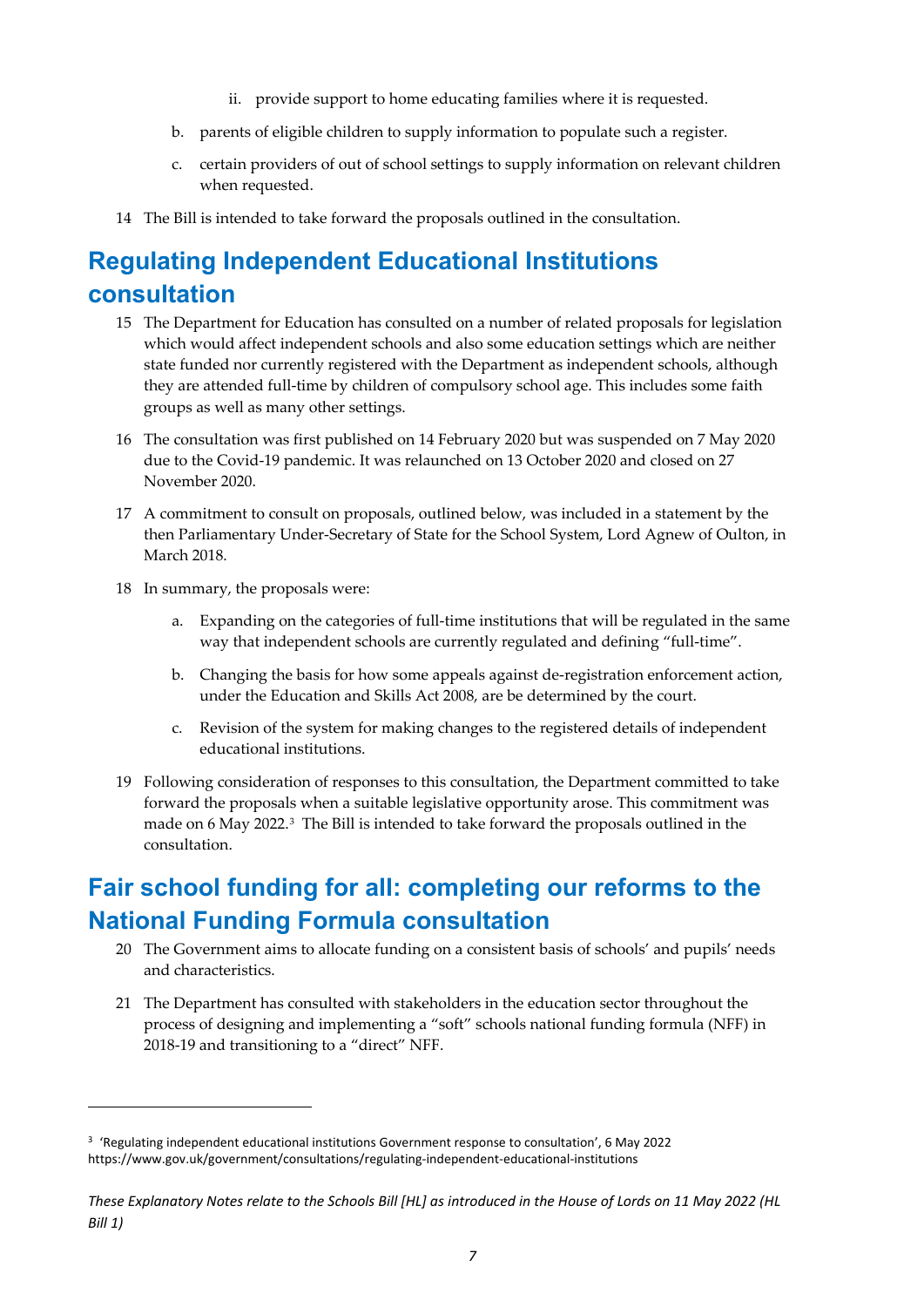- 22 Between July and September 2021, the Department's *Fair school funding for all: completing our reforms to the National Funding Formula* consultation sought views on proposals to move to a "direct" NFF. This means that the Department would determine funding allocations for schools directly through a single national formula, without adjustment through local authority funding formulae. The consultation also sought views on the approach to completing proposed reforms to the NFF and how most effectively to transition away from schools' funding allocations being determined by local formulae.
- 23 The consultation response, published on 28 March 2022, committed to introducing legislation to implement a direct NFF for mainstream state-funded schools in England.[4](#page-8-2)
- 24 The Department also committed to go back to the sector in Spring 2022 for further views on detailed proposals regarding the direct NFF's implementation.
- 25 The Bill is intended to introduce a directly applied national funding formula as outlined in consultations.

### <span id="page-8-0"></span>**Teacher Misconduct: regulating the teaching profession consultation**

- 26 The Department has consulted on proposed changes to the teacher misconduct regulatory regime. The arrangements for regulating the teaching profession are intended to safeguard pupils and students and uphold high standards of teacher conduct.
- 27 The consultation, *Teacher Misconduct: regulating the teaching profession,* was first published on 1 February 2022 and closed on 14 March 2022.
- 28 In summary, the proposals were:
	- a. To broaden the scope of the teacher misconduct regime to include persons who commit misconduct when not employed as a teacher, but who have previously carried out teaching work in a relevant setting.
	- b. To broaden the scope of the teacher misconduct regime to include a wider range of relevant education settings, including post-16 and online providers.
	- c. To enable the Secretary of State to consider referrals of serious teacher misconduct regardless of how the matter comes to their attention.
- 29 Following consideration of the responses to the consultation, the Department committed to take forward those proposals when a suitable legislative opportunity arose. This commitment was made on 29 April 2022.[5](#page-8-3) The Bill is intended to take forward the proposals outlined in the consultation.

### <span id="page-8-1"></span>**School attendance: improving consistency of support consultation**

30 Following concerns from parents, schools and local authorities on the inconsistency of school attendance support and management provided by schools and local authorities to families

<span id="page-8-2"></span><sup>4</sup> 'Fair school funding for all: completing our reforms to the National Funding Formula Government response to consultation', 28 March 2022[, https://www.gov.uk/government/consultations/fair-school-funding-for-all-completing-our](https://www.gov.uk/government/consultations/fair-school-funding-for-all-completing-our-reforms-to-the-national-funding-formula%20-%20full-publication-update-history)[reforms-to-the-national-funding-formula -](https://www.gov.uk/government/consultations/fair-school-funding-for-all-completing-our-reforms-to-the-national-funding-formula%20-%20full-publication-update-history) full-publication-update-history

<span id="page-8-3"></span><sup>5</sup> 'Teacher misconduct: regulating the teaching profession Government response to consultation', 29 April 2022, <https://www.gov.uk/government/consultations/teacher-misconduct-regulating-the-teaching-profession>

*These Explanatory Notes relate to the Schools Bill [HL] as introduced in the House of Lords on 11 May 2022 (HL Bill 1)*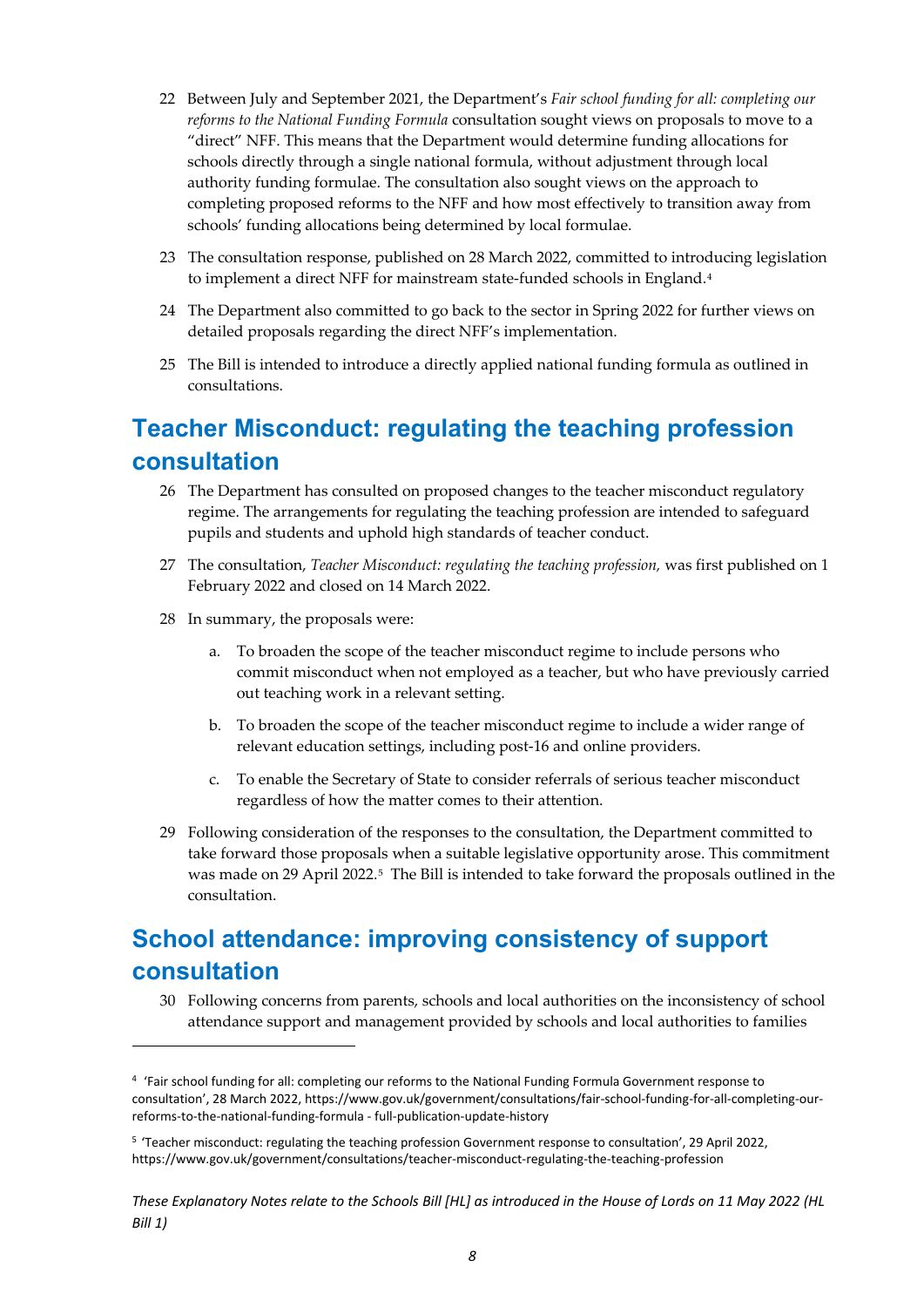across England, the Department consulted on a number of proposals for legislation to address this.

- 31 The consultation, *School attendance: improving consistency of support,* was first published on 25 January 2022 and closed on 28 February 2022.
- 32 In summary, the proposals were:
	- a. To require schools to have an attendance policy and have regard to statutory guidance on the expectations of schools, academy proprietors and governing bodies of maintained schools on attendance management and improvement.
	- b. To introduce guidance on the expectations of local authority attendance services.
	- c. To create a clearer, more consistent national framework for the use of attendance legal intervention, including a new regulatory framework for issuing fixed penalty notices for absence.
	- d. To bring the rules for granting leave of absence in academies in line with other state funded schools.
- 33 Following consideration of responses to this consultation, the Department committed to take forward these proposals when a suitable legislative opportunity arose. This commitment was made 6May 2022.[6](#page-9-0) The Bill is intended to take forward the proposals outlined in the consultation.

<span id="page-9-0"></span><sup>6 &#</sup>x27;School attendance: improving consistency of support Government response to consultation', 6 May 2022 <https://www.gov.uk/government/publications/school-attendance-consultation-response>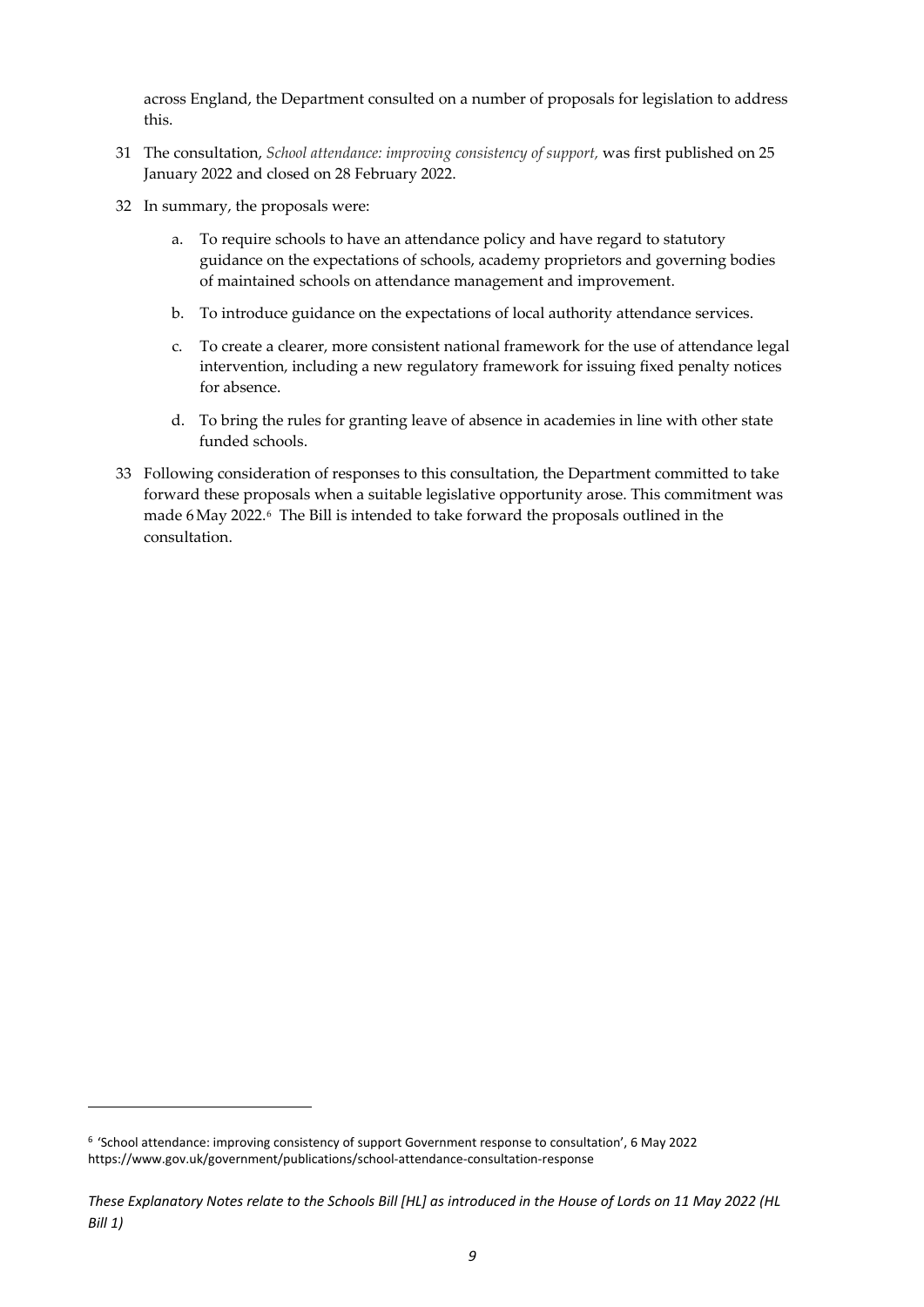## <span id="page-10-0"></span>**Legal background**

- 34 The following significant legislation is referenced by the Bill. Explanation on how previous legislation is referenced, if required, is given in the commentary on provisions in the Bill:
	- [Academies Act 2010](https://www.legislation.gov.uk/ukpga/2010/32/contents)
	- [Children Act 1989](https://www.legislation.gov.uk/ukpga/1989/41/contents)
	- [Childcare Act 2006](https://www.legislation.gov.uk/ukpga/2006/21)
	- [Childcare Act 2016](https://www.legislation.gov.uk/ukpga/2016/5)
	- [Children and Families Act 2014](https://www.legislation.gov.uk/ukpga/2014/6/contents)
	- [Children and Young Persons Act 2008](https://www.legislation.gov.uk/ukpga/2008/23/contents)
	- [Education Act 1996](https://www.legislation.gov.uk/ukpga/1996/56/contents)
	- [Education Act 2002](https://www.legislation.gov.uk/ukpga/2002/32/contents)
	- [Education Act 2005](https://www.legislation.gov.uk/ukpga/2005/18/contents)
	- [Education and Inspections Act 2006](https://www.legislation.gov.uk/ukpga/2006/40/section/19)
	- [Education and Skills Act 2008](https://www.legislation.gov.uk/ukpga/2008/25/contents)
	- [Police and Criminal Evidence Act 1984](https://www.legislation.gov.uk/ukpga/1984/60/contents)
	- Reverter of Sites Act 1987
	- [School Standards and Framework Act 1998](https://www.legislation.gov.uk/ukpga/1998/31/section/104)
	- Schools Sites Act 1841
- 35 The Bill also alters the contractual relationship between academy proprietors and the Secretary of State. This relationship takes the form of academy agreements which have been entered into pursuant to section 1 of the Academies Act 2010. Clauses 2, 17 and 45 of the Bill make certain provisions of those academy agreements void where corresponding provision is being made in the Bill.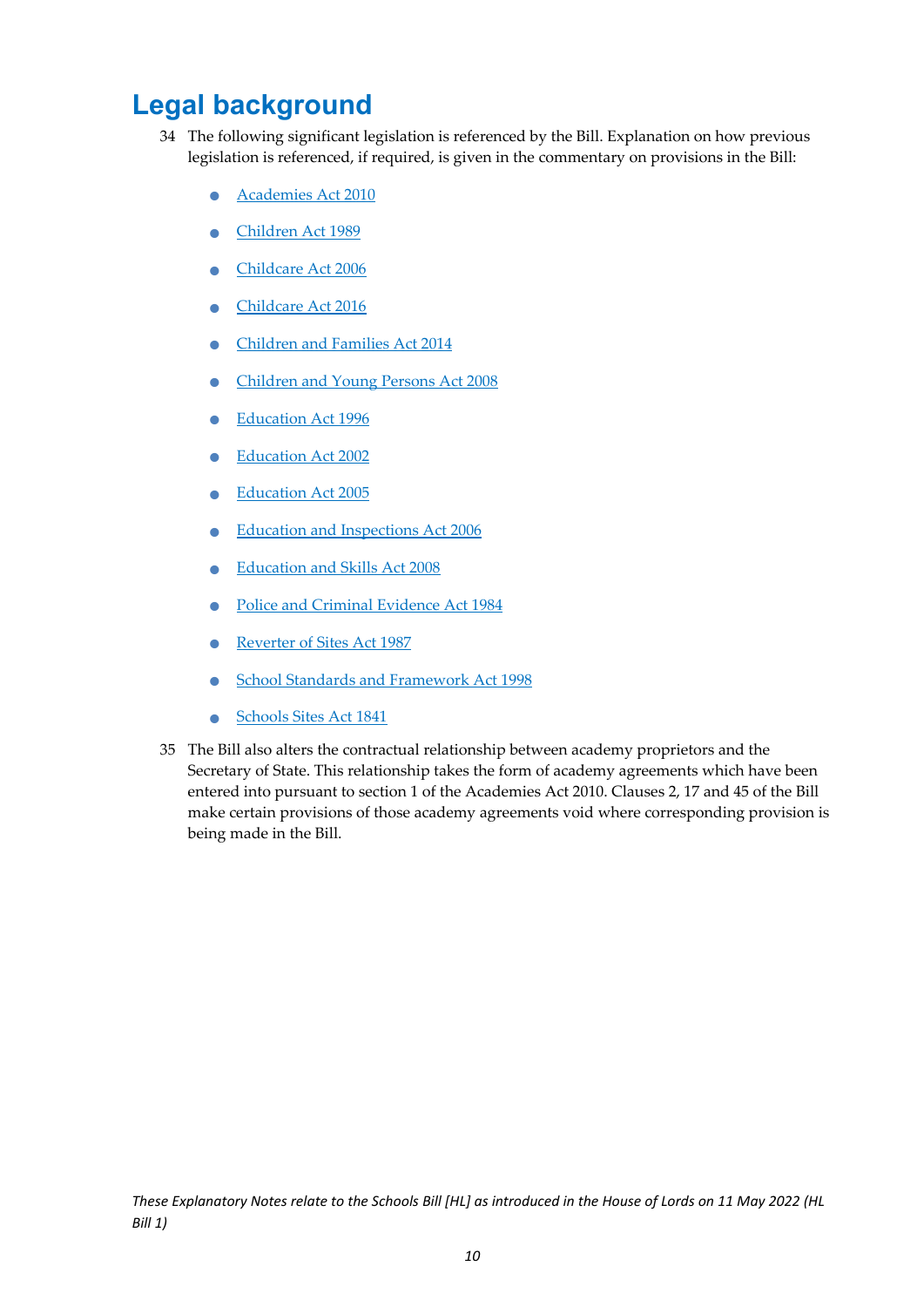## <span id="page-11-0"></span>**Territorial extent and application**

- 36 Clause 67 sets out the territorial extent of the Bill, that is the jurisdictions of which the Bill once enacted would form part of the law. The extent of an Act can be different from its application. Application is about where an Act produces a practical effect.
- 37 All provisions of the Bill extend to England and Wales and apply only in England except as set out in paragraph 38 below.
- 38 The power in clause 66(2) to make provision consequential on this Act may be exercised in respect of an enactment that applies in both England and Wales.
- 39 The following provisions of the Bill make amendments to provisions which apply in both England and Wales:
	- a. Clause 28 amends sections 104 and109 of the School Standards and Framework Act 1998.
	- b. Paragraphs 3, 4, 6, 8, 9, 10, 11 and 13 of Schedule 3 make consequential amendments to the School Standards and Framework Act 1998.
	- c. Paragraph 2 of Schedule 4 makes consequential amendments to the Education Act 1996.
- 40 These amendments preserve the provisions as they apply in Wales where a provision is to be amended or repealed in England only.
- 41 See Annex A for a summary of the position regarding territorial extent and application in the United Kingdom.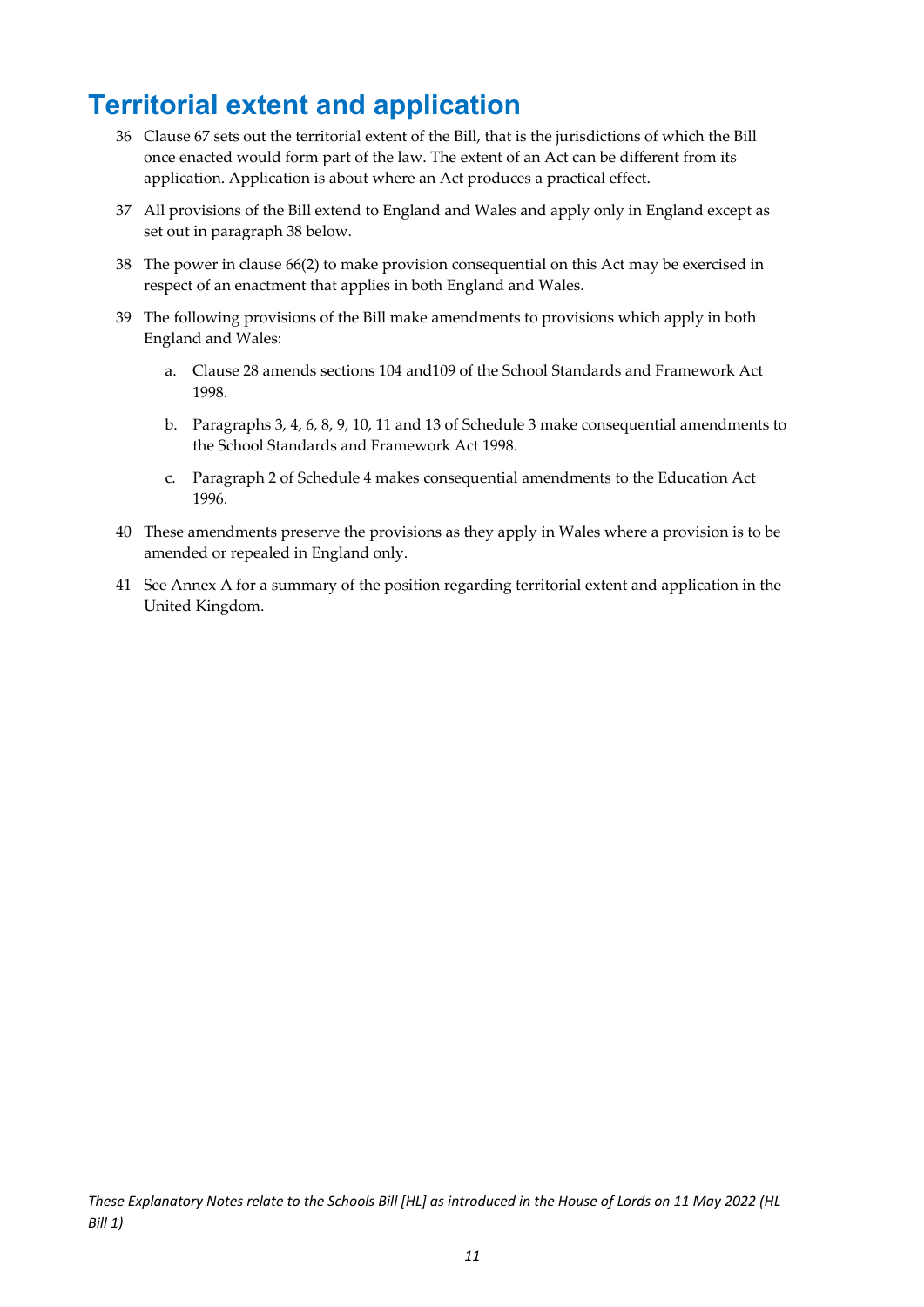## <span id="page-12-0"></span>**Commentary on provisions of Bill**

### <span id="page-12-1"></span>**Part 1: Academies**

42 The clauses in this part make changes that affect academies and academy proprietors. This includes changes to the regulatory framework, through introducing statutory academy trust standards and new powers to intervene in failing academy proprietors. This part makes provision relating to matters affecting faith-based academies, including in relation to governance arrangements and the teaching of religious education and collective worship. There are provisions relating to the transfer of land when an academy moves to a new site, affecting local authorities and some charitable land trusts. Provisions are also included to designate academy grammar schools and set out the process for removing a grammar academy's selective status. This part also introduces the power for a local authority to apply to the Secretary of State for an Academy Order to convert some, or all, of its maintained schools into academies.

### <span id="page-12-2"></span>**Academies regulation**

#### <span id="page-12-3"></span>Clause 1: Academy standards

- 43 This clause gives the Secretary of State the power by regulations to set standards for academies or for types of academies. It gives examples of the sort of standards which may be set in those regulations and the mechanisms through which the Secretary of State would be able to use statutory measures to respond to non-compliance with the standards.
- 44 Subsection (1) would empower the Secretary of State to set standards for academies and it would allow these standards to be differentiated according to the type of academy, such as a mainstream or special academy, an alternative provision academy or a 16-19 academy.
- 45 Subsection (2) provides examples of the sort of standards which may be set.
- 46 Subsection (3) would require the proprietor of an academy to meet any standards applicable to the academy, subject to clause 2(3).
- 47 Subsection (4) would allow a standard to refer to, and to be met in accordance with, whether a proprietor of an academy has had regard to guidance issued, or a document published, by the Secretary of State.
- 48 Subsection (5) would allow a standard to be set ensuring that the proprietor of an academy (being either an individual or a body of persons) must be a fit and proper person (or persons) to be involved in the running of an academy, in the opinion of the Secretary of State. Where a proprietor is a body of persons, it would also allow a standard to be set requiring prior notification to the Secretary of State before such a person, or member of that body took up their role
- 49 Subsection (6)(a) would ensure that a standard may not be set in relation to the provisions in this Bill which concern the designation of academy grammar schools and about the procedure for determining selective admission arrangements. Subsection (6)(b) contains similar provision in relation to an academy that has a religious character by prohibiting the academy standards from making provision about arrangements for collective worship and about the provision of religious education at that academy. In addition, subsection (6)(c) would prevent the setting of academy standards in relation to an academy with a religious character where the standard is about the provision to be contained in an academy proprietor's articles of association and that provision is about securing the character of the academy by reflecting the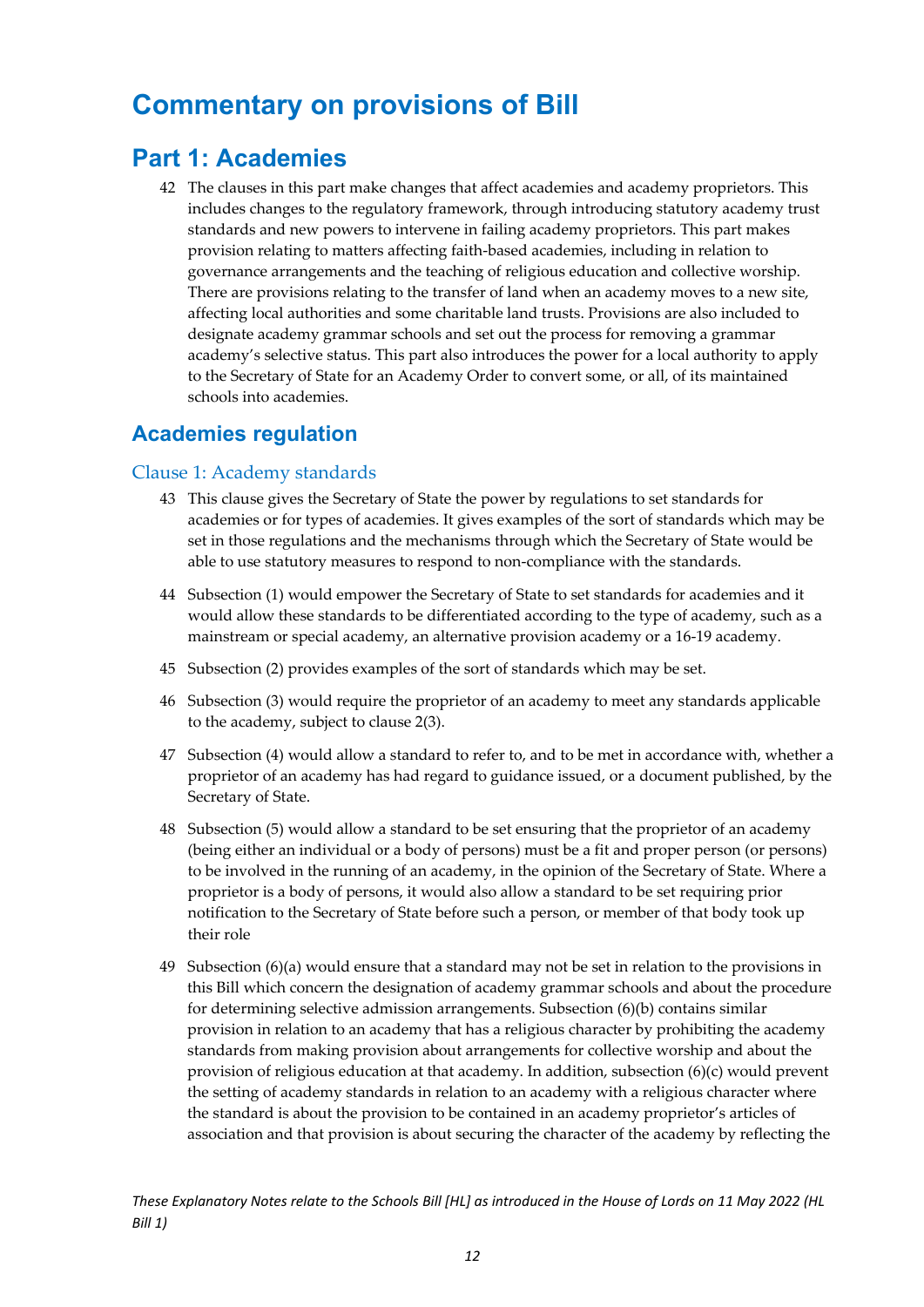tenets of its designated religion or religious denomination, or those that secure that an academy is conducted in accordance with any trust deed affecting the academy.

- 50 Subsection (7) would empower the Secretary of State to confer functions on a person for the purposes of assessing and monitoring compliance with an academy standard.
- 51 Subsection (8) signposts to clauses 5 to 19 providing for the consequences when an academy standard is not met.

#### <span id="page-13-0"></span>Clause 2: Academy standards: relationship with contractual agreements

- 52 This clause provides the mechanism through which the academy standards would supersede any corresponding provisions in academy agreements or master agreements made between an academy proprietor and the Secretary of State.
- 53 Subsection (1) would ensure that clauses in an academy agreement and master agreement (whether an existing or future agreement) that purport to impose a requirement on the proprietor of an academy that corresponds to a standards requirement would be void.
- 54 Subsection (2) would define what 'corresponds' to a standards requirement. It means that a requirement in an academy agreement or master agreement that relates to the same subject matter, and that is broadly equivalent in nature and application, to a standards requirement corresponds to it and would be void.
- 55 Subsection (3) would allow a standards requirement to be subject to an alternative requirement set out in an academy agreement or master agreement, if regulations so provide,
- 56 Subsection (4) would prevent an alternative requirement that is set out in an academy agreement or master agreement from being voided because it corresponds to a standards requirement, if the alternative requirement is prescribed in regulations.
- 57 Subsection (5) would apply to all academy agreements and to all master agreements entered into before the clause takes effect. It would modify those agreements, where necessary, so that clause 1 applies to them.
- 58 Subsection (6) would prevent this clause from applying to a secure 16 to 19 academy as that type of institution would be defined in section 1B of the Academies Act 2020.
- 59 Subsection (7) would define 'requirement' as including a prohibition, or a restriction, and it would define a 'standards requirement' as an academy standard set under clause 1(3).

### <span id="page-13-1"></span>Clause 3: Academies: power to apply or disapply education legislation Schedule 1: Application of maintained school legislation to academies

- 60 This clause would allow the Secretary of State to apply existing provisions in primary legislation that relate to other educational institutions to an academy, and to stop provisions which relate both to academies and other educational institutions from applying to an academy. It would also allow such application or disapplication to be made, subject to prescribed modifications.
- 61 Subsection (1)(a) would enable the Secretary of State to make regulations that would apply any relevant provision relating to another educational institution to an academy, with or without prescribed modifications.
- 62 Subsection (1)(b) would, in the case of any relevant provision applying to both another educational institution and to an academy, enable the Secretary of State to cease that enactment applying to an academy or to apply it to an academy, with modifications. The clause would allow for variations according to categories of academy.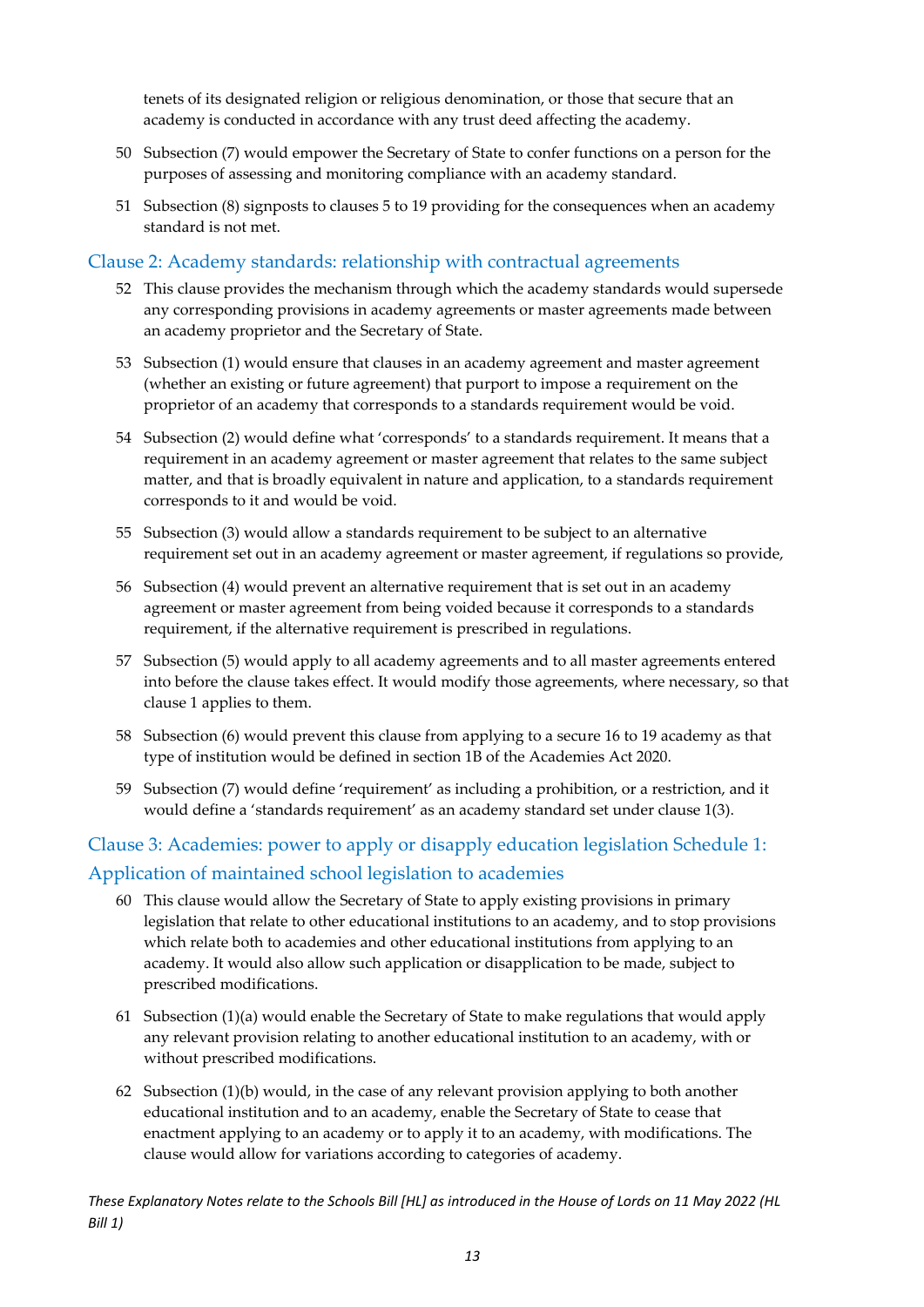- 63 Subsection (2) would enable regulations made under subsection (1) to amend, repeal or revoke any relevant provision. 'Relevant provision' is defined in sub-section (5) as meaning provision contained in either subordinate legislation made before this Bill becomes an Act, in an Act passed before this Act, in an Act passed later in the same session of Parliament as this Act, or in Schedule 1 to this Bill.
- 64 Subsection (3) would protect the status of an academy that is designated as a grammar school by prohibiting regulations made under subsection (1) from making provision about that designation and about the procedure for determining selective admission arrangements. It would protect the status of an academy that has a religious character by prohibiting regulations made under subsection (1) from making provision about arrangements for collective worship and about the provision of religious education at that academy. In addition, it would prohibit regulations made under subsection (1) from making provision about the content of an academy proprietor's articles of association, or a scheme of delegation, where those provisions are for the purpose of securing the religious character of an academy or ensuring the academy is conducted in accordance with its trust deed.
- 65 Subsection (4) would introduce Schedule 1 which apply certain provisions about educational institutions to Academies or, in other cases, which would disapply Academies from such provisions.
- 66 Subsection (5) would define 'educational institution' as a school, an independent educational institution, a provider of further education or certain providers of early years provision, irrespective of whether the institution also provides other forms of education or care. Subsection (5) would also define 'relevant enactment' as an enactment made before the Schools Bill becomes an Act, and any Act made during the same session of Parliament in which the Schools Bill became an Act.
- 67 Schedule 1 is introduced by clause 3(4).

#### <span id="page-14-0"></span>Clause 4: Academies: guidance

68 This clause would require the proprietor of an academy to have regard to any guidance issued by the Secretary of State that relates to the academy standards, to the proprietor's functions under any legislation, to the proprietor's obligations under an academy agreement or master agreement and to any obligations under their articles of association.

#### <span id="page-14-1"></span>**Part 1: Extension of Existing Provisions to Academies**

- 69 Part 1 concerns the application of existing legislation relating to maintained schools to Academies and to alternative provision Academies.
- 70 Paragraph 1 explains that paragraphs 2 to 18 would amend the Education Act 1996.
- 71 Paragraph 2 would amend section 449 of the Education Act 1996, in the context of the activities for which maintained school governing bodies can charge, so that a new term of 'relevant school' would be inserted and defined as a maintained school, an academy school and an alternative provision academy.
- 72 Paragraph 3 would amend sections 450 and 451 of the Education Act 1996 so that the prohibition of charges for admission to, and the provision of education at, maintained schools is applied to 'relevant schools', which includes an academy and an alternative provision academy.
- 73 Paragraph 4 would introduce a new section 451A of the Education Act 1996 which prohibits charges for attendance at an academy or alternative provision academy, except where charges are permitted through regulations.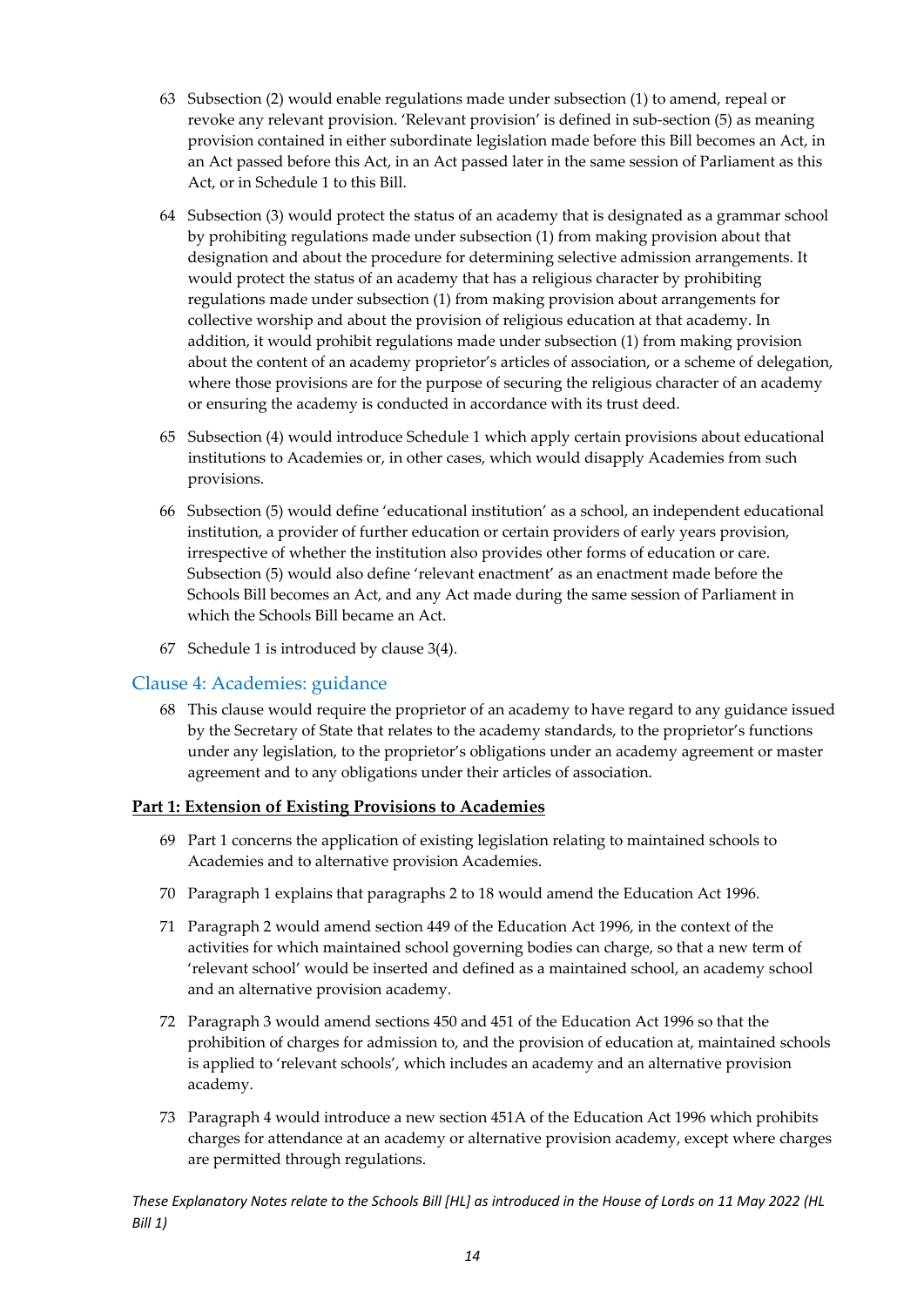- 74 Paragraph 5 would amend section 452 of the Education Act 1996 so that the method set out in the Education Act 1996 for determining whether charges may be made for educational activities, for connected travelling time and for residential trips that span school hours and non-school hours would apply to 'relevant schools' instead of to maintained schools. This would mean that the method applies to a maintained school, to an academy and to an alternative provision academy.
- 75 Paragraph 6 would amend section 453 of the Education Act 1996, which currently applies to a maintained school so that the prohibition on charging for prescribed examinations, and the ability to recover wasted examination fees, would be applied instead to 'relevant school'.
- 76 Paragraph 7 would amend section 454 of the Education Act 1996 so that the prohibition on charging for incidental expenses at a maintained school instead applies to a 'relevant school'. This would mean that it would apply to a maintained school, to an academy and to an alternative provision academy.
- 77 Paragraph 8 would amend section 455 of the Education Act 1996 so that the power to charge for the provision of education if not prohibited, for public examinations if not prohibited, for transport if not prohibited and for board and lodging on residential trips is extended to 'a relevant school'. This would mean that it would apply to a maintained school, to an academy and to an alternative provision academy. It also includes any charge for attendance at an academy school which is prescribed in regulations as a permitted charge.
- 78 Paragraph 9 would amend section 456 of the Education Act 1996 so that the power to charge for optional extras, that is costs relating to books, accommodation and non-teaching staff, would be regulated in the same way at an academy as it is already at a maintained school.
- 79 Paragraph 10 would amend section 457 of the Education Act 1996 so that the duty applying to the governing body of a maintained school to have a charges and remissions policy, requirements about what such a policy must include and the requirement to not make a charge unless such a policy is in place is also applied to 'a relevant school'. This would mean that it would apply to a maintained school, to an academy and to an alternative provision academy.
- 80 Paragraphs 11 would amend the heading of section 458 of the Education Act 1996 to make it clear that the section relates to maintained schools.
- 81 Paragraph 12 would amend section 459 of the Education Act 1996 so that any regulations which may apply a duty to provide information about such matters as school hours and charging policies would apply to 'a relevant school'. This would mean that it would apply to a maintained school, to an academy and to an alternative provision academy.
- 82 Paragraph 13 would amend section 460 of the Education Act so that the power of a maintained school to request voluntary contributions for school activities would apply to 'a relevant school'. This would mean that it would apply to a maintained school, to an academy and to an alternative provision academy.
- 83 Paragraph 14 would amend section 461 of the Education Act 1996 so that certain debts due to a maintained school that are recoverable as civil debts would also be recoverable as civil debts by 'a relevant school'. This would mean it would apply to a maintained school, to an academy and to an alternative provision academy.
- 84 Paragraph 15 would introduce a new 461A of the Education Act 1996 to allow the Secretary of State to extend by regulations any provisions in Chapter 3 of Part 6 of that Act, (which would concern charges in connection with education at a maintained school an academy school or an alternative provision academy), to a 16 to 19 academy, with or without modifications.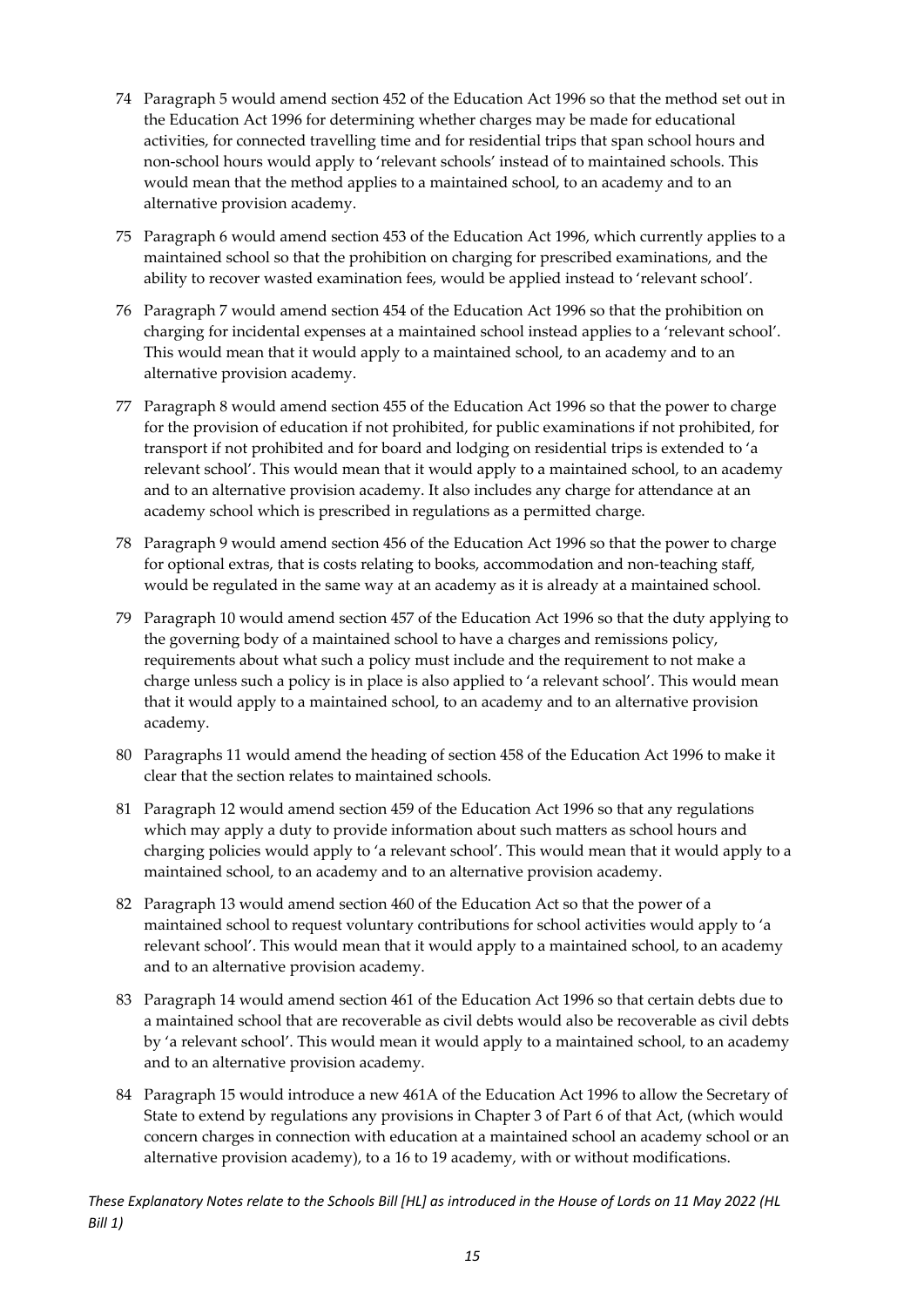- 85 Paragraph 16 would make necessary amendments section 462 (interpretation of Chapter) of the Education Act 1996 so that the term 'appropriate body' encompasses the governing body of a maintained school or an academy proprietor and makes other amendments consequent on that.
- 86 Paragraphs 17 and 18 would amend the heading of Chapter 3 of Part 6 of the Education Act 1996 and makes a minor consequential amendment to section 569 of the Education Act 1996.
- 87 Paragraph 19 would omit section 1(9) of the Academies Act 2010 to remove the requirement that academy arrangements prohibit charging for admission, attendance or education. This is because the same prohibition would be continued, but through paragraphs 1 to 18 of Schedule 1.
- 88 Paragraph 20 explains that Chapter 2 of Part 9 of the Education Act 1996 would be amended by paragraphs 21 to 25.
- 89 Paragraph 21 would amend section 512 of the Education Act 1996 so that the power of a local authority to provide milk, meals and other refreshments to any pupils registered at a school maintained by it and their duty to provide lunches free of charge in certain cases is extended to the proprietor of an academy school or alternative provision academy both for pupils who are on the roll of the academy and for people who are not on its roll but receive education there.
- 90 Paragraph 22 extends local authority powers to charge in section 512ZA of the Education Act 1996 to academy proprietors.
- 91 Paragraph 23 would amend section 512ZB of the Education Act 1996 so that where a local authority or an academy proprietor provides milk, meals, lunches other refreshments to pupils eligible for free school meals at a maintained school, an academy or an alternative provision academy respectively, the duty to charge only at cost and to charge the same amount per pupil applies.
- 92 Paragraph 24 would omit section 512B of the Education Act 1996 to remove the requirement that academy arrangements must meet the same school lunches obligations as those applying to a maintained school. This is because the same requirements would be continued, but through paragraphs 20 to 26 of Schedule 1.
- 93 Paragraph 25 would make a minor consequential amendment to the heading of Chapter 2 of Part 9 of the Education Act 1996.
- 94 Paragraph 26 would amend section 114A of the School Standards and Framework Act 1998 so that the requirements that may be prescribed for the provision of food and drink at a school or elsewhere by a local authority or by a governing body may be extended to the proprietor of an academy school or an alternative provision academy.

#### *Provision of information and participation in international surveys*

- 95 Paragraph 27 explains that Chapter 4 of Part 9 of the Education Act 1996 would be amended by paragraphs 28 and 29.
- 96 Paragraph 28 would amend section 538 of the Education Act 1996 so that the requirement on a governing body of a maintained school to provide to the Secretary of State such information as they may require is extended to the proprietor of an academy.
- 97 Paragraph 29 would amend section 538A of the Education Act 1996 so that the power of the Secretary of State to direct a maintained school to participate in international surveys is extended in scope to include the proprietor of an academy that is not a special academy.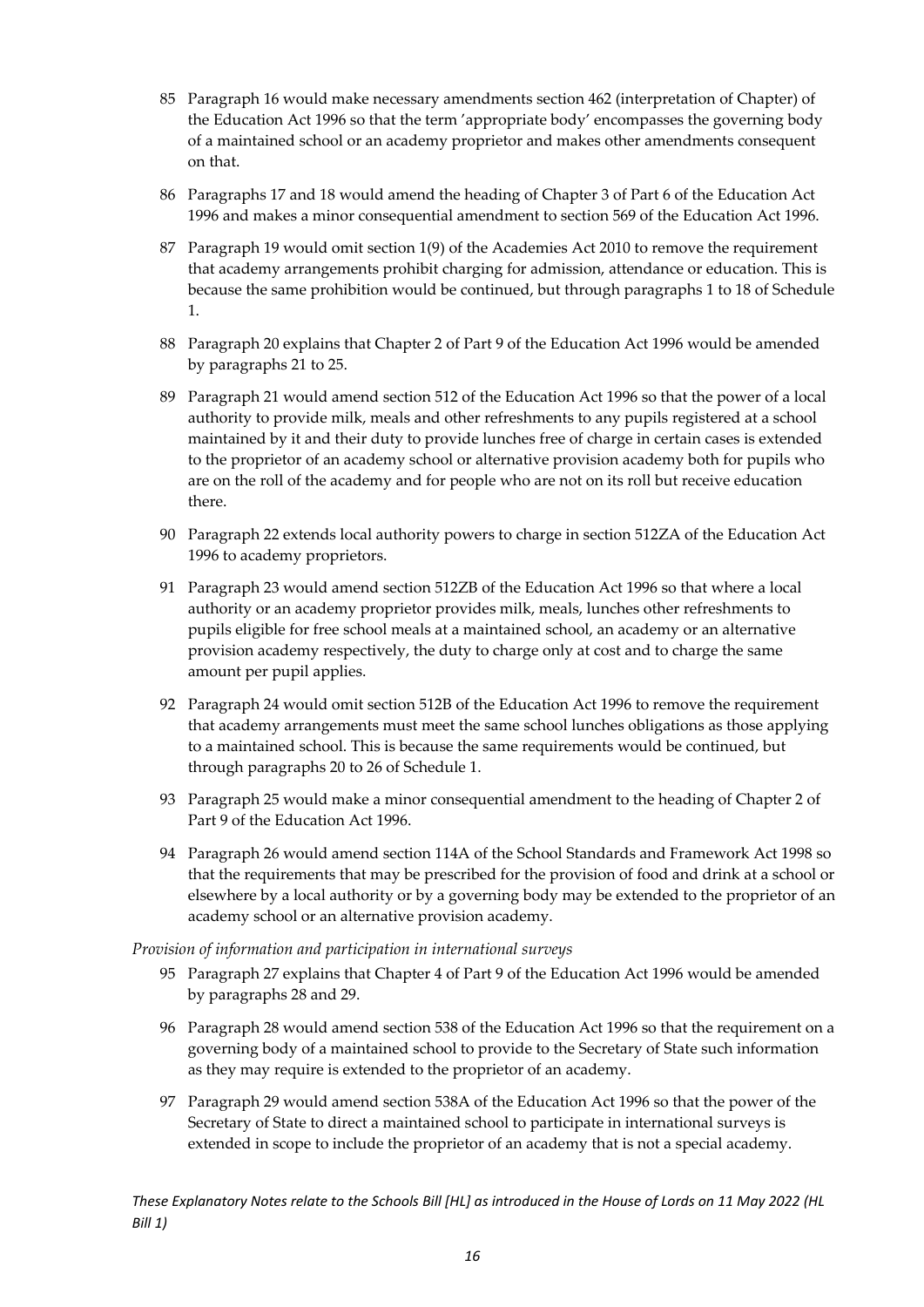- 98 Paragraph 30 explains that Part 2 of the Children and Young Persons Act 2008 would be amended by paragraphs 31 and 32.
- 99 Paragraph 31 would amend section 20 of the Children and Young Persons Act 2008 so that the statutory duty of a governing body of a maintained school to designate a member of staff to 'promote' the educational achievement of those pupils who are, or who have recently been, looked after by a local authority would be extended to the proprietor of an academy. Paragraph 31 would also make minor consequential amendments to section 20.
- 100 Paragraph 32 would amend section 20A of the Children and Young Persons Act 2008 to extend to an academy proprietor the statutory requirement for there to be a person designated as responsible for pupils who have ceased to be looked after by a local authority because of certain family court orders. Paragraph 32 would also make minor consequential amendments to section 20A.
- 101 Paragraph 33 would revoke section 2E of the Academies Act 2010, which requires academy arrangements to contain provision about having a staff member for looked after children. That requirement would be set by paragraphs 31 and 32.

#### <span id="page-17-0"></span>**Part 2: Exclusion of Academies from Existing Legislation**

- 102 Paragraphs 34 explains that paragraphs 35 and 36 would amend the Education Act 2002.
- 103 Paragraph 35 would amend section 133 of the Education Act 2002 making clear that regulations imposing a requirement for certain work only to be undertaken by a qualified teacher does not extend to an academy.
- 104 Paragraph 36 would amend section 175 of the Education Act 2002 so that the duty on the proprietor of a 16 to 19 academy to exercise their functions with regard to children's safeguarding and welfare no longer applies.

#### *Independent educational institutions*

- 105 Paragraph 37 explains that Chapter 1 of Part 4 of the Education and Skills Act 2008 would be amended by paragraphs 38 to 42.
- 106 Paragraph 38(1) would amend the Education and Skills Act 2008 to insert a new section 93B that would apply specific provisions of that Chapter to Academies. These specific provisions relate to the introductory matters, to the registration of independent schools, to the prohibition of certain people from being involved in the management of an independent educational institution and to interpretation.
- 107 Paragraph 38(2) would disapply in relation to Academies all references in the Chapter to independent educational institutions, except those listed under paragraph 38(1).
- 108 Paragraph 38(3) explains that provision in relation to the regulation of Academies, and in relation to the Secretary of State's enforcement (intervention) powers, is set out in Part 1 of this Bill.
- 109 Paragraph 39 would introduce a new section 100A to the Education and Skills Act 2008 providing that the Secretary of State must register an academy as an independent school upon its conversion to academy status or, there is no conversion date, whenever academy arrangements first take effect. It would also empower the Secretary of State to de-register an academy if academy arrangements are no longer in place. Paragraph 40 would amend section 108 of the Education and Skills Act 2008 to remove the Chief Inspector's duty to inspect an academy against the independent school standards at prescribed intervals.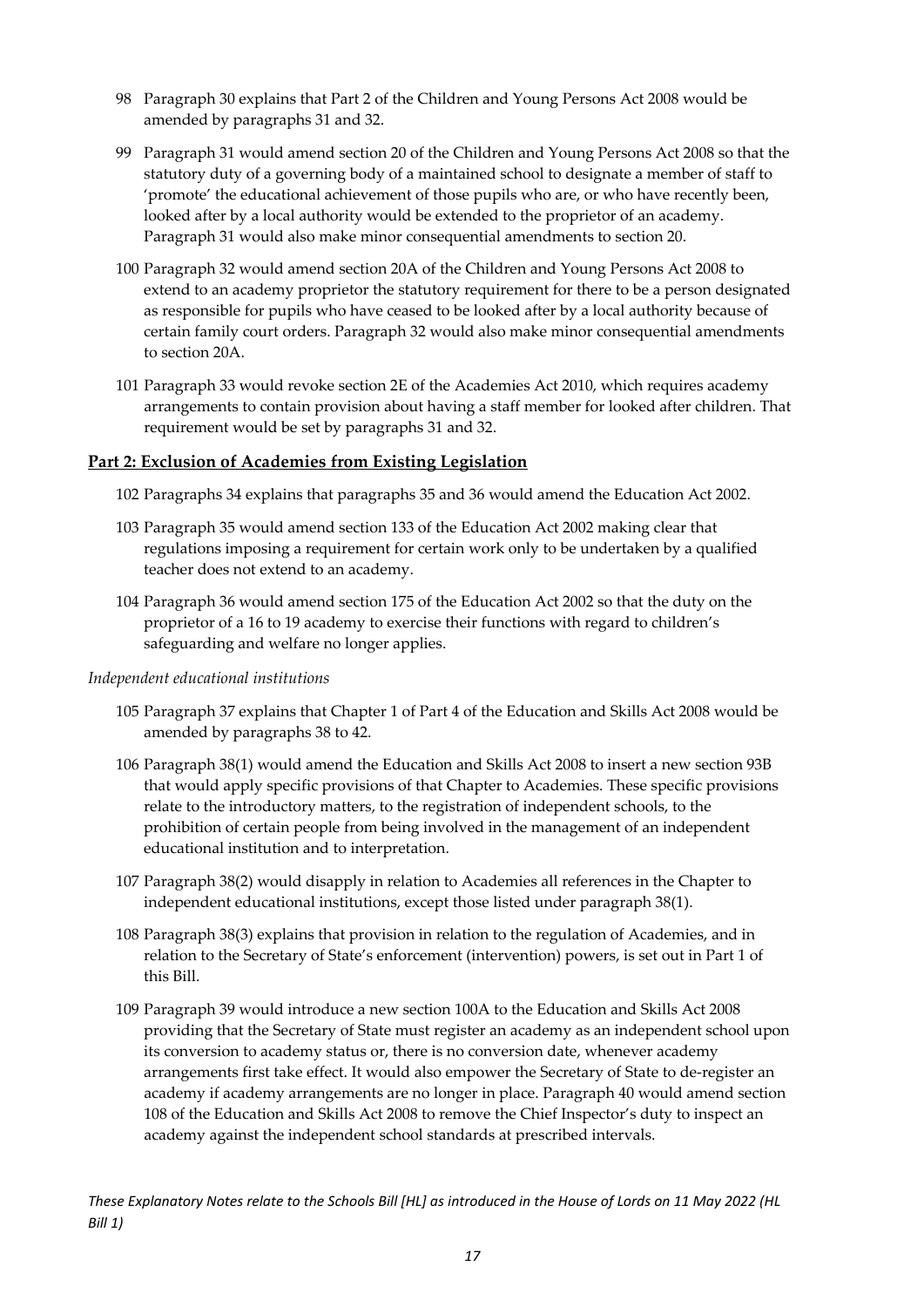- 110 Paragraph 41 would amend section 111 of the Education and Skills Act 2008 so that the provisions as to fees which may be charged for an inspection by Ofsted no longer refer to an academy.
- 111 Paragraph 42 would omit sections 6(5) and (6) of the Academies Act 2010 so that there is no reference to the independent school standards being met on the conversion date, as those standards are disapplied in relation to an academy school or alternative provision academy by this Bill.

#### <span id="page-18-0"></span>**Academy proprietors: Secretary of State's intervention powers**

#### <span id="page-18-1"></span>Clause 5: Powers to give compliance directions

- 112 This clause would create a new power for the Secretary of State to issue compliance directions requiring academy proprietors to take specific actions or not to take specific actions to ensure compliance with certain statutory duties.
- 113 Subsection 1 sets out when a compliance direction may be issued. Subsection 1(a) provides that compliance directions may be issued when a proprietor has breached or is likely to breach any duty prescribed in regulations or an academy agreement or master agreement. Subsection 1(part b) provides that compliance directions may also be issued when a proprietor has acted or is proposing to act unreasonably in relation to the performance of these duties.
- 114 Subsection (5) relates to non-compliance with the faith governance regulations, which the Secretary of State must or may make under clause 19 or 20. Where the Secretary of State proposes to give or withdraw a compliance direction to an academy trust for failure to comply with a duty under those faith governance regulations, subsection (5) requires the Secretary of State to consult the relevant religious body for each academy school with a religious character in the academy trust before giving or withdrawing the direction. This engagement could be used in practice to identify where a particular trust has agreed alternative governance arrangements. For example, there may be cases where an academy trust has different governance arrangements, approved by their religious body, to those that may be set out in regulations, for example where a trust deed requires different governance arrangements to those required under the regulations, and the relevant religious body may make the Secretary of State aware.
- 115 Subsection 7 cross-refers to the provision in clause 8 enabling the Secretary of State to terminate the academy agreement or master agreement where a proprietor fails to comply with a compliance direction.

#### <span id="page-18-2"></span>Clause 6: Powers to give notice to improve

- 116 This clause provides a power to the Secretary of State to give a statutory notice to improve to an academy proprietor.
- 117 Subsection 1 provides that a notice to improve may be given to a proprietor if it is in breach of a statutory duty, or due to weaknesses in its governance procedures or in the management of the academies within its care.
- 118 Subsection 2 requires the Secretary of State to specify in a written notice the weaknesses identified and to provide a date by which those weaknesses must be addressed. Subsection 4 provides that the Secretary of State must give the proprietor an opportunity to make representations before the notice takes effect.
- 119 Subsection 5 is a power to make regulations providing for certain financial restrictions to automatically apply whilst a proprietor is subject to a Notice to Improve. These restrictions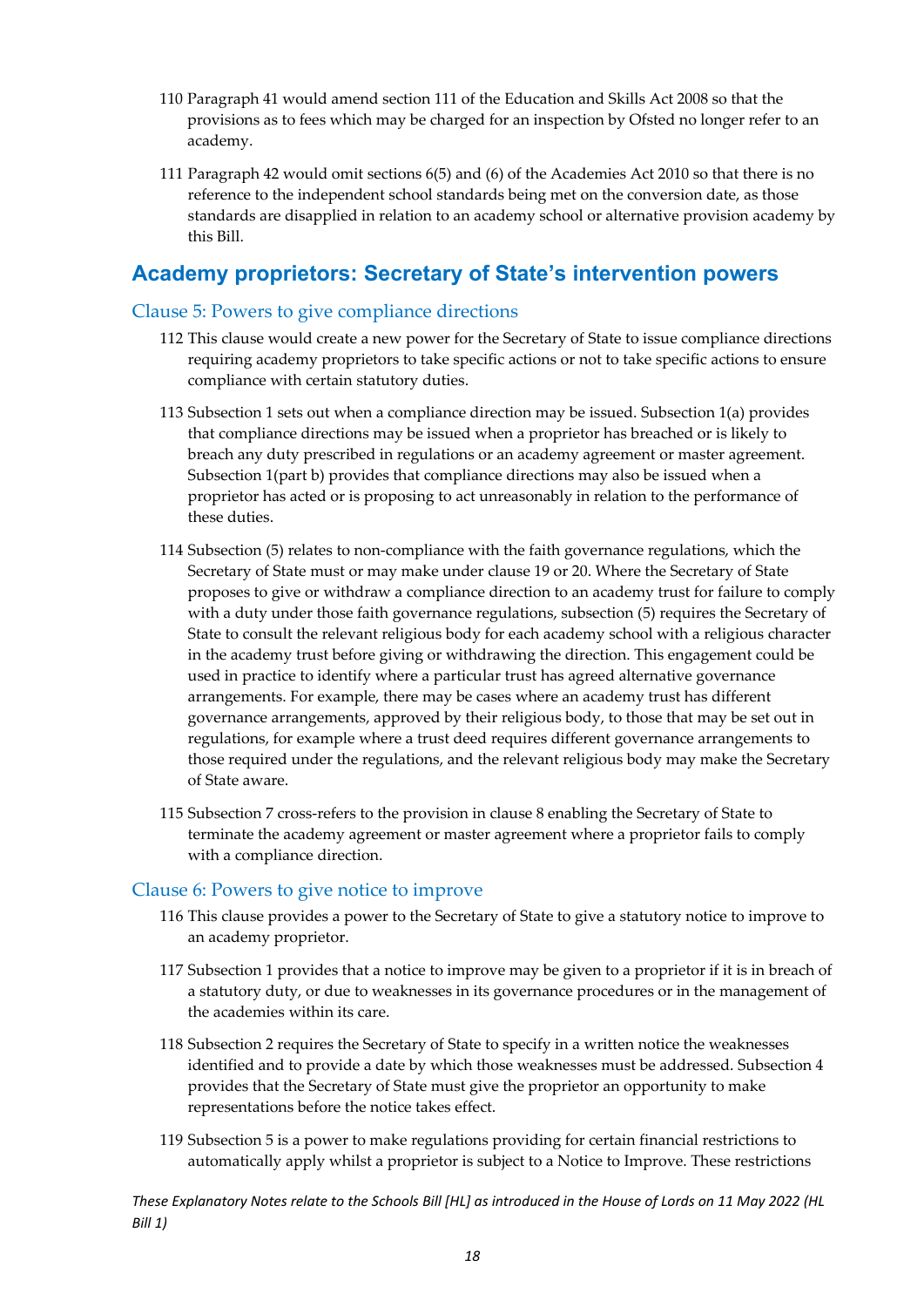may require the proprietor to obtain the Secretary of State's consent for transactions, agreements, payments or financial decisions of a prescribed description.

- 120 Subsection 6 provides that the Notice to Improve may also specify further transactions, agreements, payments, or other financial decisions of specified descriptions for which the proprietor must seek consent in addition to those provided for in the regulations.
- 121 Subsection 10 (a) provides that if a proprietor which is subject to a Notice to Improve shows to the Secretary of State's satisfaction that the weaknesses identified in the notice have been addressed, then the Notice to Improve no longer has effect. Subsection 10 (b) also requires that the Secretary of State notify the proprietor in writing that the Notice to Improve has been satisfied, and where the Notice to Improve has been published, must also publish a confirmation that the Notice to Improve has been satisfied.

#### <span id="page-19-0"></span>Clause 7: Powers to appoint or require appointment of directors and Schedule 2:

#### Academy proprietors: Interim Trustees

- 122 This clause allows the Secretary of State to direct proprietors to appoint additional individual directors to academy boards, and to appoint a board of interim trustees.
- 123 Subsection 1 provides that the Secretary of State may exercise their powers to appoint or require the appointment of directors when a proprietor has failed to satisfy a Notice to Improve in the required time, when there has been a serious breakdown in the proprietor's governance procedures or in the management of academies in its care, or when the safety of pupils or staff at an academy in its care is threatened.
- 124 Subsections 2 (a) and (b) provide that the Secretary of State may direct a proprietor to, by a specified date, appoint a specific individual as a director or to appoint a director with specified skills or experience. Subsection 2(c) provides that the Secretary of State may serve an interim trustee notice which replaces the board with an interim trustee board.
- 125 Subsection 3 provides that additional directors or interim trustees appointed under this power may be renumerated for their services. Subsection  $3(c)$  provides that directors appointed by this power can only be removed with the approval of the Secretary of State. Subsection 4 refers to Schedule 2 which provides further detail on the appointment, removal and remuneration of interim trustees.
- 126 Subsection 5 refers to the consequences of non-compliance with a direction under this section.
- 127 Schedule 2 contains detailed provision on the appointment, removal and remuneration of interim trustees and the duration of the interim trustee period.

#### <span id="page-19-1"></span>**Academy agreements and master arrangements: termination**

#### <span id="page-19-2"></span>Clause 8: Termination of Academy agreement with seven years' notice

128 Clause 8 provides that either the proprietor or Secretary of State may terminate the Academy agreement by giving seven years' notice.

#### <span id="page-19-3"></span>Clause 9: Termination of Academy agreement where Academy is failing

- 129 Subsection 1 provides that the Secretary of State may terminate an academy agreement if special measures are required to be taken in relation to the academy, or if the academy requires significant improvement.
- 130 Subsection 3 requires the Secretary of State to give the proprietor the opportunity to make representations prior to termination of the academy agreement.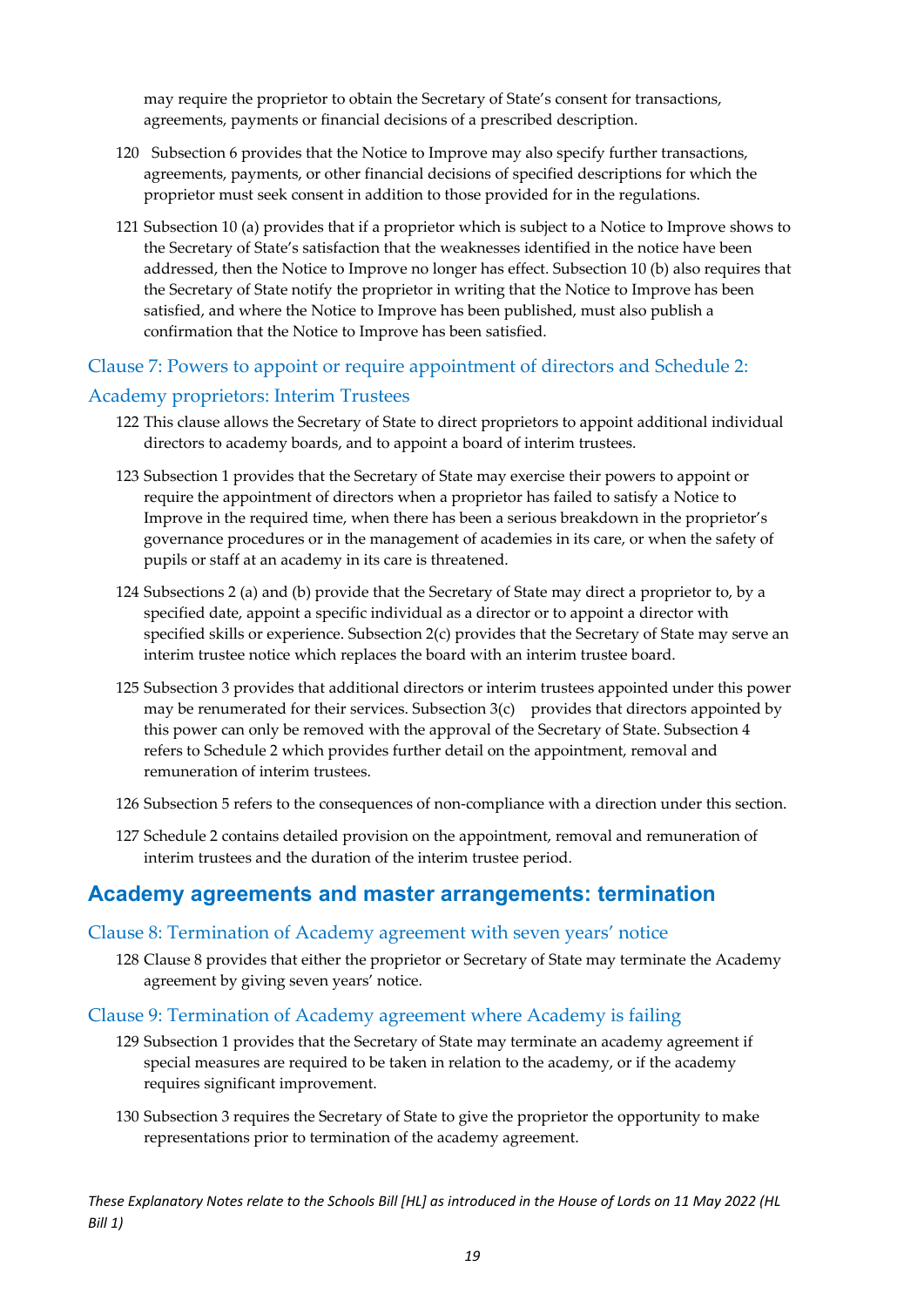#### <span id="page-20-0"></span>Clause 10: Termination of Academy agreement in cases of insolvency

- 131 Subsection 1 provides that a proprietor may terminate an academy agreement if the cost of managing the academy for the following year would make the proprietor insolvent.
- 132 Subsection 2 provides that regulations may provide a procedure for proprietors to follow when terminating or proposing to terminate an agreement

#### <span id="page-20-1"></span>Clause 11: Termination of master agreement on change of control or insolvency event

133 This clause enables the Secretary of State to terminate a master agreement in the event of a change of control of the proprietor or of an insolvency event occurring.

#### <span id="page-20-2"></span>Clause 12: Termination of Academy agreement or master agreement after failure to

#### address concerns

- 134 This clause provides that the Secretary of State may terminate the master agreement or an academy agreement if the proprietor has failed to address concerns the Secretary of State has identified through earlier interventions.
- 135 Subsection 2 enables termination by the Secretary of State if the proprietor has failed to comply with a direction or satisfy a Notice to Improve.
- 136 Subsection 3 enables termination by the Secretary of State if the proprietor has failed to comply with the consent requirements under a Notice to Improve, for the proprietor to gain consent for specified decisions.
- 137 Subsection 4 enables termination by the Secretary of State if the proprietor has failed to comply with a direction to appoint a director or directors under clause 8.
- 138 Subsection 5 enables termination by the Secretary of State if an interim trustee period has ended and the proprietor has not addressed the concerns which led to the appointment of the interim trustee board.
- 139 Subsection 6 provides that the Secretary must give the proprietor an opportunity to make representations before terminating the academy agreement or master agreement

#### <span id="page-20-3"></span>Clause 13: Termination of Academy agreement or master agreement following

#### warning notice

- 140 Subsection 1 provides that the Secretary of State may terminate an academy agreement or master agreement with a proprietor if a termination warning notice has been issued and the proprietor has failed to meet the requirements of that notice.
- 141 Subsection 2 provides that a termination warning notice is a notice issued by the Secretary of the State to the proprietor, requiring the proprietor to take a specified action by a specified date, and respond to the Secretary of State either by making representations or agreeing to that action by a specified date.

#### <span id="page-20-4"></span>Clause 14: Termination warning notices: Academy agreements

- 142 This clause sets the circumstances in which the Secretary of State may issue a termination warning notice in relation to an academy agreement.
- 143 Subsection 2 provides that the Secretary of State may issue a termination warning notice if the proprietor has breached a provision of the academy agreement or master agreement.
- 144 Subsection 3 provides that the Secretary of State may issue a termination warning if the proprietor has failed to comply with a requirement imposed in association with a Notice to Improve.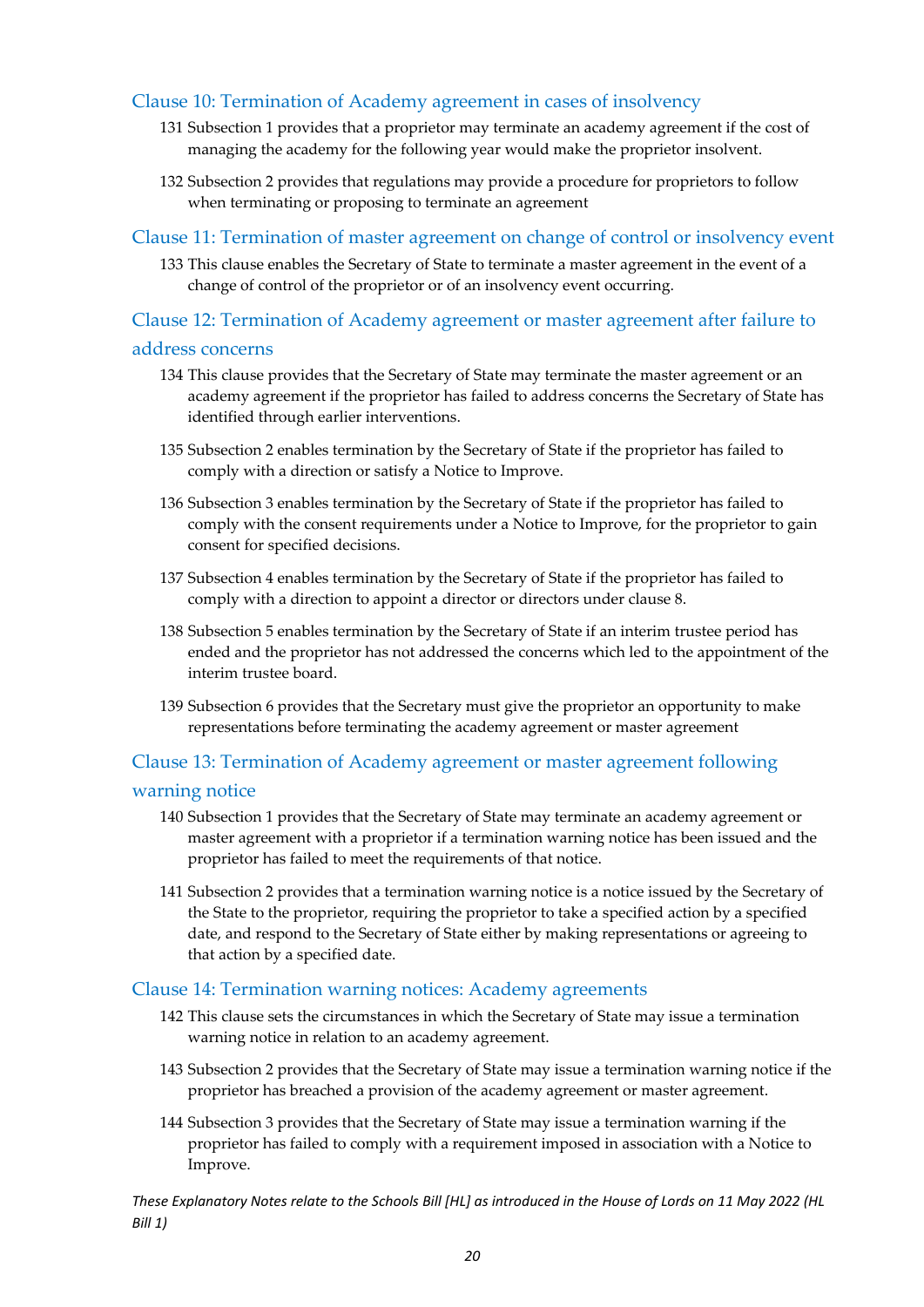- 145 Subsection 4 provides that the Secretary of State may issue a termination warning notice if they are satisfied there is a serious breakdown in governance or if safety of pupils or staff is threatened.
- 146 Subsection 5 provides that the Secretary may issue a termination warning notice if they consider the standards of performance are unacceptably low and sets out the factors which must inform this consideration. Subsection 6 provides that the Secretary of State may issue a termination warning notice if the academy is coasting, and the Secretary of State has notified the proprietor that the academy is coasting. Coasting is defined in the regulations made under section 60B(3) of the Education and Inspections Act 2006.
- 147 Subsection 7 applies to 16-19 academies and provides that the Secretary of State may issue a termination warning notice where the Chief Inspector has inspected the academy and considers that the quality of education or training it provides is not adequate.
- 148 Subsection 8 applies to academies with boarding provision and provides that the Secretary of State may issue a termination warning notice either where the Chief Inspector has notified them of a welfare failure in the provision or the proprietor is failing to meet one of the national minimum standards applying to boarding schools.

#### <span id="page-21-0"></span>Clause 15: Termination warning notices: master agreements

149 Subsection 1 provides that the Secretary of State may issue a proprietor with a termination warning notice in relation to the master agreement if the proprietor has breached a provision in the master agreement, or if they are satisfied there is a serious breakdown in governance procedures, or if the safety of pupils or staff is threatened at an academy in the proprietor 's care.

#### <span id="page-21-1"></span>Clause 16: Termination of Academy agreement after termination of master

#### agreement

150 This clause provides that when the Secretary of State terminates a master agreement with a proprietor, all academy agreements with that proprietor are terminated on the same date.

#### <span id="page-21-2"></span>Clause 17: Termination: contractual and other rights

- 151 Subsection 1 provides that termination rights in academy agreements or master agreements are void.
- 152 Subsection 2 provides a list of exceptions to subsection 1. A termination right in an academy agreement is not affected if it can only be exercised where planning consents have not been obtained or leases of land not entered into within the timelines of the agreement; where the Secretary of State considers that the pupil numbers are too low for the academy to be financially viable, or when the academy has not yet opened.
- 153 Subsection 5 provides that academy Agreements and master agreements are modified to give full effect to clauses 8-16.

#### <span id="page-21-3"></span>Clause 18: Termination: consequential amendments

154 This clause repeals sections 2A to 2D of the Academies Act 2010 which deal with termination of funding agreements.

#### <span id="page-21-4"></span>**Academy schools with a religious character**

#### <span id="page-21-5"></span>Clause 19: Requirement to make regulations about governance

155 This clause requires the Secretary of State to specify in regulations provisions that a relevant academy proprietor must include in its articles of association in certain circumstances. This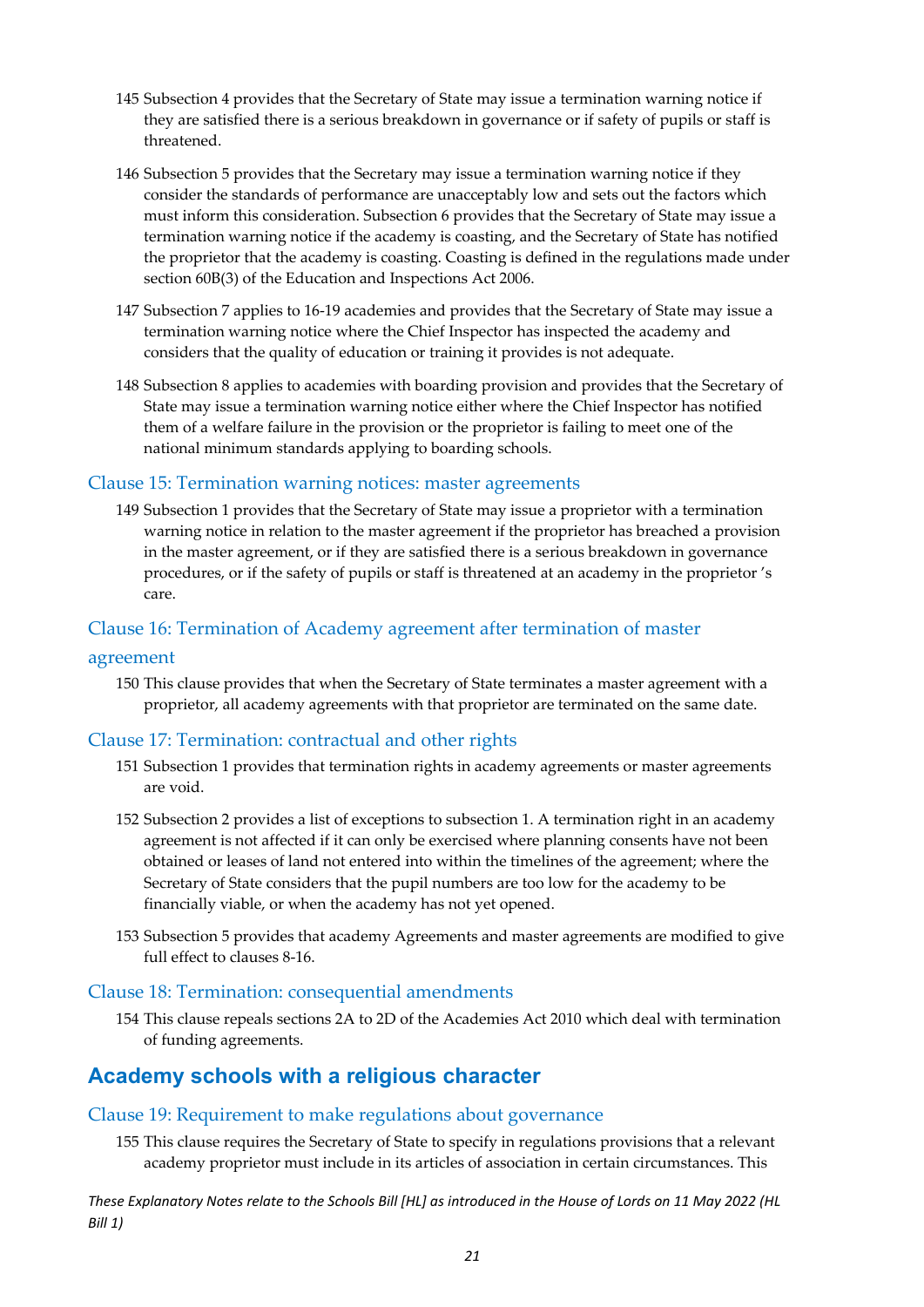provision mirrors, as far as possible, provisions for voluntary aided maintained schools in section 19(4) of the Education Act 2002.

- 156 Subsections (2) and (3) provide the definition of a relevant academy proprietor and relevant academy school for this section. For example, in practice, this would include a single academy trust with one academy that, prior to conversion to an academy, was a voluntary aided maintained school with a religious character. It would also include a multi academy trust, which, for example, has four schools and two or more of those schools are of any type listed in subsection (3).
- 157 Subsection (4) specifies the provisions the Secretary of State must make in regulations under this clause.
- 158 Subsection (4)(a) requires that a majority of directors are appointed for the purposes listed.
- 159 Subsection (4)(b) ensures that a majority of members are appointed by, or represent the interests, of the relevant religious body/bodies. A 'relevant religious body' is defined in clause 31(1). Therefore, in practice, for an academy school which has a Roman Catholic designation, this could include members appointed by the bishop of the Roman Catholic Diocese in which the school is situated.

#### <span id="page-22-0"></span>Clause 20: Power to make regulations about governance

- 160 Subsection (1) gives the Secretary of State a regulation making power to specify provisions that must be contained in the articles of association or schemes of delegation of a relevant academy proprietor.
- 161 Subsection (2) provides the definition of a relevant academy proprietor for this section. In practice, it means an academy trust with one or more academy schools with a religious character.
- 162 Subsection (3) includes some examples of what may be specified in the regulations.
- 163 Subsection (4) provides that the purpose of the regulations must be either to secure as far as practicable that: the religious character of the academy reflects the tenets of the relevant religion or religious denomination; or the academy is conducted in accordance with any trust deed affecting the academy. In relation to this second purpose, some academies with a religious designation have a trust deed which is made between those that hold (own) the land and buildings of the school, and the academy proprietor's board of directors. A trust deed stipulates the principles and legal conditions under which the institution was established and should be run, including in relation to the religious character of the school.
- 164 Subsection (5) sets out the Secretary of State's consultation obligations for the regulations. It means that the Secretary of State must consult persons they consider appropriate before making the first set of regulations. The same consultation requirement applies to any subsequent regulations made under this clause unless the Secretary of State considers the changes made by those regulations are minor or technical.
- 165 Subsection (6) defines what a 'scheme of delegation' is for the purposes of this section.

#### <span id="page-22-1"></span>Clause 21: Worship

166 This clause relates to collective worship in academy schools with a religious character. This clause mirrors as far as possible provisions for maintained schools designated with a religious character in sections 70 and 71 and paragraphs 1, 2 and 5 of Schedule 20 of the School Standards and Framework Act 1998.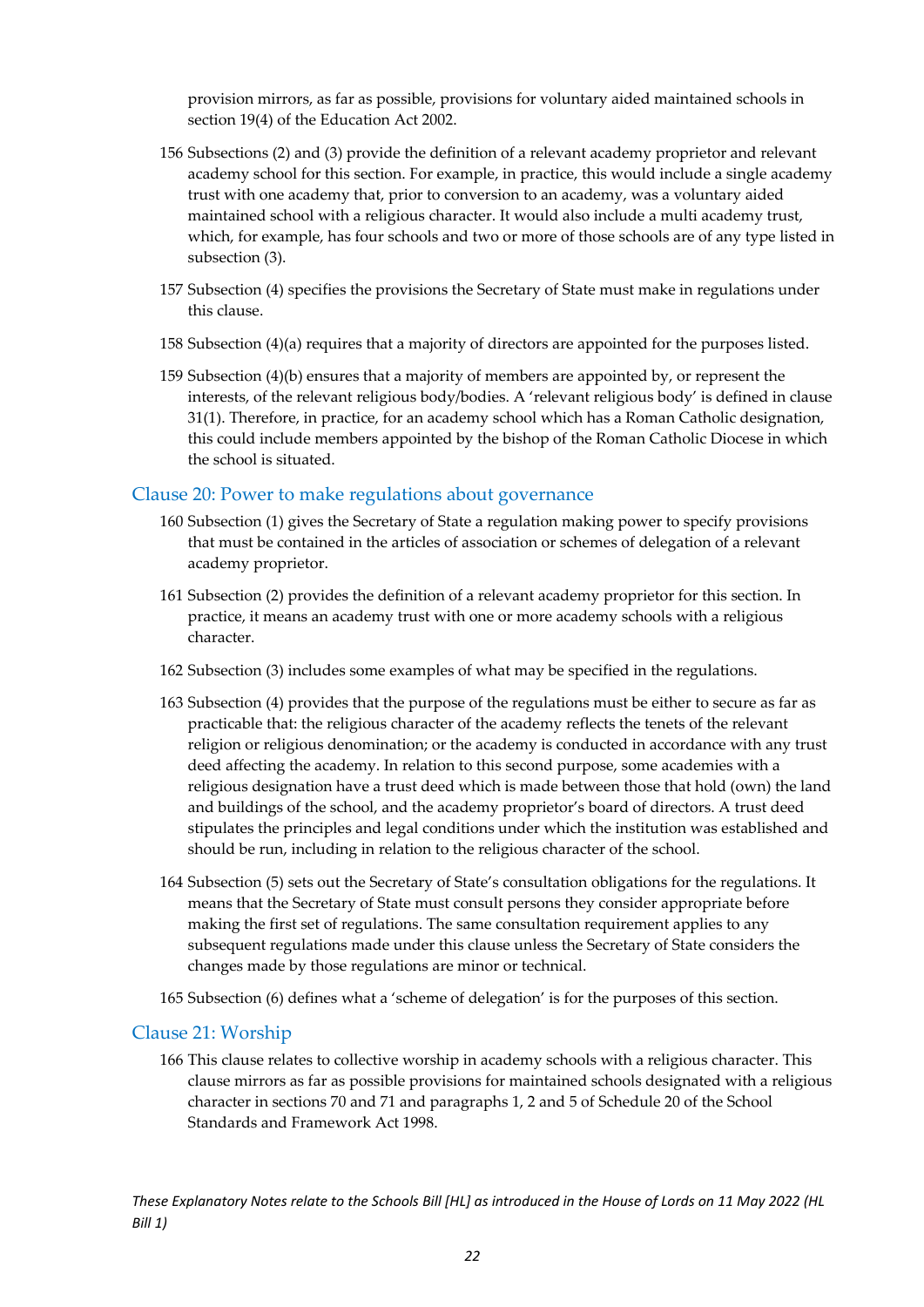- 167 Subsection (1) states that each pupil at an academy school with a religious character must take part in an act of collective worship each school day.
- 168 Subsection (2) sets out the role of the proprietor and the principal of the academy school with a religious character in ensuring that subsection (1) is complied with.
- 169 Subsection (3) states that the collective worship must be practised in accordance with any trust deed relating to the academy school or, if there is no such provision in a trust deed, practised in accordance with the practices and tenets of the school's religion or denomination.
- 170 Subsection (4) sets out how provision of collective worship required under subsection (1) may be arranged.
- 171 Subsection (5) provides that the arrangements for collective worship should be made by the academy proprietor after consulting the principal of the academy school.
- 172 Subsection (6) specifies that collective worship required under subsection (1) must take place on the premises of the academy school.
- 173 Subsection (7) provides that, on a special occasion, an act of collective worship required under subsection (1) may take place somewhere other than the school premises if the proprietor, after consultation with the principal, thinks it is appropriate to do so. In practice, this could include a place of worship, such as, for Christian academy schools, a Church.

#### <span id="page-23-0"></span>Clause 22: Religious education

- 174 This clause relates to religious education in academy schools with a religious character. It sets out some overarching provisions that apply to all academy schools with a religious character. Further requirements for religious education in different types of academy school with a religious character are set out in clauses 23 and 24.
- 175 Subsection (1) specifies the role of the proprietor and the principal of an academy school with a religious character in ensuring that religious education is provided to all pupils.
- 176 Subsection (2) provides that the religious education required under subsection (1) is to be under the control of the proprietor unless provisions in clauses 23 or 24 require otherwise.
- 177 Subsection (3) provides that where a school's trust deed gives a bishop or other ecclesiastical or denominational authority the authority to decide whether the school's religious education is in accordance with the provisions of the trust deed, they must follow the provisions of the trust deed in making that decision. An ecclesiastical or denominational authority could be, for example, a bishop. This subsection mirrors, as far as possible, provisions for maintained schools designated with a religious character in section 399(1) of the Education Act 1996.

#### <span id="page-23-1"></span>Clause 23: Religious education: former foundation or voluntary controlled schools

- 178 This clause mirrors, as far as possible, provisions for foundation or voluntary controlled maintained schools designated with a religious character, principally in paragraphs 1 and 3 of Schedule 19 to the School Standards and Framework Act 1998.
- 179 Subsection (1) states that this clause relates to the provision of religious education in academy schools which converted from a foundation or voluntary controlled school with a religious character. The exception is if such an academy has been redesignated with a different religious character since becoming an academy (see clause 31(1) for the definition of 'redesignated').
- 180 Subsections (2) and (3) specify the arrangements for religious education in these academy schools.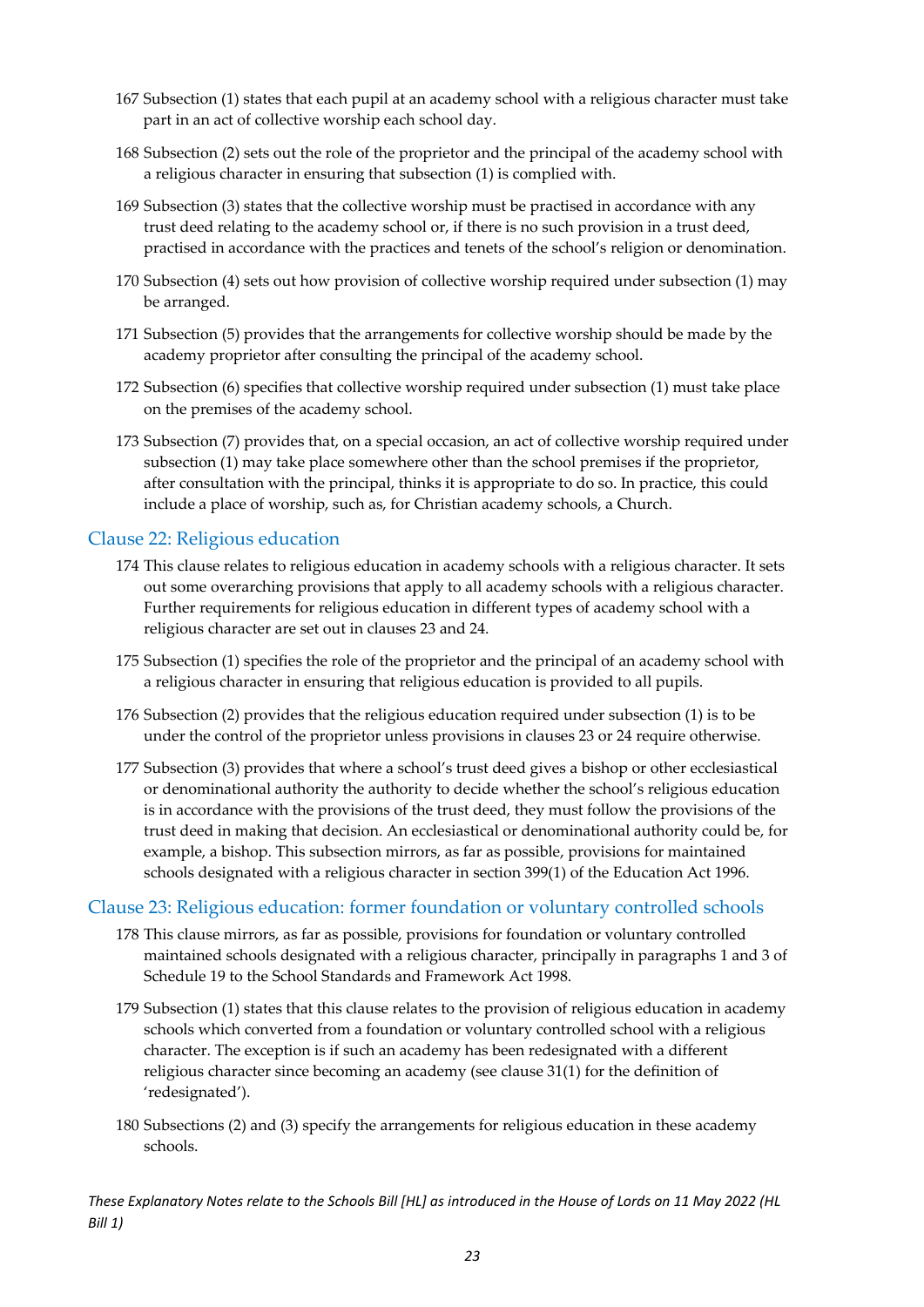181 The reference to 'agreed syllabus' in subsection (2) is a document drawn up by a local authority appointed Standing Advisory Council on Religious Education which details the religious education content to be taught.

#### <span id="page-24-0"></span>Clause 24: Religious education: other Academies

- 182 The clause mirrors, as far as possible, provisions for other maintained schools designated with a religious character, principally in paragraphs 1 and 4 of Schedule 19 to the School Standards and Framework Act 1998.
- 183 Subsection (1) sets out the academy schools with a religious character that this clause applies to.
- 184 Subsections (2) and (3) specify the arrangements for religious education in these academy schools. Such schools will nearly always provide their religious education in accordance with any provisions of a trust deed relating to the school or, where provision for religious education is not made by such a trust deed, in accordance with the tenets of the religious or religious denomination specified in the order that designates the school as having a religious character. Exceptionally, where a parent asks to withdraw their pupil from this type of religious education, the school would either make arrangements to provide religious education in accordance with the agreed syllabus itself or would ask the local authority to do so. An agreed syllabus is a document drawn up by a local authority appointed Standing Advisory Council on Religious Education which details the religious education content to be taught.
- 185 Subsection (4) states that there is no obligation on the academy proprietor to provide religious education in accordance with the agreed syllabus for parents that wish their child to have it and the local authority must provide it where the academy proprietor is not willing to provide it.
- 186 Subsection (5) specifies at what times religious education under subsection (3) must be provided in the school.

#### <span id="page-24-1"></span>Clause 25: Special arrangements for worship and religious education

- 187 This clause relates to the withdrawal of pupils from religious education and collective worship and the provision of alternative religious education and worship if requested. The clause mirrors as far as possible provisions for maintained schools designated with a religious character, principally in section 71 of the School Standards and Framework Act 1998.
- 188 Subsections (1) and (2) specify the circumstances in which a pupil in an academy school with a religious character may be wholly or partially excused from collective worship.
- 189 Subsection (3) specifies that a parent of a pupil at an academy school with a religious character may request that the pupil be wholly or partly excused from religious education, and that the pupil would be excused as requested until the request is withdrawn.
- 190 Subsections (4) and (5) specify the conditions under which a pupil excused from religious education may be withdrawn from the school for the purposes of receiving religious education through alternative arrangements.
- 191 Subsections (6) and (7) set out the obligations on academy proprietors to make arrangements, if requested, permitting boarding pupils to receive religious education or attend worship outside of school hours or on days exclusively set for religious observance. In practice, for Jewish pupils, this could include attending the Jewish Sabbath from dusk on Friday to Saturday.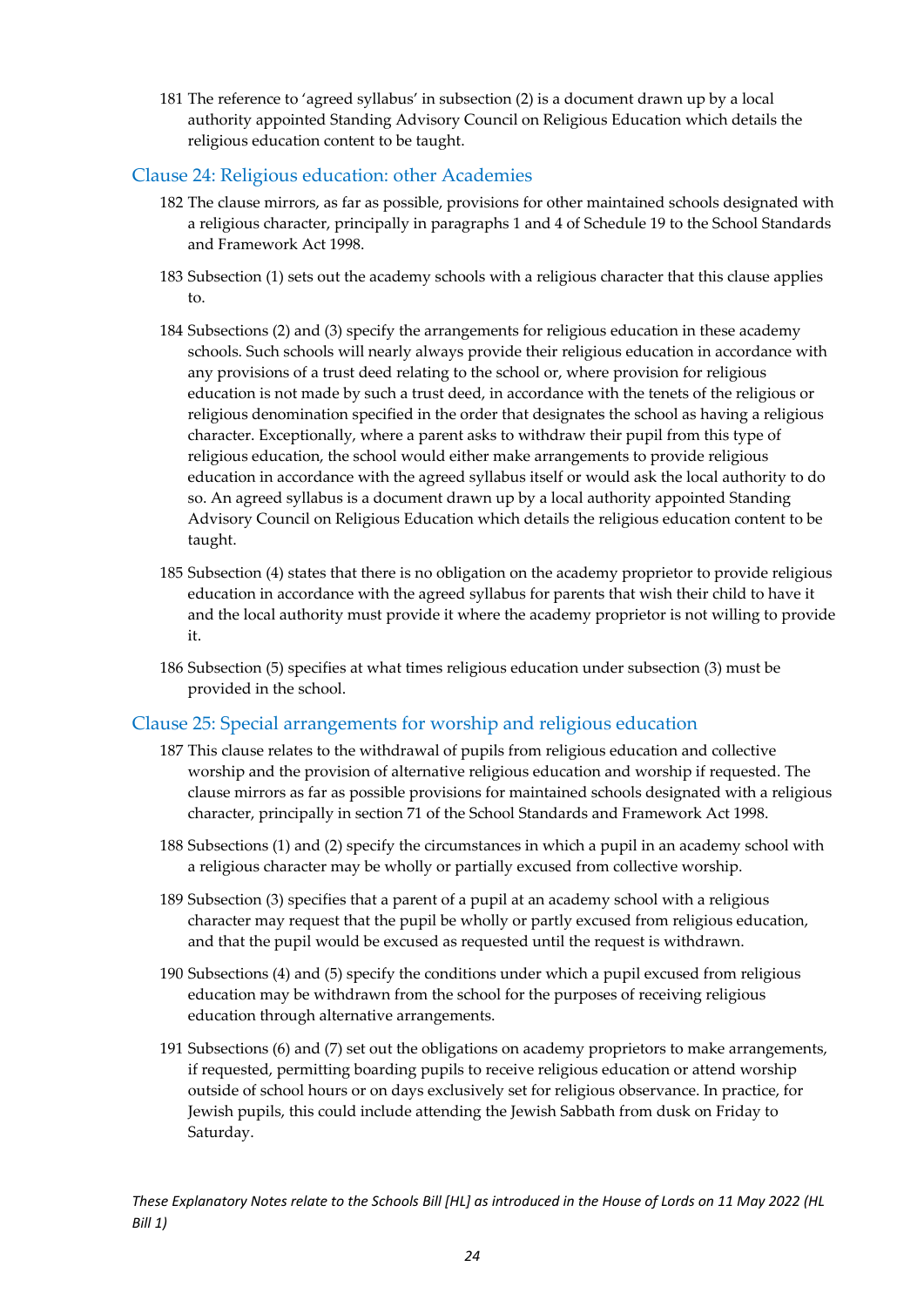- 192 Subsection (8) provides that proprietors must make arrangements to facilitate religious education or collective worship under subsection (6) or (7) on the school premises but they are not required to meet the associated costs from their own budget.
- 193 Subsection (9) provides a definition of "sixth-form pupil" for this section.

#### <span id="page-25-0"></span>Clause 26: Inspection of arrangements for worship and religious education

- 194 This clause provides for the inspection of collective worship and denominational education in academy schools with a religious character. This inspection is separate and different to a school's wider inspection. In this clause, there are various references to "prescribed", which means prescribed by regulations to be made by the Secretary of State. This clause mirrors, as far as possible, provisions for maintained schools with a religious character, principally in sections 47 to 49 of the Education Act 2005.
- 195 Subsection (1) states that the proprietor of an academy school with a religious character must ensure that the content of collective worship and any denominational education is inspected.
- 196 Subsection (2) specifies that an inspection must be undertaken by a person chosen by the proprietor after the proprietor has consulted someone of a prescribed description. Regulations might provide, for example, that the proprietor must consult the relevant religious body for the academy school.
- 197 Subsection (3) requires inspections to be carried out at prescribed intervals.
- 198 Subsection (4) sets out the responsibilities of the person conducting the inspection of the academy school which are to report on the content of the collective worship and the quality of the denominational education. They may also report on the spiritual, moral, social and cultural development of pupils at the school.
- 199 Subsection (5) is self-explanatory.
- 200 Subsection (6) states that the inspection must take place within a prescribed period.
- 201 Subsections (7) and (8) set out the arrangements for preparing and sending a report of the inspection to an academy proprietor.
- 202 Subsection (9) sets out the obligation upon the proprietor to inform parents of pupils of the overall assessment set out in the inspection report.
- 203 Subsection (10) provides the definition of "denominational education" and "prescribed" under this section. The definition of "denominational education" means that religious education in an academy school with a religious character would need to be inspected unless it is provided by the school in accordance with any agreed syllabus adopted by the local authority. Collective worship in an academy with a religious character would always need to be inspected.

#### <span id="page-25-1"></span>Clause 27: Governance, worship and religious education: contractual provisions

204 This clause specifies that a provision in an academy agreement or master agreement is void if it is inconsistent with clauses 19 to 26 (namely provision relating to governance, collective worship, religious education, special arrangements for worship and religious education, and inspection of arrangements for worship and denominational education).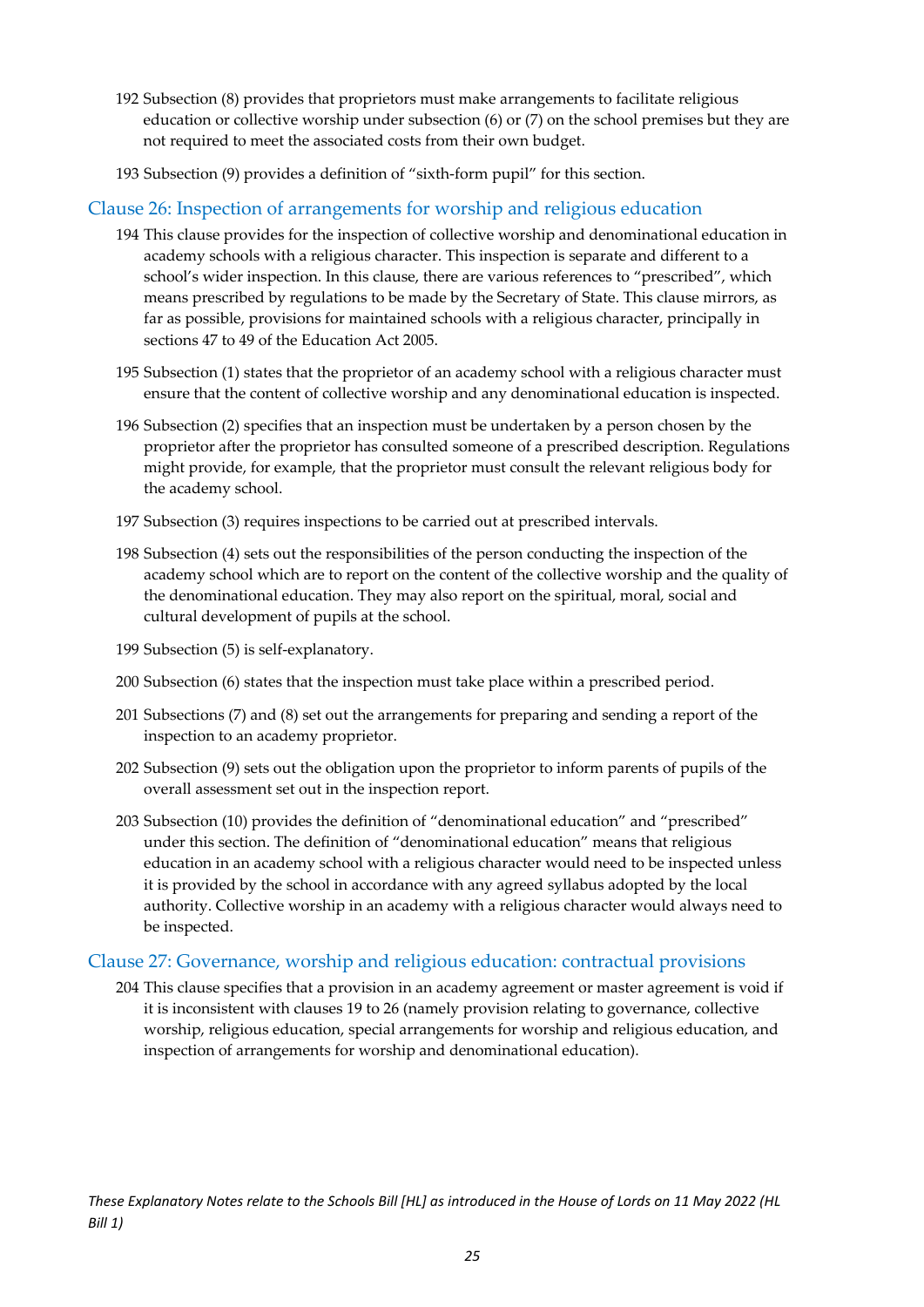#### <span id="page-26-0"></span>**Academies: other**

#### <span id="page-26-1"></span>Clause 28: Academy grammar schools

- 205 This clause extends some of the existing arrangements that apply to maintained grammar schools, to academy schools which were maintained grammar schools prior to converting to academy status. In doing so, the clause provides the Secretary of State with the power to designate these selective academies as grammar schools. It also provides that selection may only be removed, and the designation revoked if a majority of eligible parents vote to remove selection in a ballot.
- 206 Subsection (1) states that subsections (2) to (5) amend Chapter 2 of Part 3 of the School Standards and Framework Act (SSFA) 1998 - the legislation that gives the Secretary of State the power to designate maintained grammar schools and prescribes the only means by which a grammar school's selective admission arrangements can be removed.
- 207 Subsection (2) amends section 104 of the SSFA, to include academies. Section 104 sets out the power of the Secretary of State to designate grammar schools.
	- a. Subsection (2)(a) amends section 104(1) of the SSFA to state that the Secretary of State must, in England, designate a maintained school as a grammar school where they are satisfied that it had selective admission arrangements at the beginning of the 1997–98 school year. In practice, this would not alter the status of the maintained grammar schools already designated, nor permit new maintained grammar schools to open, but clarifies that there is a duty on the Secretary of State to designate schools with the specified characteristics, aligning subsection (2)(a) with (2)(b).
	- b. Subsection (2)(b) would insert new subsections (1A) and (1B). Subsection (1A) recites the current SSFA wording in relation to Wales, ensuring that the law relating to designating grammar schools in Wales remains unchanged. Subsection (1B) requires the Secretary of State to designate an academy school as a grammar school where the school – at the point of its conversion into an academy school - was a maintained school which was designated as a grammar school under Section 104(1). This regularises the status, in law, of the 143 academy schools that were formerly maintained grammar schools. It also provides a mechanism for the 20 maintained grammar schools which have yet to convert to academy status to remain designated as grammar schools when they convert under the Academies Act 2010.
	- c. Subsection  $(2)(c)$  seeks to extend section 104(4) of the SSFA to include academy grammar schools. In doing so, it has the effect of prescribing that selective admission arrangements can only be removed in England, in accordance with the procedures in sections 105 to 108 of the SSF[A7](#page-26-2).
	- d. Subsections  $(2)(d)$  and  $(2)(e)$  amend section  $104(5)(a)$  and  $104(6)$  of the SSFA, respectively. These amendments are consequential to the amendment made to section 104(1) to ensure that these sub-sections would correctly cross-reference the sections relating to maintained school grammar designation in England and Wales.

<span id="page-26-2"></span> $7$  Section 105 states that selection can be removed by a ballot of eligible parents. Regulations – the Education (Grammar School Ballots) Regulations 1998 – set out the process for petitioning to remove selection and for calling for and conducting ballots. These regulations will be amended to include academy schools designated as grammar schools. Section 106 sets out which parents are eligible to sign a petition calling for a ballot or to vote in a ballot. The effects of sections 107 and 108 are set out in subsequent paragraphs of this explanatory note.

*These Explanatory Notes relate to the Schools Bill [HL] as introduced in the House of Lords on 11 May 2022 (HL Bill 1)*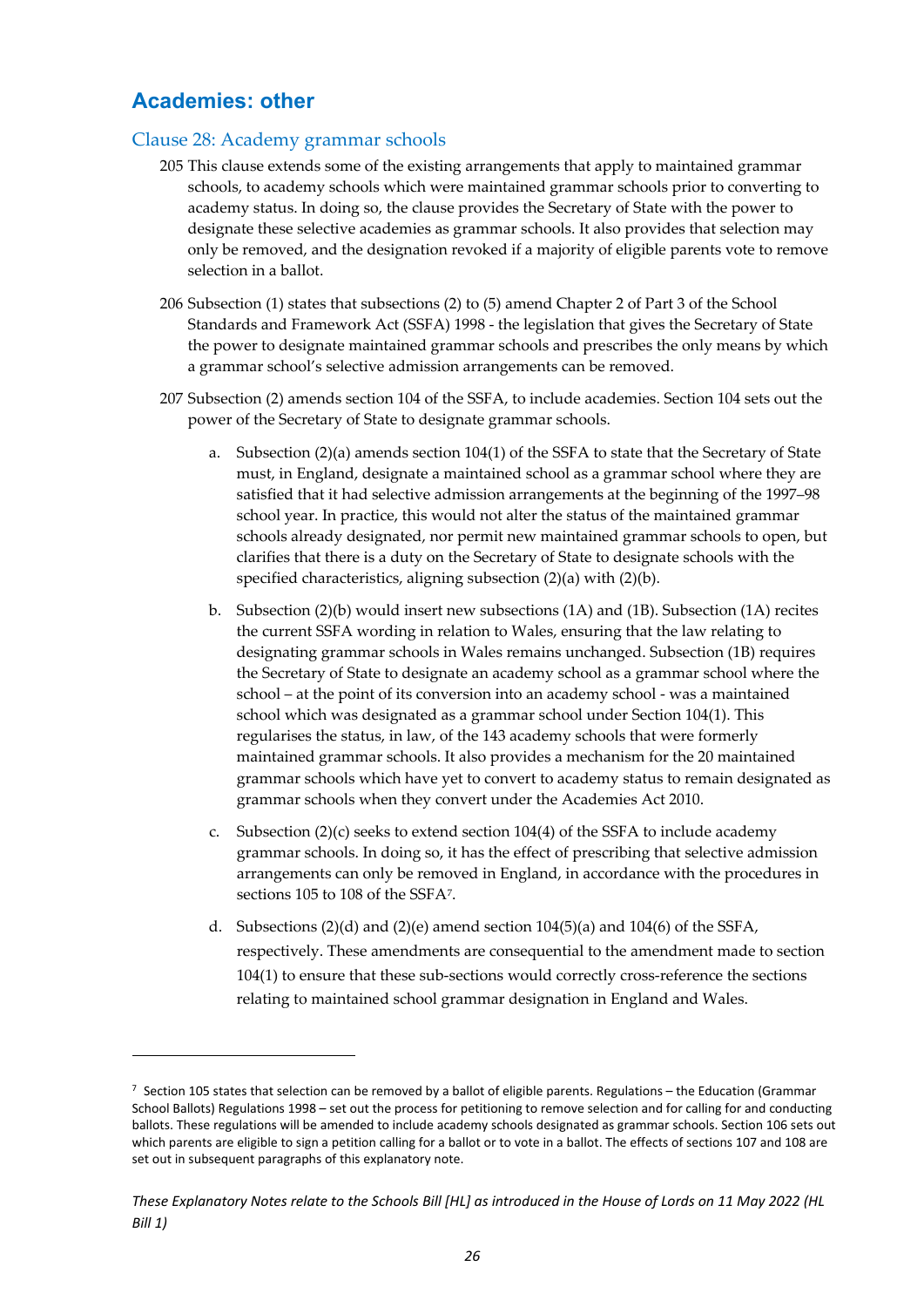- e. Subsection 2(f) amends section 104(7) of the SSFA to add the definition of "academy school" for the purposes of Chapter 2 of Part 3 of the SSFA ("selection of pupils"). It defines an "academy school" as a school falling within section 1A(1) of the Academies Act 2010, which means any academy that is not a special academy, an alternative provision academy, or a 16-19 academy.
- 208 Subsection (3) amends section 107 of the SSFA which sets out restrictions on expenditure relating to petitions and ballots for the removal of selection. It adds "the proprietor of an academy"[8](#page-27-0) to the list of persons to whom the restrictions set out in this section of the SSFA apply. The amendments mean that an academy proprietor cannot spend the publicly funded school's budget on the publication of materials or any activities that seek to influence eligible parents in deciding whether or not to request a ballot to remove selection, nor to influence the outcome of a ballot. This is in line with requirements on governing bodies and local authorities in relation to maintained grammar schools.
- 209 Subsection (4) amends section 108 of the SSFA which requires that, where a simple majority of parents vote in a ballot to remove selection at a grammar school or schools, the admissions authority for the school(s) must remove the selective admission arrangements:
	- a. it inserts a new subsection (2A)(a) which reiterates the current position and states that maintained grammar schools are required to amend their admission arrangements in accordance with sections 88C-88K and sections 89 and 90 of the SSFA (the processes for determining and varying admission arrangements for maintained schools within England and Wales);
	- b. it inserts a new subsection (2A)(b) to require academy grammar schools to amend their admission arrangements in accordance with a provision of any enactment, or of an academy agreement or master agreement, that applies to an academy school and has the same or a similar effect as sections 88C to 88K. Sections 89 and 90 apply only to maintained schools in Wales and so do not apply to academy schools.
- 210 Subsection (5) amends section 109 of the SSFA to remove the ability of a governing body of a maintained grammar school to end selective admission arrangements via a prescribed alteration. The change applies only in England.
- 211 Subsection (6) amends section 18 of the Education and Inspections Act 2006 so that, in England, no prescribed alteration may have the effect of removing a maintained grammar school's selective admission arrangements.
- 212 Subsection (7) amends section 1A of the Academies Act 2010 to prescribe that section 1A(1)(c) of the Act – the requirement that academy schools provide education for pupils of different abilities – does not apply to academy schools designated as grammar schools under section 104(1) of the SSFA. It makes two further amendments consequential to this change. It amends section 6(3) of the Academies Act to clarify that the requirement to provide for pupils of different abilities does not apply to partially selective academies<sup>9</sup>. It also amends section 6(4)

<span id="page-27-0"></span><sup>8</sup> "Academy" has the meaning in section 579 of the Education Act 1996: "an educational institution to which Academy arrangements relate". This includes academy schools – including special schools – alternative provision academies and 16- 19 academies. See sections 1A, 1B and 1C of the Academies Act 2010.

<span id="page-27-1"></span><sup>9</sup> This provision would ensure there is no change to these schools' current selective status as academies. There are a small number of partially selective schools, with "pre-existing arrangements" whose admission arrangements, at the beginning of the 1997-98 school year made provision for a proportion of their intakes to be selected by ability or by aptitude. Section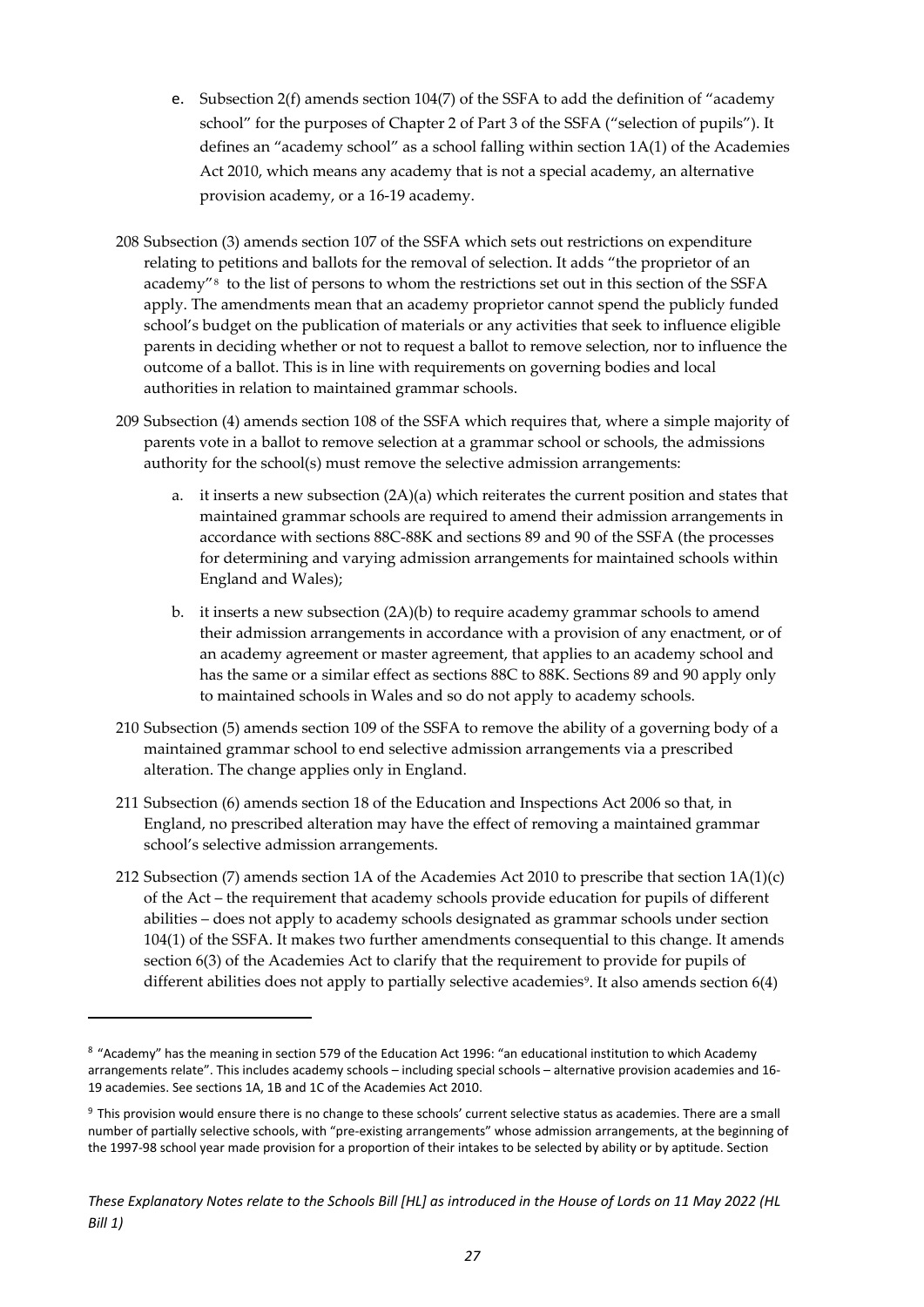of the Academies Act to repeal subsection (b) which states that section  $1A(1)(c)$  does not apply to academy schools that were formerly maintained schools designated as grammar schools under section 104(1) of the SSFA.

213 Subsection (8) voids the provisions in academy agreements or master agreements governing the removal of the selective admission arrangements of an academy grammar school so that it is clear that the legislation takes precedence over any conflicting obligations in academy agreements.

#### <span id="page-28-0"></span>Clause 29: Local authorities: power to apply for an Academy order

- 214 The purpose of these provisions is to introduce powers for the Secretary of State to issue academy orders to maintained schools following a request that they do so from the relevant Local Authority.
- 215 Section 3A "Application for academy order by local authority" would be inserted after section 3 of the Academies Act 2010. This section would allow a Local Authority in England to apply to the Secretary of State for an Academy Order to be made in respect of any of its maintained schools, and includes the consultation requirements that a Local Authority must undertake, and the parties that must consent.
- 216 This clause would also make consequential amendments to other provisions of the Academies Act insofar as they relate to conversion following an application under section 3A.

#### <span id="page-28-1"></span>Clause 30: Transfer of land by local authorities

- 217 This clause inserts a new paragraph (9A *Compulsory transfer to trustees*) into Schedule 1 to the Academies Act 2010. Schedule 1 makes provision for the transfer of land in relation to academies. Part 1 of the Schedule concerns land held by a local authority.
- 218 The new paragraph inserted by the clause relates to new premises provided by a local authority for an academy school for which site trustees already hold existing premises. For example, the premises of a Church of England school may be held on a charitable trust linked to the parish or diocese. (Not all site trustees are connected with a particular faith or denomination.) An individual landowner may have donated the existing land long ago for specific purposes – i.e. for use as a church school in the example already given; and the trustees may hold the land on a special trust which requires it to be used for those purposes. (Such trustees should not be confused with academy trust companies that hold land as corporate property, to which the clause would not apply.)
- 219 Subsection (1) of the clause inserts the new paragraph 9A into Part 1 of Schedule 1. Paragraph 9A has the following effects.
	- i. *Sub-paragraph (1)* sets out the circumstances in which the new arrangements apply.
	- ii. The four conditions (Conditions A-D) set out in *sub-paragraphs (2)-(5)* must all be met.
		- a. Condition A *(sub-paragraph (2))* is that the local authority are providing premises for an academy. Typically, a local authority may do so where it has been locally agreed that it is advantageous for an academy to relocate to a new site – for example, in order that the academy can expand or because its current buildings are no longer suitable –

<sup>100</sup> of the School Standards and Framework Act 1998 permits them to continue to select in this way providing there is no change in the proportion or pupils selected in this way or the basis of their selective arrangements. Sections 6(3) and 6(4) of the Academies Act 2010 permit such schools to retain these arrangements on conversion to academy status and their funding agreement contracts set out their permitted proportion and basis of selection.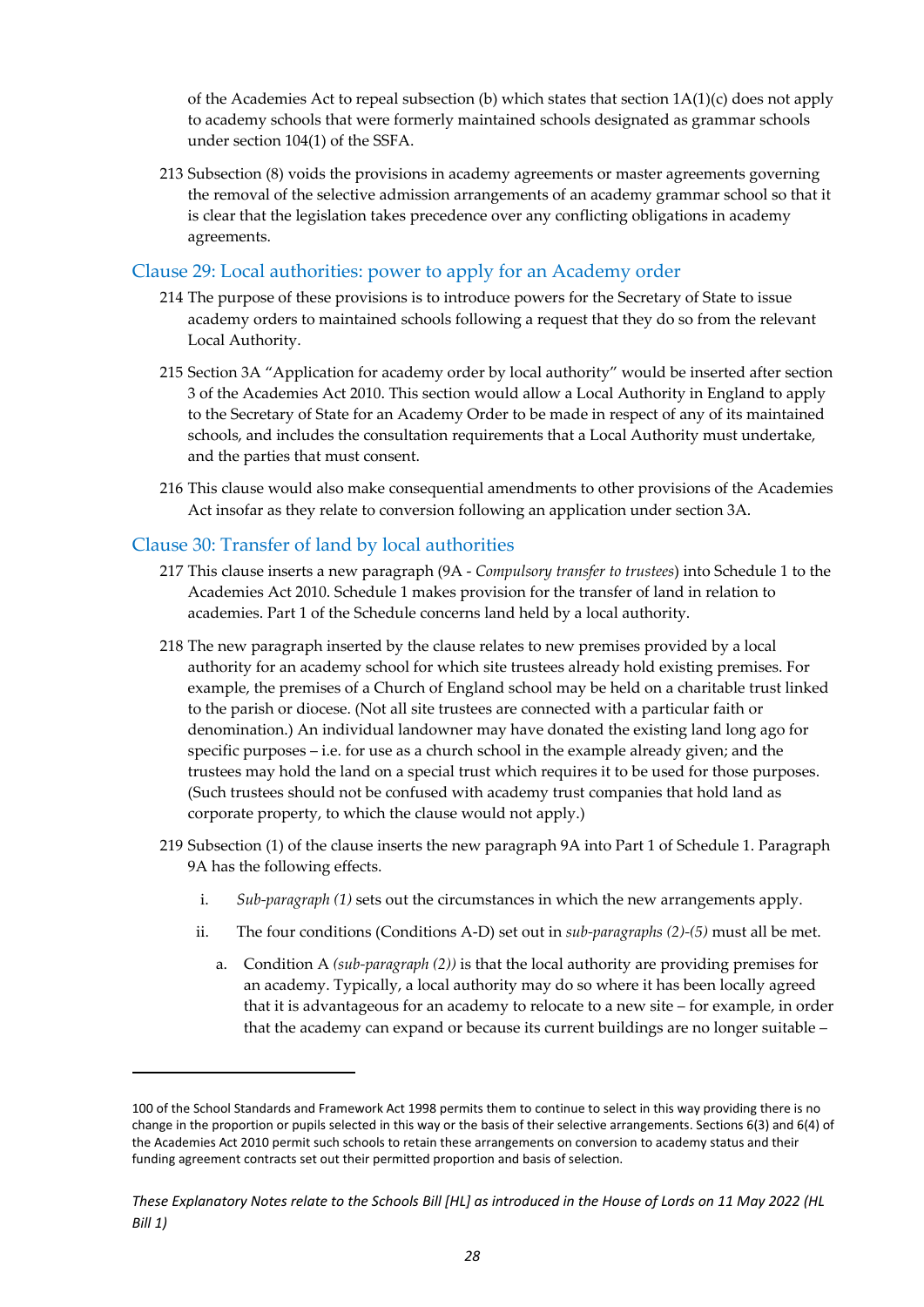and the local authority are willing to provide new premises on that site.

- b. Condition B *(sub-paragraph (3))* is that the premises being provided are alternative premises for the academy or for an academy, sixth form college, or maintained school the academy is to replace – e.g. as a result of a merger of institutions.
- c. Condition C *(sub-paragraph (4))* is that the existing premises are held by site trustees.
- d. Condition D *(sub-paragraph (5))* is that the site trustees are prepared to pay the local authority the proceeds of sale of the existing premises in exchange for the new premises. The sum paid should be just when compared with the value of the interest the local authority are transferring but should not exceed the total of the proceeds of sale, plus any interest on those proceeds. Alternatively, the trustees may transfer their interest in the existing premises to the local authority if the authority agree. Because the paragraph only applies where conditions A-D are all met, trustees could decide to retain the current site in order to use it for other charitable purposes. But, if they were to do so, the local authority would no longer be under the duty to transfer the new site.
- iii. Where all four conditions are met, *sub-paragraph (6)* requires the local authority to transfer their interest (which will usually be a freehold) in the new premises to the trustees. The intended effect is that a local authority receives either cash or land in exchange for transferring the new premises, and the trustees do not have to surrender their interest in their existing land without receiving the new premises in return. This ensures that the existing charitable trust and its specific charitable purposes are preserved, as the trustees would continue to hold land for the academy school or one that is replacing existing institutions.
- iv. *Sub-paragraph (7)* requires the local authority to pay the trustees' costs in connection with the transfer – e.g. legal or other professional fees. The costs must be reasonable.
- v. *Sub-paragraphs (8)-(10)* contain provisions for either the local authority or the trustees to refer matters relating to the transfer to the schools adjudicator in the event that they cannot reach agreement. These matters include issues such as the extent of premises to be transferred by the authority to the trustees; the amount to be paid by the trustees from proceeds of sale or any interest accrued on those proceeds; and the identity of trustees. *Sub-paragraph (10)* places the local authority and trustees under a duty to provide any information the adjudicator requests in connection with the transfer.
- vi. *Sub-paragraph (11)* relates to sites provided under the School Sites Act 1841. Section 2 of that Act enables a landowner to provide a site for a school or other educational purposes under a statutory charitable trust. It also provides that, if the land ceases to be used for the school (or the other purposes), it would revert to the donor or heirs by operation of law – though section 1 of the Reverter of Sites Act 1987 has now replaced statutory reverter with a statutory trust of the net proceeds of sale of the land for the donor or heirs. Section 14 of the 1841 Act allows such a site to be sold or exchanged and any money arising from such a sale or exchange to be applied in the purchase of a new site for the school (without triggering reverter). *Sub-paragraph (11)* provides that payment by trustees of any proceeds of sale to the local authority under sub-paragraph (5)(a) is to be treated as a sum applied in the purchase of a site for the school under section 14 of the 1841 Act. The intention is to avoid statutory reverter or a statutory trust arising under the Reverter of Sites Act 1987.
- vii. *Sub-paragraph (12)* makes clear that the land the local authority must transfer to the trustees exclude playing fields.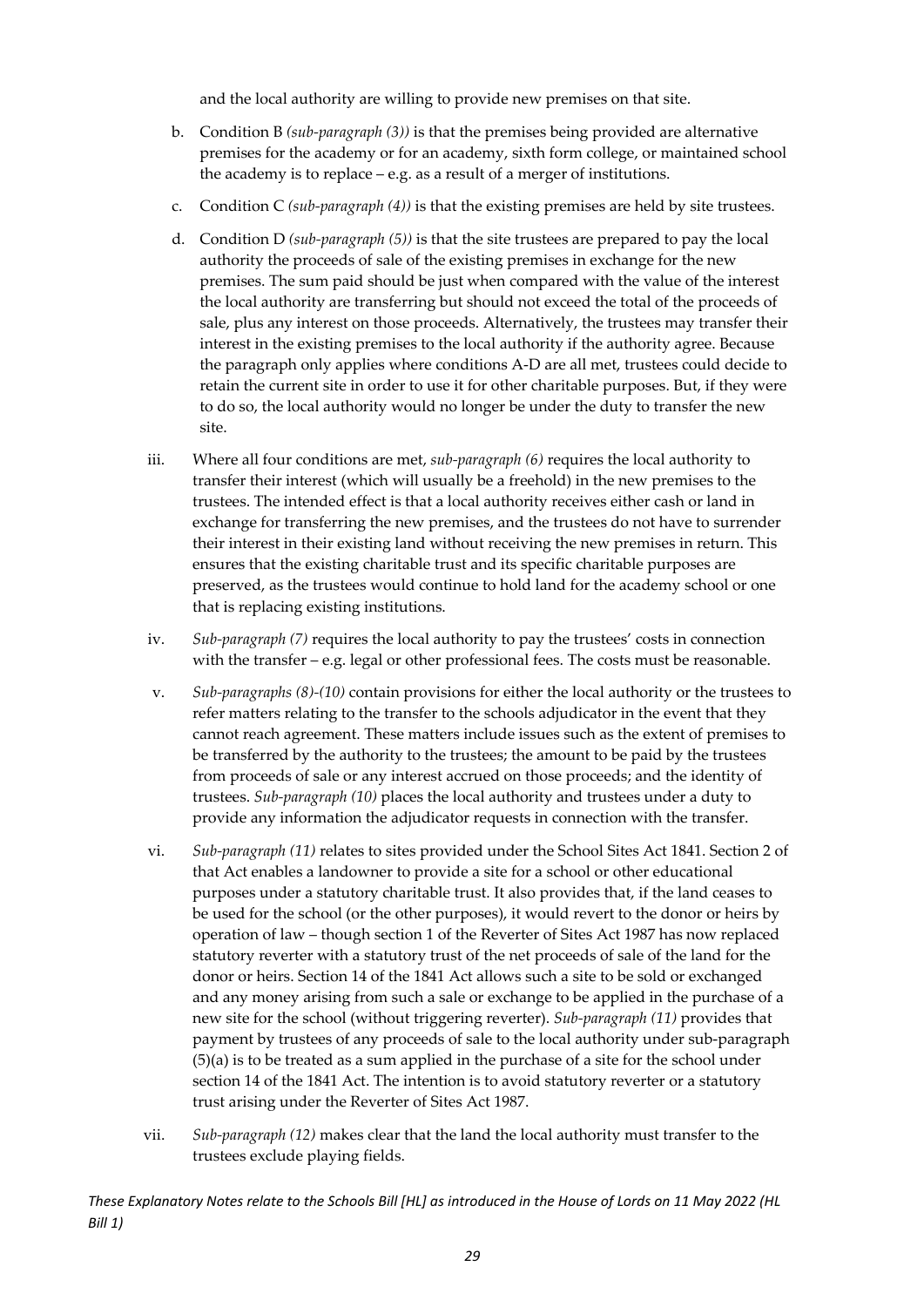- 220 Subsections (2) to (4) make consequential amendments to the School Standards and Framework Act 1998 ("SSFA").
	- a. Subsections (2) and (3) of the clause amend Section 25 of and Schedule 5 to the SSFA, which make provision for the appointment and role of schools adjudicators. They insert a reference to the new paragraph 9A, in order to extend the adjudicators' role to cover the function of resolving disputes over these statutory transfers.
	- b. Paragraph 5 of Schedule 22 to the SSFA includes a requirement that if trustees of a closing school hold land acquired or enhanced in value at public expense – by, for instance, a local authority or the Secretary of State – they must apply to the Secretary of State for a decision on what should happen to the land once the school has closed. If closure is to enable the school's merger with another institution to form a new academy, new paragraph 9A may apply if the local authority are providing new premises for that academy and the trustees have already agreed that the land they hold will be sold and proceeds given in exchange for a transfer to them of the new premises. If so, the requirement in paragraph 5 of Schedule 22 to the SSFA for the trustees to apply to the Secretary of State for a decision on what should happen to the land of the closing school is not needed. Subsection (4) therefore disapplies paragraph 5 of Schedule 22 if paragraph 9A applies (but not otherwise).

#### <span id="page-30-0"></span>**Interpretation and regulations**

#### <span id="page-30-1"></span>Clause 31: Interpretation of Part 1

221 This clause provides for the interpretation of terms used within this Part. Where no definition is provided, a word or expression has the same meaning as in the Education Act 1996, except where the context requires another meaning.

#### <span id="page-30-2"></span>Clause 32: Part 1: regulations

- 222 This clause makes provision for the exercise of regulation-making powers in Part 1.
- 223 Regulations must be made by statutory instrument and may make consequential, supplemental, incidental, transitional or saving provision and different provision for different purposes.
- 224 Any statutory instrument containing regulations under section 1(1), section 4, or section 5(1)(a) must be made following the draft affirmative procedure. This includes a statutory instrument that also contains other provisions.
- 225 All other regulations are to be made by statutory instrument following the negative procedure.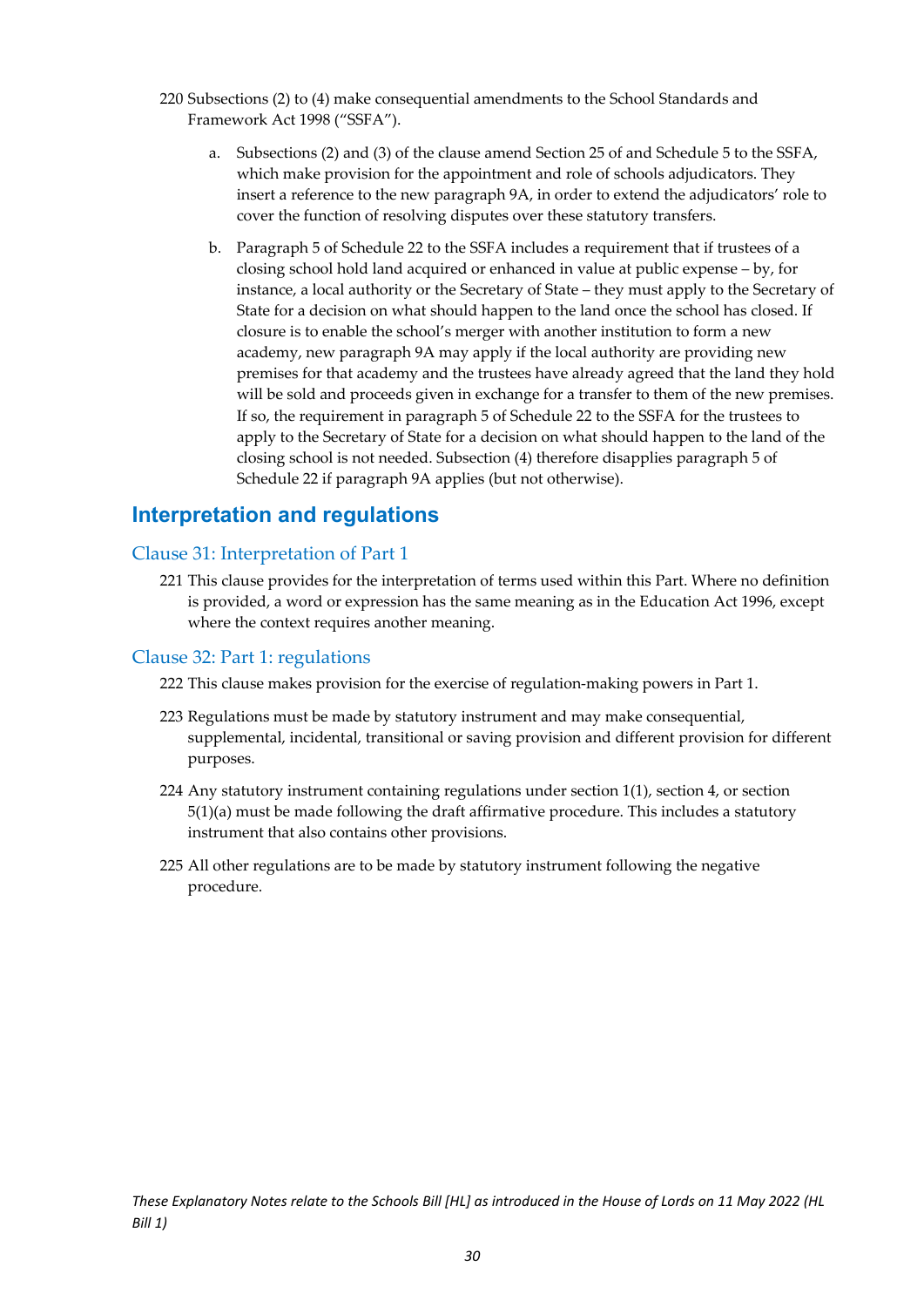### <span id="page-31-0"></span>**Part 2: School and local education funding: England**

226 The clauses in this part provide for a new framework for school funding which partially replaces the current funding framework for maintained schools found in Chapter IV of Part 2 of the School Standards and Framework Act 1998 (SSFA 1998) so far as it applies in England. In the new framework the Secretary of State largely determines funding which is received by schools through a national funding formula, while local authorities retain responsibilities for other education expenditure.

#### <span id="page-31-1"></span>**National formula allocations**

#### <span id="page-31-2"></span>Clause 33: Nationally determined funding for schools in England

- 227 Subsection (1) places a duty on the Secretary of State to determine the national formula allocation, for each funding period, for each school to which the clause applies. The "national formula allocation" is defined in subsection (2) as the amount calculated for a school in accordance with the national funding formula determined by the Secretary of State. In effect, the allocation is the core revenue funding each school receives for education provision for 5 to-16-year-olds, for a given funding period.
- 228 Subsection (3) provides that nationally-determined funding for schools in England would apply to both mainstream academy and maintained schools. The Secretary of State is able to expand the scope of this policy by regulations. The formula may be extended to other prescribed kinds of academies (not including 16 to 19 academies) and maintained schools. In addition, non-maintained special schools can be brought in scope by Regulations.
- 229 Subsection (4) provides that the Secretary of State must use the same formula to fund mainstream academy and maintained schools for their corresponding funding periods. The reference to the corresponding funding period reflects the fact that maintained schools are funded on a financial year basis (April to March), while academies are funded on an academic year basis (September to August). Subsection (5) allows for the Secretary of State to use a different formula for non-mainstream maintained schools non-mainstream academies, and non-maintained schools falling within subsection 3(c), (d) and (e) and for different funding periods.
- 230 The Secretary of State is required, in advance of the given funding period, to publish the formula used to determine funding as specified in subsection (6) and make information about the formula available to those listed in subsection (7). This applies to a school's "national formula allocation" determined by the Secretary of State under subsection (2) and any other allocation calculated on an alternative basis, under regulations made by the Secretary of State (under subsection 8) in accordance with the requirements of subsection (10).
- 231 Subsection (8) provides for a power to make regulations authorising the Secretary of State to replace the calculation for determining the national formula allocation mentioned in subsection (2) with a different method for a prescribed school or schools under this section where there are exceptional circumstances which make the use of a different method appropriate. Before making regulations under subsection (8) the Secretary of State must consult relevant persons in accordance with subsection (9). This reflects the fact that a small number of schools are currently funded outside the national funding formula, owing to historic bespoke funding agreements with the Department, or, in the case of the school situated on the Isles of Scilly, particular exceptional costs.

#### <span id="page-31-3"></span>Clause 34: Administration of nationally determined funding

232 This clause places a requirement on the Secretary of State to pay, as appropriate, the proprietor of the academy, the local authority responsible for a maintained school, or the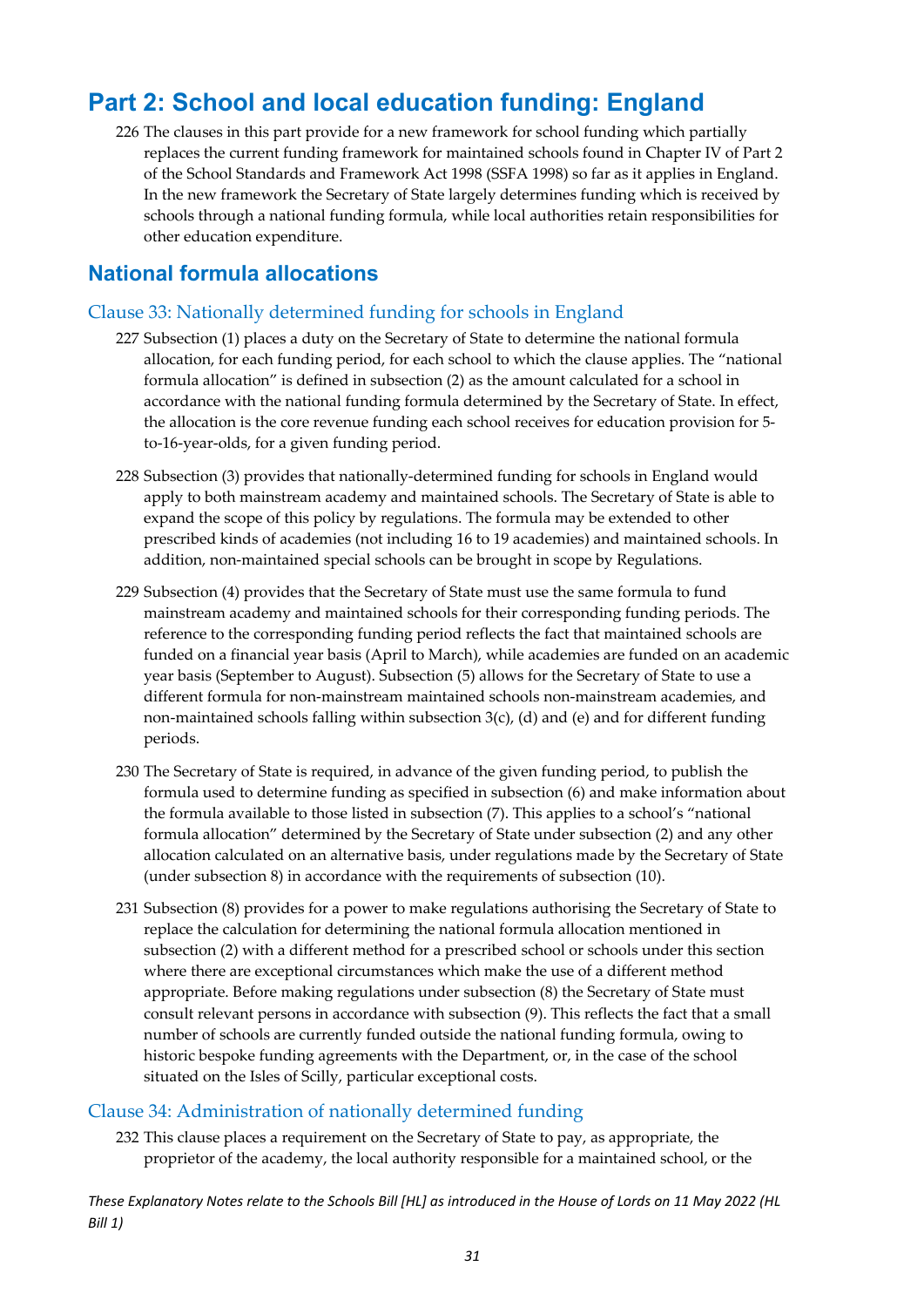proprietor of a non-maintained special school, the amount determined through the national funding formula under clause 33, as provided under subsection (1). Where the Secretary of State pays the local authority for their maintained schools, the local authority is required to make that funding available to their maintained schools for the funding period, as provided for in section 50(1) of the Schools Standards and Framework Act 1998 (SSFA 1998). The requirement to pay and make funding available also applies to funding adjustments under clause 40, which provides for national to local budget reallocations, and clause 41, which provides for local authorities to make adjustments on the basis of excluded pupils, and clause 42 which provides for local authorities to deduct expenditure from the core budgets of maintained schools in prescribed cases, as outlined in subsection (2).

233 Nationally determined funding under clause 33 is to be paid under the Secretary of State's power to provide financial assistance in section 14 of the Education Act 2002 or another enactment authorising the payment. Subsection (3) makes it clear that subsection (1) does not prejudice the Secretary of State's ability to set conditions on which this financial assistance is given under section 16 of the Education Act 2002.

#### <span id="page-32-0"></span>**Locally determined expenditure**

#### <span id="page-32-1"></span>Clause 35: Locally determined education budgets in England

- 234 This clause provides for local authorities to have a locally-determined education budget for meeting their local education expenditure for a relevant period. Subsection (1) provides that this locally-determined education budget is formed of both locally-determined supplementary funding under clause 36 and other locally-determined education funding under clause 38.
- 235 Subsection (2) provides that the locally-determined education budget can include funding provided by a grant made under section 14 of the Education Act 2002 (the Secretary of State's general funding power) or any other enactment, where the conditions of that grant require it to be used for the purpose of this clause. Subsection (3) makes it clear that subsection (2) does not prejudice the Secretary of State's ability to impose terms on this financial assistance under section 16 of the Education Act 2002, or any similar provision.

#### <span id="page-32-2"></span>Clause 36: Locally determined supplementary funding for local schools

- 236 This clause would enable the Secretary of State, by way of regulations, to provide that each local authority must determine the locally-determined supplementary allocation (if any) for each of their local schools (including local academies) for each funding period. to the Regulations could provide for the local authority to make supplementary funding allocations to mainstream academies and maintained schools, and other schools brought in scope through clause 33(3), where the Secretary of State judges that those decisions are best taken at a local level.
- 237 Subsection (2) provides that such allocations are to be made in accordance with regulations and subsection (3) gives a non-exhaustive list of what may be specified in the regulations. These largely reflect the existing provision within section 47 of the SSFA 1998. This includes specifying the factors or criteria which local authorities are to account for, or disregard, when determining an amount. These regulations may provide for a process of local consultation. Subsection  $(3)(g)$  contains a provision which allows for local authorities to request approval from the Secretary of State or schools forum, or other such prescribed person, to disapply the regulations applied in this section. Under section 47A of the SSFA 1998 each local authority are required to establish a schools forum to advise, amongst other things, on prescribed matters relating to school funding.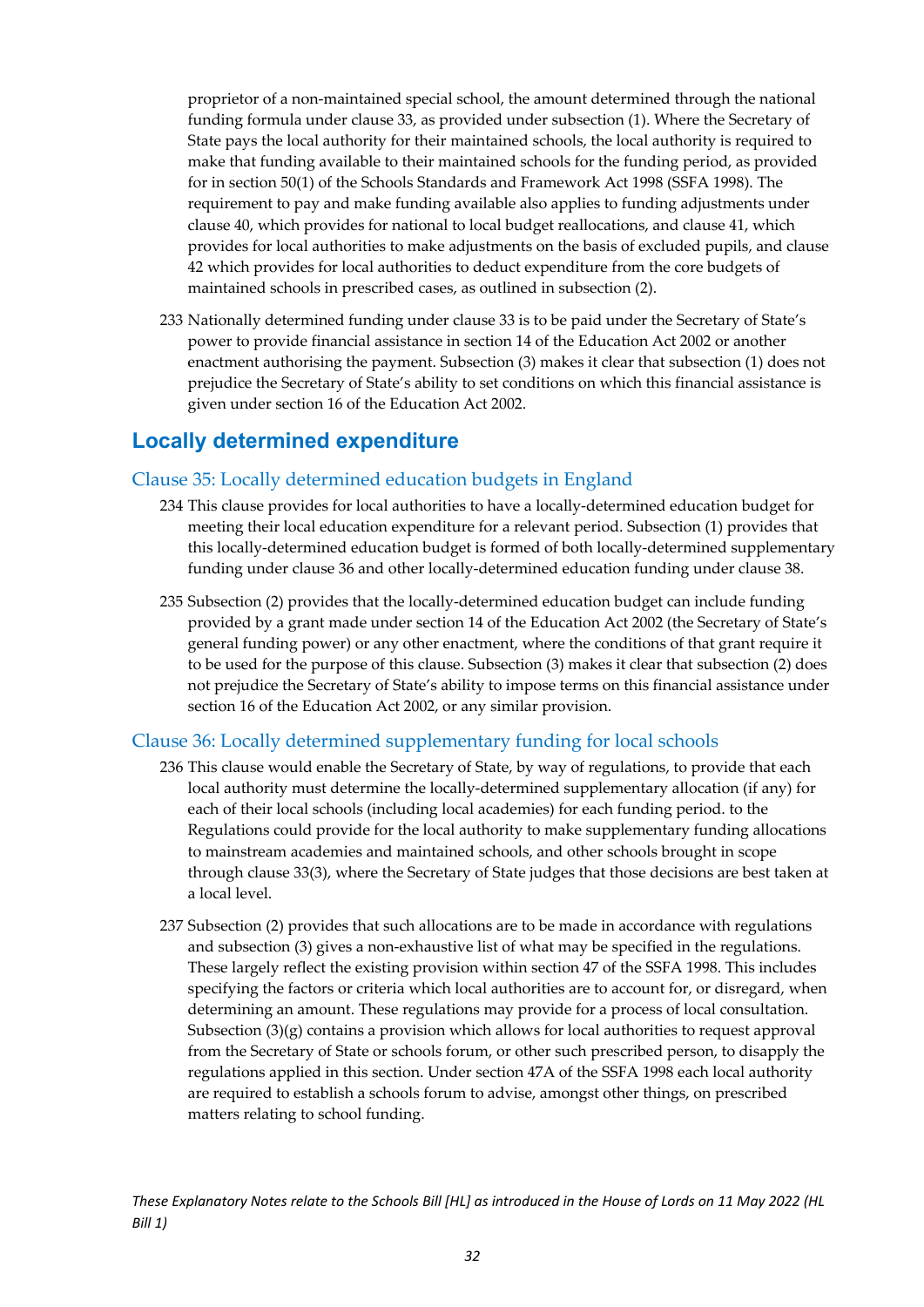- 238 Subsection (4) provides for the notification of any locally-determined supplementary funding to the Secretary of State and to the relevant school, and the manner and timing of such notification.
- 239 Subsection (5) provides for references to determination in this section, to also refer to redetermination. This reflects subsection (2)(dd) of section 47 of the SSFA 1998 which allows for redetermination after the initial determination for the funding period.

#### <span id="page-33-0"></span>Clause 37: Administration of locally determined supplementary funding

- 240 This clause provides that the local authority must make available the locally-determined supplementary funding for a funding period to proprietors of academies (that meet the requirements of section 1A(1) of the Academies Act 2010 or of a prescribed kind) and nonmaintained special schools.
- 241 Subsection (3) makes it clear that locally-determined supplementary funding provided by local authorities to their maintained schools forms part of the adjusted core budget as part of their obligations under section 50(1) of the SSFA 1998. This is also subject to funding adjustments under clause 42, which provides for local authorities to continue to be able to deduct funding from maintained schools' budgets.
- 242 Subsection (4) provides for regulations to make provision for local authorities to apply terms and conditions on how the locally determined supplementary allocations are to be spent by schools in receipt of this funding.

#### <span id="page-33-1"></span>Clause 38: Other locally determined education expenditure

- 243 This clause places a duty on local authorities to determine and administer other locallydetermined education expenditure of a prescribed class or description in respect of a relevant period, that is, funding in addition to the locally-determined supplementary funding under clause 36 that will also be determined by the local authority. This is intended to broadly replace the part of the schools budget which is not the individual schools budget defined in section 45A of the SSFA 1998. "Relevant period" means the year ending with 31 March or another period as prescribed in regulations (clause 46(1)).
- 244 Subsection (2) enables the Secretary of State to make regulations which govern locallydetermined expenditure, and subsection (3) provides a non-exhaustive list of what may be included in the regulations. As above, these are similar to the existing provision within section 47 of the SSFA 1998. This is required to enable the Secretary of State to make provision for local authorities to determine and administer funding for high needs, early years provision and for central services that local authorities provide in relation to schools, for example in relation to admissions. Subsection (3)(i) contains a provision which allows for local authorities to request approval from the Secretary of State or schools forum, or other such prescribed person, to disapply the regulations which outline any of the limits or conditions that have been applied to the local authority's locally-determined education expenditure (by regulations made under subsection (3)(h)).
- 245 Subsection (4) provides for interpretation of 'in respect of the relevant period' and that references to determination in this section, to also refer to redetermination. Subsection (4) provides for interpretation of 'in respect of the relevant period' and that references to determination in this section, to also refer to redetermination. This reflects subsection (2)(dd) of section 47 of the SSFA 1998 which allows for redetermination after the initial determination for the funding period.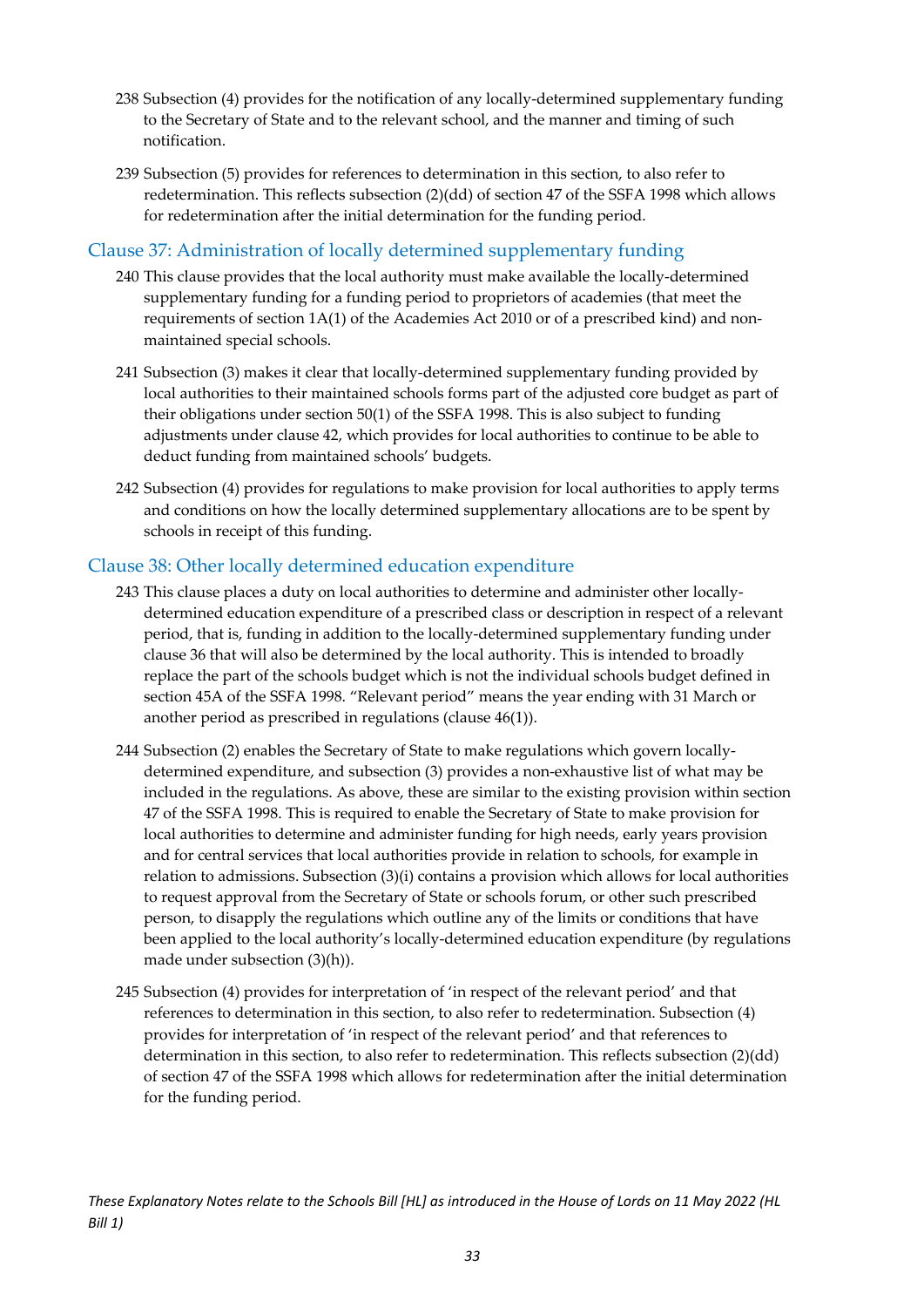### <span id="page-34-0"></span>**Other sources of funding for education expenditure**

#### <span id="page-34-1"></span>Clause 39: Other funding for education expenditure

- 246 This provision makes it clear that the Secretary of State may provide other funding to schools through the powers conferred under Part 2 of the Education Act 2002, or another enactment. This Part provides a new framework for the funding that forms local authorities' schools budget under the SSFA 1998, which is provided for by Dedicated Schools Grant. This is the core revenue funding each school receives for education provision for 5 to 16 year-olds; high needs funding that supports provision for pupils and students with SEND, from their early years to age 25, and alternative provision for pre-16 pupils who, because of exclusion, illness, or other reasons, cannot receive their education in mainstream schools; early years funding to support local authorities deliver early years entitlements and other childcare duties; and central services funding which supports local authorities deliver services on behalf of maintained schools and academies.
- 247 In addition to the funding under this Part, the Secretary of State will continue to provide other funding for education under Part 2 of the Education Act 2002. Examples of other funding provided includes funding for the purposes of 16-19 provision and the Pupil Premium Grant.

### <span id="page-34-2"></span>**Budget adjustments**

#### <span id="page-34-3"></span>Clause 40: Reallocation of funding to locally determined education expenditure

- 248 This clause provides for the Secretary of State to make regulations enabling local authorities in England to apply to the Secretary of State so as to make a national-to-local budget reallocation.
- 249 Subsection (2) provides that this reallocation involves the Secretary of State adding an amount to the local authority's locally-determined education budget (in clause 35) and making a corresponding reduction from the national formula allocation determined under clause 33, in respect of all or some of the schools in a local authority's local area. The adjustment to the schools' national funding allocations can take place in the same relevant period as the reallocated amount is added to the locally-determined education budget, or the following relevant period. This is in place of the current "block transfer" mechanism, whereby local authorities are able, within specified limits, to top-slice their mainstream schools funding and transfer this to other elements of their education budgets (typically, to their high needs budgets) by way of reliance on conditions in the Dedicated Schools Grant.
- 250 Subsection (3) provides interpretation of the term "corresponding reduction", such that the reduction which applies to a school's national formula allocation (if the reduction applies only to one school), or the aggregate of the reductions to the national formula allocations (if the reduction applies to a number of schools) is equal to the sum of the reallocated amount, added to the locally determined education budget.
- 251 Subsection (4) provides a non-exhaustive list of what may be included in the regulations. This includes a requirement on a local authority to consult their schools forum before making an application; the criteria to be considered by the Secretary of State when determining such an application; the expenditure upon which local authorities must use any reallocated amount; how an application is to be made; and the circumstances in which the amount to be reallocated can be modified by the Secretary of State. The regulations may also make provision which allows for applications for 'multi-year' national-to-local budget reallocations to be considered.
- 252 Subsection (5) makes it clear that subsection (4)(c) does not prejudice the Secretary of State's ability to set conditions on which this financial assistance is given under section 16 of the Education Act 2002.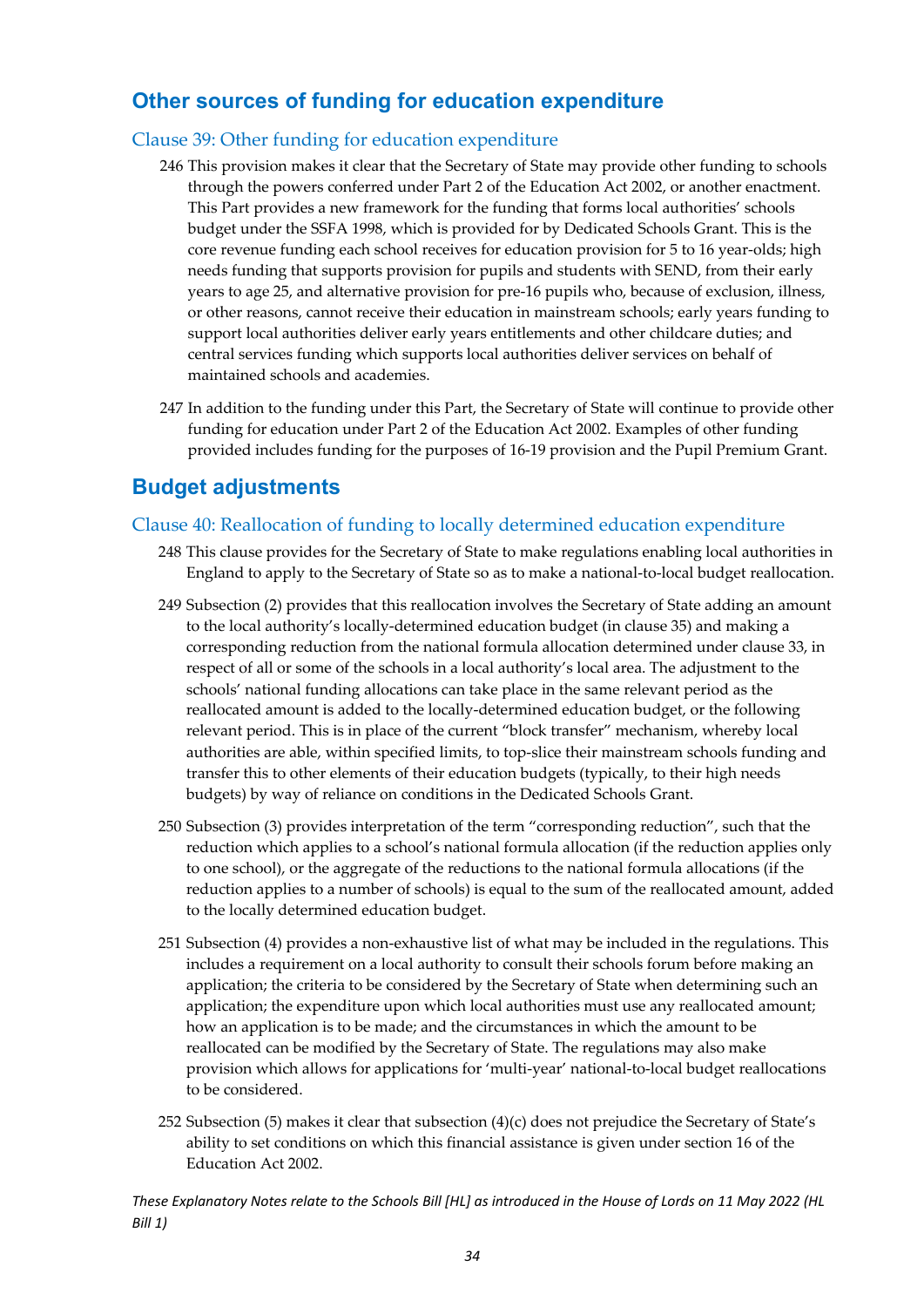#### <span id="page-35-0"></span>Clause 41: Excluded pupils: budget adjustments

- 253 This clause provides that regulations may require adjustments to be made by a local authority to the national formula allocation under clause 33 in respect of pupils who have been excluded or a pupil excluded from another school has been admitted to that school. This replaces section 47(2)(c) of the SSFA 1998 which already confers a regulation-making power that enables local authorities to make such adjustments to the budgets of maintained schools.
- 254 Subsection (1) provides that regulations may make provision for a budget deduction to be made in respect of pupil who is permanently excluded from a maintained school or an academy to which clause 33 applies. In the case of an academy, a budget deduction is an amount paid to the local authority from the national formula allocation for that school. In the case of a maintained school, there already exists a financial relationship between the school and the local authority, so a budget adjustment is the amount deducted by the local authority.
- 255 Subsection (3) provides that the budget deduction is to be treated as having been appropriated by the authority for meeting their expenditure under clause 38, and forms part of the locally-determined education budget for that funding period.
- 256 Subsection (4) provides that regulations may make provision for a budget addition to be made in respect of a pupil who was previously been permanently excluded from a maintained school or academy, who is admitted into a local school.
- 257 Subsection (5) to subsection (7) define budget addition and explain how this is to be treated. The budget addition is to be paid by the local authority in whose area the local school is located. Budget additions must be a form of prescribed description of expenditure under clause 38, and so are met from the local education budget. In the case of an academy or a nonmaintained special school, this budget addition is paid by the given local authority and, if clause 33 applies to the academy or non-maintained special school, it is to be treated as if it were part of the national formula allocation for the funding period in question by the Secretary of State under clause 34(1). In the case of a maintained school, this funding is to be made available by the given local authority and, if clause 33 applies to this school, it is considered part of the national formula allocation for the funding period in question by the Secretary of State under clause 34(1).
- 258 Section 494 of the Education Act 1996 provides for recoupment of amounts by local authorities in cases where a pupil is excluded from a school in one local authority area and subsequently provided with education in another local authority area.

#### <span id="page-35-1"></span>Clause 42: Pooled education expenditure deductions from maintained schools' core budgets

- 259 This clause provides for the Secretary of State to make regulations to authorise local authorities to deduct expenditure from the core budgets of maintained schools. This allows for local authorities to continue to be able to deduct funding from the schools' core budgets, in accordance with regulations, for centrally provided services to maintained schools.
- 260 Subsection (2)(a) provides that for a maintained school to whom clause 33 applies, the school's 'core budget' is the aggregate of: its national formula allocation, as determined in clause 33 (minus any deductions made by the Secretary of State, as a result of applications by the authority, under clause 40 and any adjustment under clause 41), any locally-determined supplementary funding, as determined in clause 36, amounts of prescribed locally-determined funding under clause 38 as well as any relevant sixth form grant. Subsection 2(b) provides the schools' core budget for any other maintained school means the aggregate of prescribed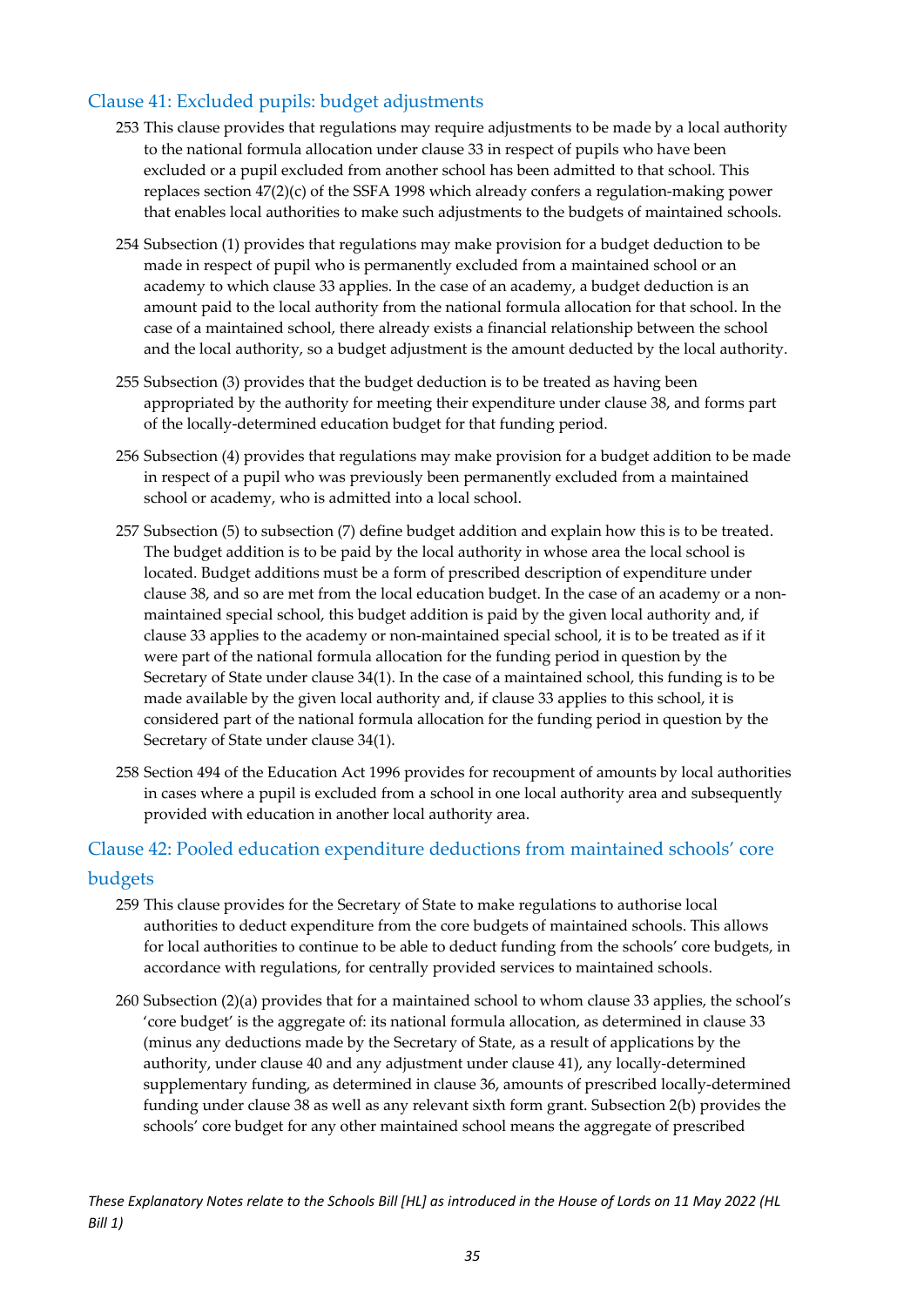funding provided through other locally-determined funding provided under clause 38 and any relevant sixth form grant.

- 261 Under subsection (3)(a) regulations may provide that deductions under clause 42 can only be made if authorised by the authority's schools forum, the Secretary of State or another prescribed person. Subsection (3)(b) enables limits or conditions to be imposed through the regulations, and subsection 3(c) enables such limits or conditions to be varied or excluded subject to the approval of the schools forum, the Secretary of State, or another prescribed person. Subsection 3(d) provides that regulations may make provision about how the determination of the budget, and redetermination of schools' core budgets, should take place.
- 262 Subsection (4) provides interpretation of this clause that the relevant period includes expenditure which begins in, or at the start of, that relevant period.
- 263 A "sixth form grant" is defined in subsection (5) as the grant paid to a local authority by the Secretary of State under section 14 of the Education Act 2002 in respect of sixth form pupils (which has the meaning given in section 342(5B) of the Education Act 1996).

#### <span id="page-36-0"></span>**Funding: other**

#### <span id="page-36-1"></span>Clause 43: Provisions of information to the Secretary of State

264 This clause provides that a local authority, the governing body of a maintained school, or the proprietor of an academy or non-maintained special school must provide reports, returns and information to the Secretary of State as and when required, in order for the Secretary of State to exercise their functions under this Part. Such information may include: pupil numbers, particularly in cases of new and growing schools where funding does not fully rely on data collected from the October census; information on school reorganisations such as planned school closures and mergers; planned school expansions to meet basic need; and information on whether a school operates across split sites, to underpin split sites funding.

#### <span id="page-36-2"></span>Clause 44 and Schedule 3: Part 2: consequential amendments

- 265 Clause 44 and Schedule 3 makes amendments to section 494 Education Act 1996 that provides for recoupment amounts between local authorities in cases where a pupil is excluded from a school in one local authority area and subsequently provided with education in another area. The amendments provide for this clause to apply for recoupment when a pupil is excluded from, or subsequently admitted to, both a maintained schools or academies.
- 266 Clause 44 and Schedule 3 amend Chapter 4 of Part 2 of the School Standards and Framework Act 1998 (SSFA 1998) which provides for the funding of maintained schools in England and Wales. These amendments ensure that the approach to schools funding in Wales remains as provided for under the SSFA 1998, and makes amendments to those funding provisions that would continue to apply in England.
- 267 Paragraph 3 inserts section 45ZA to provide that each school maintained by a local authority in Wales continues to be allocated a budget share, as determined by that local authority. Paragraphs 4 and 6 amend section 45A and section 47 respectively to apply to Wales only. Paragraph 8 retains the existing advisory role of schools forums for Wales in section 47A, and paragraph 9 retains the current scheme for managing local budgets, including surpluses and deficits, and local authorities financial schemes (section 48). Paragraphs 10, 11 and 13 retain references to "budget shares", "non-schools education budget" and "schools budget" in sections 49-51 for schools and local authorities in Wales.
- 268 Paragraph 2 of Schedule 3 removes references to "budget shares" for maintained schools in section 45. It also adds to section 45 that the education function of a local authority is to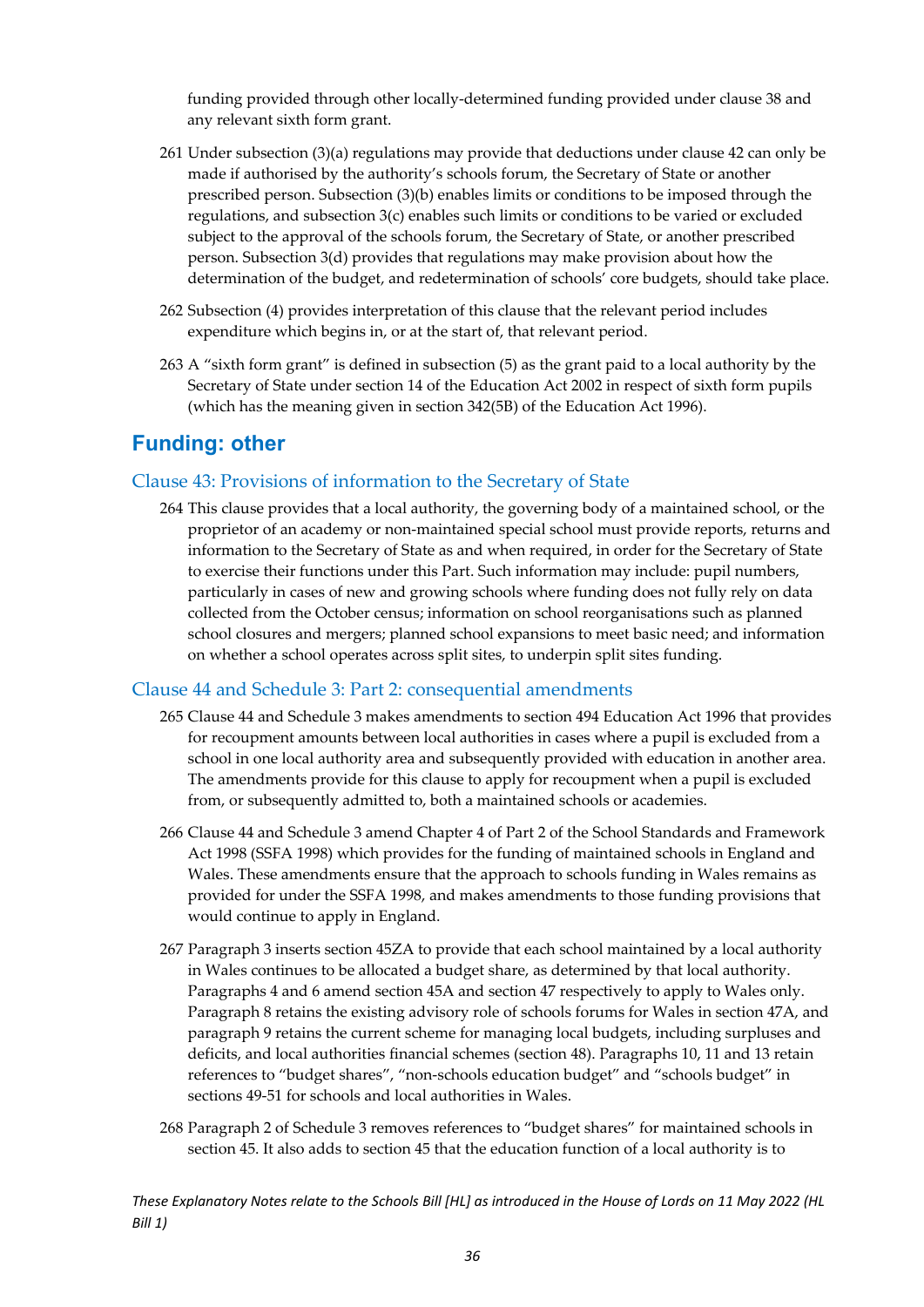include the duties imposed under section 7(1) of the Childcare Act 2006 and section 2 of the Childcare Act 2016 in England, removed from section 45A (under Paragraph 4(5) of Schedule 3) which now only applies to Wales.

- 269 Paragraph 5 of Schedule 3 repeals section 45AA that gives the power to require local authorities in England to determine schools budgets.
- 270 Paragraph 7 of Schedule 3 repeals section 47ZA which regulates for free early years provision outside of maintained schools in England, as this provision would be dealt with under clause 38.
- 271 Paragraph 8 of Schedule 3 amends section 47A in the SSFA 1998 which provides that each local authority must establish a schools forum and provides their role in the school funding system. Paragraph 8 adds subsection (2A) to provide that the purpose of schools forums in England for both maintained schools and academies would align with the new legislation, while retaining the old legislation for schools forums in Wales.
- 272 Paragraphs 9 to 16 of Schedule 3 amend sections 48 to 51, section 71, section 107, section 143 and schedules 15 and 19 of the SSFA 1998, to align with the terminology used in the new legislation in relation to maintained schools in England.
- 273 Lastly, Clause 44 and Schedule 3 also amend the Education Act 2002. Paragraphs 18-21 amend sections 37, 39, 51A and 135C to align with the terminology used in the new legislation in relation to maintained schools in England.

#### <span id="page-37-0"></span>Clause 45: Funding of Academies: contractual provisions

274 This clause provides the mechanism through which the allocation of funding as determined in this part will supersede any corresponding provisions in a contractual agreement between an academy proprietor and the Secretary of State. This will ensure that those clauses in existing academy agreements or academy framework agreements ('agreements') are voided if they are inconsistent with this part and are read with such additions, omissions or modifications as are needed to take account of, or give full effect to, this part.

#### <span id="page-37-1"></span>**Interpretation and regulations**

#### <span id="page-37-2"></span>Clause 46: Interpretation of Part 2

- 275 This clause provides interpretation for this part.
- 276 Subsection (1) provides definitions for key terms in this part. Subsection (1) provides the definition for "education expenditure" as the expenditure of local authorities under their education function, including those duties outlined under section 7(1) of the Childcare Act 2006 and section 2 of the Childcare Act 2016, as specified in subsection (4). "National formula allocation" means the amount calculated for a school in accordance with the formula determined by the Secretary of State for the funding period in question, as defined in clause 33(2).
- 277 Subsection (1) provides the definition for "academy agreement" as an agreement within section 1(3) of the Academies Act 2010, and the definition of a "master agreement" as an agreement between the Secretary of State or any other person that makes provision about the carrying on of more than one academy established or maintained by that person.
- 278 Subsection (1) provides the definition of a "local authority" in relation to a maintained school as the authority by which the school is maintained. A "local school" for a local authority means the following: a school maintained by that local authority and funded under section 1; an academy located within the authority's area and funded under section 1; and a non-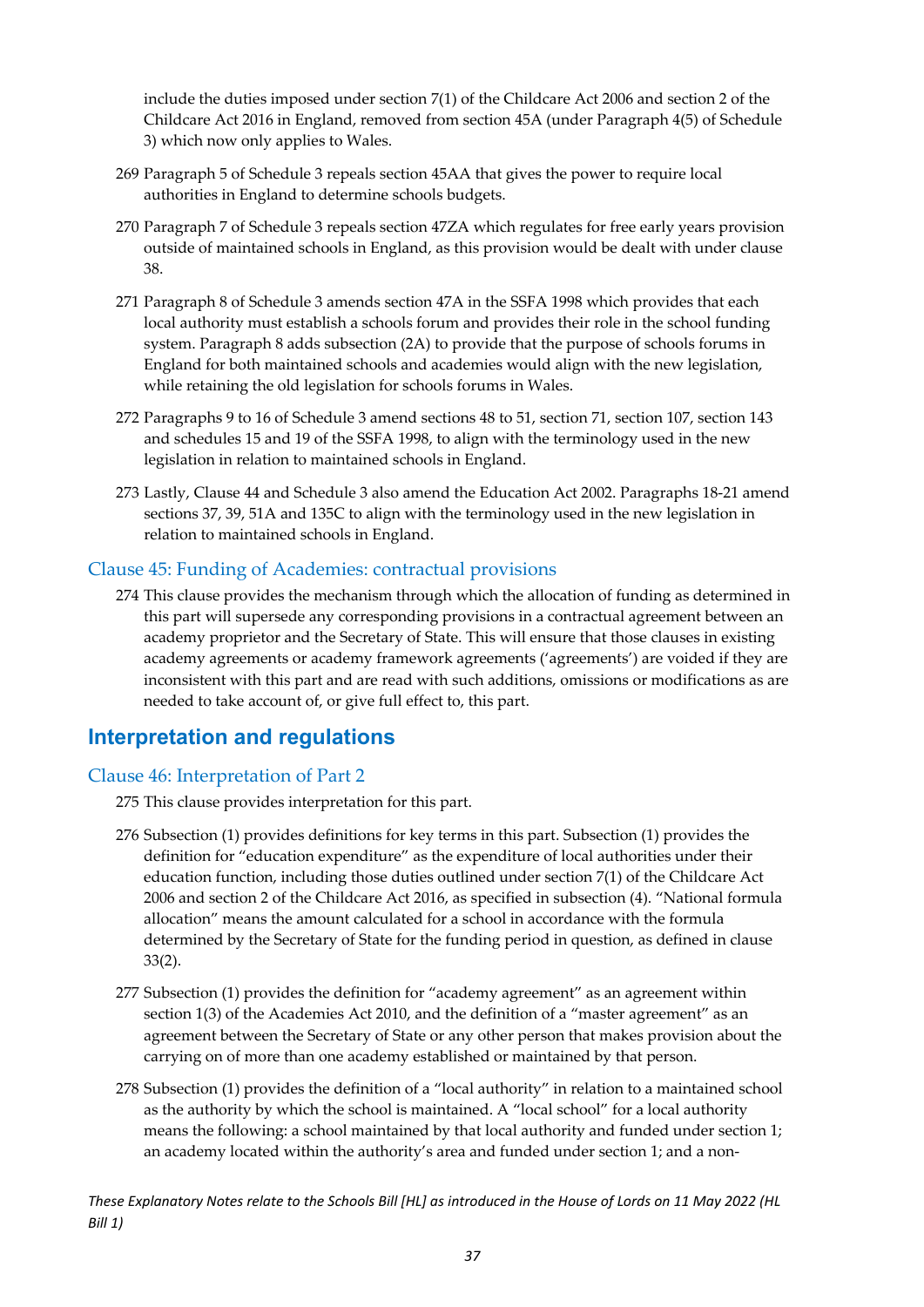maintained special school located within the authority's area and funded under section 1. A "maintained school" means a community, foundation or voluntary school; community or foundation special school; maintained nursery school; or pupil referral unit. The definition of a "non-maintained special school" is a school approved under section 342 of the Education Act 1996. Subsection (1) also provides the definition of a "closing school" as that used in section 5(4) of the Education Act 2005 and a "new school" as including a school for which there is a temporary governing body under section 34 of the Education Act 2002 Subsection (1) also provides the definition of the "funding period" for a school as the year ending 31 March or another prescribed period. "Corresponding funding periods" are those that begin in (or at the same time as) the same financial year, in accordance with clause 33(4). A "relevant period" is the year ending 31 March or other period prescribed.

- 279 Subsection (2) outlines that the words and expressions used in this Part have the same meaning as in the Education Act 1996, unless the context otherwise requires.
- 280 Subsection (3) provides that a reference to or including maintained school or a particular type of maintained school is to be read as including a proposed school, which on implementation of proposals under any enactment will be a maintained school, a school maintained by a local authority or that kind of maintained school, and which has a temporary governing body.
- 281 Subsection (4) provides for early years functions from section 7(1) of the Childcare Act 2006 (duty to secure prescribed early years provision free of charge) and section 2 of the Childcare Act 2016 (duties in connection with Secretary of States duty to secure 30 hours free Childcare for working parents) to be included as part of the education functions of a local authority in England.
- 282 Subsection (5) outlines that section 581 of the Education Act 1996 applies to this Part in regard to the Isles of Scilly, in that the Isles of Scilly is to be treated as a local authority in the context of this Part.

#### <span id="page-38-0"></span>Clause 47: Part 2: regulations

- 176 This clause sets out miscellaneous provision relating to the regulations which may be made under clauses 33 to 47. Subsection (1) provides that a power to make regulations under this part includes the power to make provision requiring LAs to have regard to advice given by their schools forum, in relation to prescribed matters or before taking prescribed decisions. Regulations may make different provision for different circumstances with the exception of providing a definition of financial year other than the year ending with 31 March under clause 47(1).
- 177 Subsection (3) makes it clear that regulations under this part are to be made by statutory instrument and subsection (4) provides that the first time regulations are enacted under clause 33 (3)(c)(d) and (e), and clause 40 the affirmative procedure will apply, but subsequent regulations under this power will be made using the negative resolution procedure.

### <span id="page-38-1"></span>**Part 3: School Attendance**

- 283 The clauses in this part set up a requirement for local authorities to have a registration system for children not in school and to provide support to home educators. The process for School Attendance Orders in England has been updated to improve efficacy.
- 284 It adds to the legal framework for the provision of school attendance support and management by schools and local authorities. It requires them to have regard to relevant guidance issued by the Secretary of State, allows the Secretary of State to prescribe the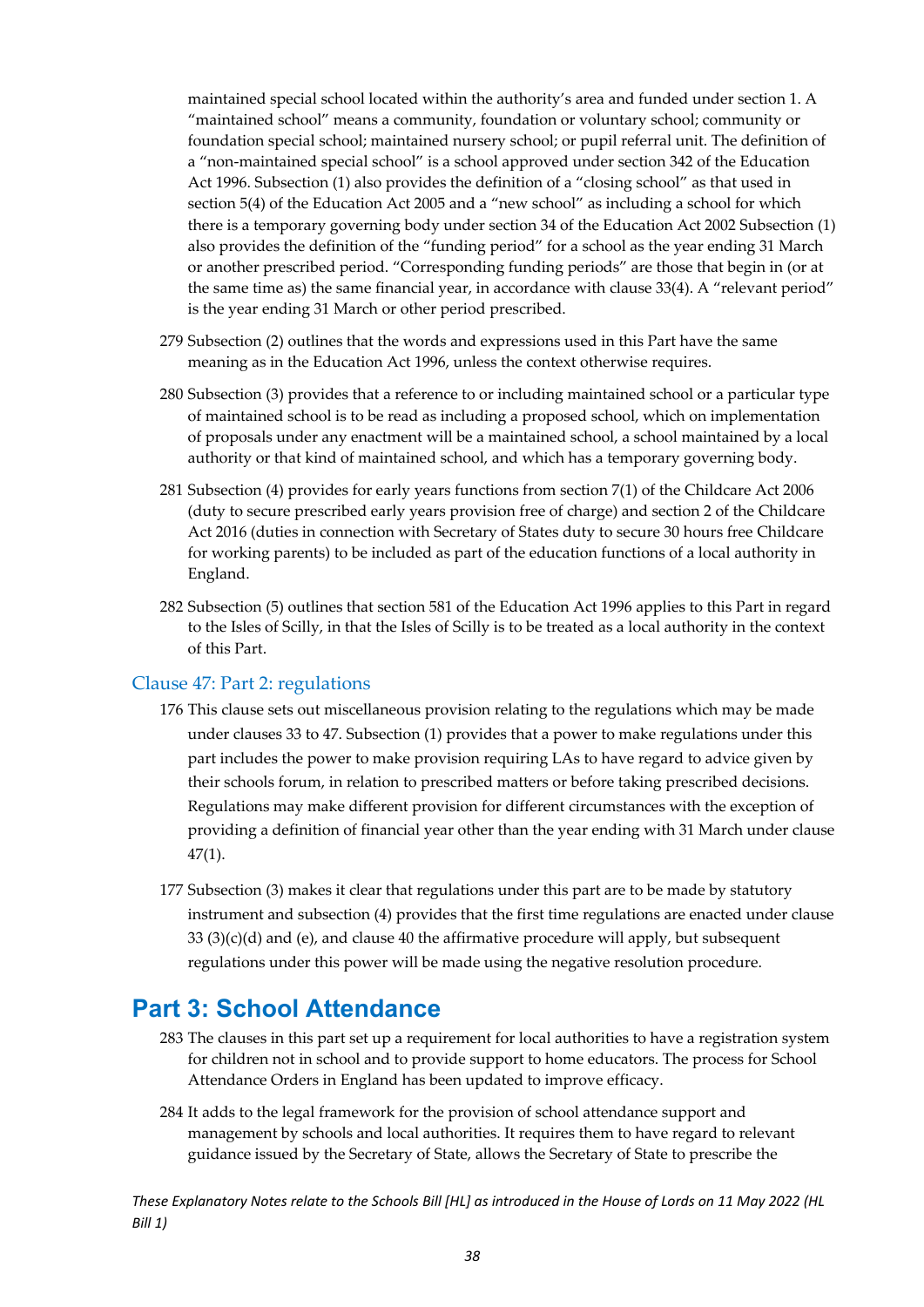circumstances in which the issuing of a fixed penalty notice must be considered, and extends the regulation of the granting of leaves of absence to cover all types of schools that are academies.

### <span id="page-39-0"></span>**Children not in school**

#### <span id="page-39-1"></span>Clause 48: Registration

- 285 Clause 48 inserts after section 436A of the Education Act 1996, new sections 436B to 436H and a new Schedule 31A, which cover: a duty on local authorities to register children not in school; the contents and maintenance of those registers; a duty on parents (which includes carers or legal guardians by virtue of section 576 of the Education Act 1996) of children within scope of the duty to register to provide information to a local authority for inclusion on their register; a duty on persons that a local authority reasonably believes to be providing out-of-school education above a prescribed amount of time, to children within the scope of the register, to supply certain information on request to a local authority (including sanctions for failing to provide requested information); a duty on local authorities to provide support to parents of children on the register; provision about use of information on the register; and provision for the Secretary of State to issue statutory guidance.
- 286 Section 436B(1) would impose a duty on a local authority to maintain a register of eligible children. Section 436B(2) to (5) sets out that a child is eligible if they are of compulsory school age, living in the authority's area, and are either not registered at a "relevant school" (defined in subsection (7)), or they are registered as a pupil at a relevant school but it has been agreed by that school's proprietor that they can be absent for some or all of the time and receive some or all of their education otherwise than at a relevant school. This would include, for instance children who are flexi-schooled or who attend alternative provision otherwise than at a relevant school while remaining registered at such a school. Subsection (6) sets out that regulations may be used to clarify whether a child registered as a pupil at a relevant school is in scope or not, and if so the cases when they are or are not eligible for registration on a local authority's Children not in School register.
- 287 Section 436C(1) sets out the information that must be contained in a register. This includes in subsection (1)(c) details of how the child is being educated, which would be set out in regulations, but is likely to include for instance details of out-of-school education providers being used. Subsection (1)(d) also gives scope for further information to be prescribed for inclusion, as set out in regulations. Section 436C(2) allows a local authority to also include any additional information they consider appropriate within the register that has not been stipulated in legislation.
- 288 Section 436C(3) sets out that regulations may be used to specify how a local authority must maintain and publish their register, the form it should take, and how local authorities should publicise how their registers operate in order for parents to know what they are required to do and the timelines they are to work to.
- 289 Section 436D(1) requires parents of eligible children to inform the local authority of specified information – child's name, date of birth, home address, name and home address of each parent of the child, any details of the means by which the child is being educated that are set out in regulations, and such other information as may be prescribed – once that child has become eligible so their details can be included in the register. Subsection (2) sets out that parents whose children are already registered with their local authority must provide specified information to their local authority on request. Parents of an eligible child must inform the local authority of any changes to information that is required for the register, such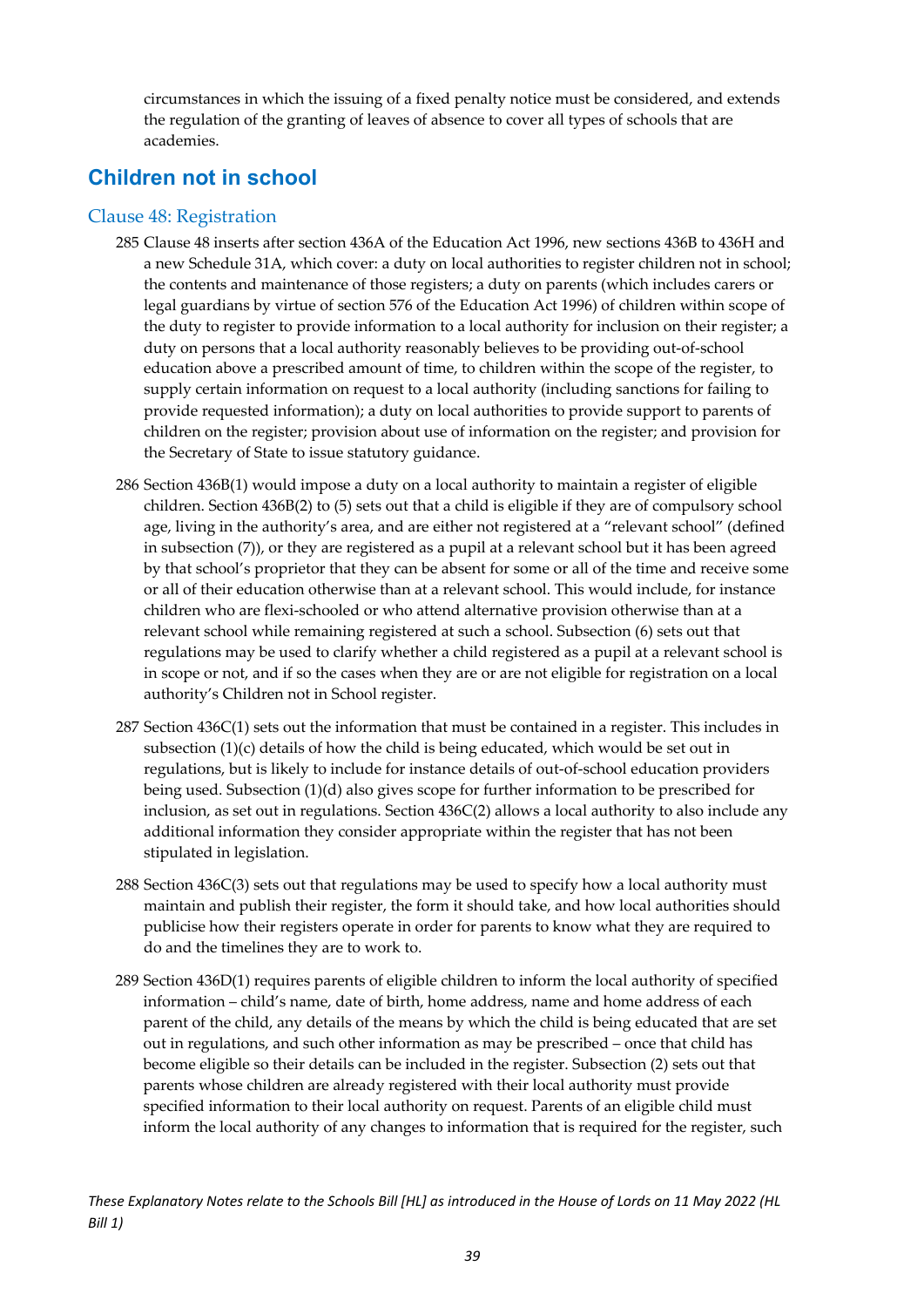as changes to the home address of the child, and when the child ceases to be eligible, for example if they move outside of the local authority area.

- 290 Section 436D(3) and (4) sets out the 15 day timeframe that parents have to comply with in providing relevant information to the local authority. Subsection (4)(b) allows local authorities to give more time to parents to provide information requested by the local authority beyond 15 days, should they consider it appropriate to do so. When a local authority requests information from the parent as set out in subsection  $(2)(a)$  or  $(b)$ , the timeframe must be specified in the request.
- 291 Section 436D(5) provides that this requirement of parents to provide information to their local authority does not apply when the children are receiving full-time education by a combination of attendance at a relevant school, arrangements made under section 19 of the Education Act 1996 by the local authority and/or similar arrangements made by a relevant school. In practice, this would cover those children for registration who have been placed in alternative provision (otherwise than at a relevant school) full-time, or where they are placed in alternative provision for part of the time and receive the remainder of their education at a relevant school.
- 292 Section 436E creates a system for local authorities to require certain persons to provide information. Subsection (1) means that the system applies to any person that a local authority in England reasonably believes is a provider of out-of-school education to an eligible child, without a parent being present, for more than a prescribed amount of time. Subsection (2) defines "out-of-school education" and "prescribed amount of time". The eligible child in question could be a specific child that the local authority knows about, but this also covers a situation where a local authority reasonably believes that there is an eligible child receiving out-of-school education even if it does not know who that child is.
- 293 Section 436E(3) sets out that a local authority may by notice require the person it believes to be a provider of out-of-school education, within scope, to confirm whether they are providing education to children eligible for registration; and, if they are, to provide any information they hold on a specific child or any eligible child to the local authority that is required for inclusion on the register under section  $436C(1)(a)$  and (b) – i.e. the child's name, date of birth, home address, and the name and home address of each parent of the child. This would assist in ensuring register information is accurate and help identify children eligible for registration who have not been identified.
- 294 Section 436E(4) provides that a notice is deemed served if it is sent or left at the place where the out-of-school education is provided.
- 295 Section 436E(5) sets out that those in receipt of a notice are to respond to the request for information within 15 days, beginning with the day on which the notice is served.
- 296 Section 436E(6) sets out that regulations may provide exceptions so that some out-of-school providers are to be exempt from the duty to provide information. Such providers may include, for example, informal groups of home educating parents or museums that offer extensive educational programmes to children.
- 297 Section 436E(7) and (8) enables a local authority to impose a monetary penalty (of an amount to be set out in regulations) on a person that has failed to provide the correct required information.
- 298 Section 436F(1) requires local authorities to provide prescribed information from their registers to the Secretary of State (in practice the Department for Education), as directed by the Secretary of State.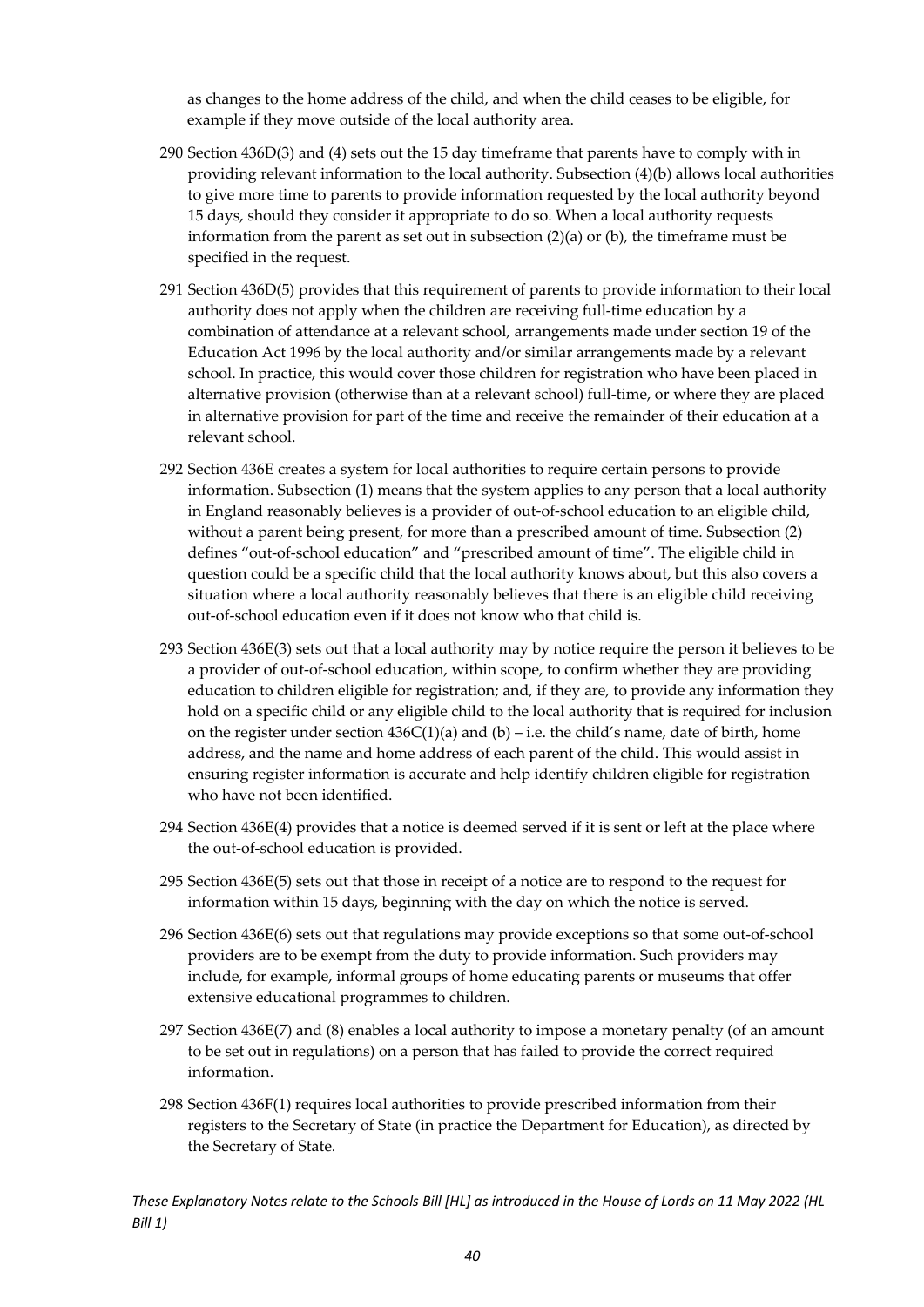- 299 Section 436F(2) authorises local authorities to provide information from their registers to persons (to be set out in regulations) if it is for the purposes of promoting or safeguarding the education, safety or welfare of the child, or any other person under the age of 18.
- 300 Section 436F(3) requires local authorities in England to share specified information from their registers with other local authorities in England, should they become aware that a child included on their register will move, or has moved, to another local authority area.
- 301 Section 436G(1) requires a local authority to provide, or secure provision of, support to promote the education of children that are included in their register, if requested by the parent of a child on the register.
- 302 Section 436G(2) gives discretion to the local authority to decide what they feel is most appropriate in regard to meeting the parent's request for support. They must consider what the parent has asked for, but the local authority can decide to offer a different kind of support instead.
- 303 Section 436G(3) gives examples of the support that a local authority may wish to consider and offer to children eligible for registration and parents, which could include signposting parents to resources, information or curriculum material online (such as those from Oak National Academy) or offering discounted meeting spaces. A local authority does not have to provide all or any of these and could choose to provide or arrange support in a form not listed.
- 304 Section 436G(4) provides that the local authority offer of support does not have to apply to children registered at a relevant school (which would include flexi-schooled children and those who are in alternative provision arranged by their school) or those that are (or ought to be) subject to an arrangement for the education of the child under section 19 of the Education Act 1996 and / or section 42 of Children and Families Act 2014 (i.e. those who have been placed by the local authority in alternative provision or have an education, health and care plan).
- 305 Section 436H gives the Secretary State the power to give statutory guidance to local authorities in England, on the operation of any of the above powers and duties; and requires local authorities in England to have regard to this guidance. This would largely set out the administrative expectations of local authorities related to the Children Not in School measures.
- 306 Subsection (3) of clause 48 amends section 569 of the 1996 Act details various procedural aspects of regulation made under the Act. Section 569(2A) lists the regulations that are subject to the affirmative procedure, this amendment adds to that list so that the first sets of regulations made under new section  $436E(1)(a)$  or (6) must be approved using the affirmative procedure.
- 307 Subsection (4) of clause 48 inserts a new Schedule 31A, after Schedule 31 of the Education Act 1996, which sets out details relating to the failure to provide information under section 436E (provision of information to local authorities: education providers), including the imposition of monetary penalties.
- 308 Paragraph 1 of the inserted Schedule 31A sets out that the local authority must first give a warning notice setting out the reasons for the proposed penalty, the amount of the penalty, and the person's right to make representations, (the process for which, including the timings by which representations must be made, is then detailed in paragraph 2 of the inserted Schedule 31A).
- 309 Paragraph 3 of the inserted Schedule 31A provides that if written representations have been received or the period for making representations has passed, the local authority must decide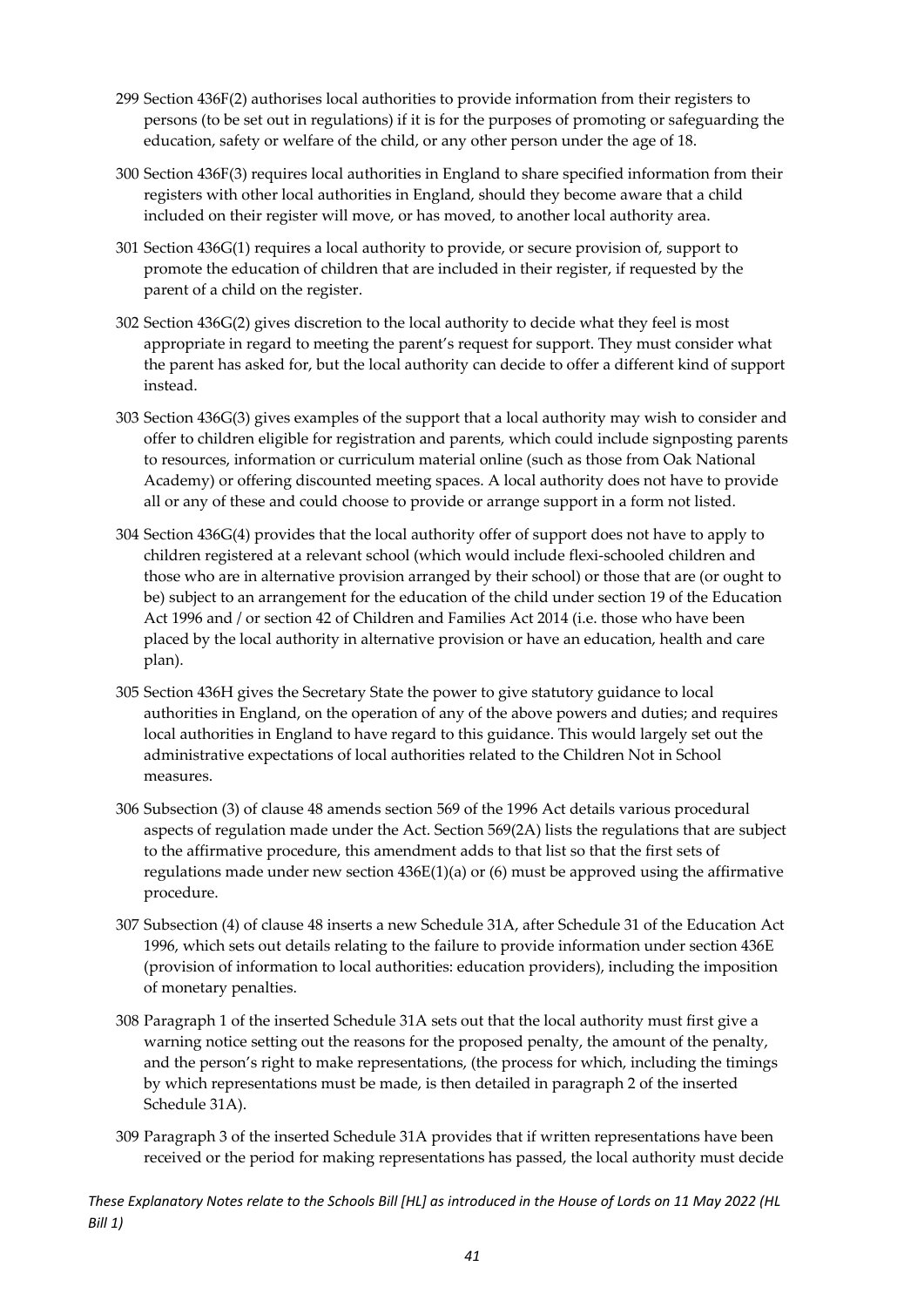whether the person is to pay the prescribed monetary penalty. This paragraph also sets out that the local authority must determine not to give a monetary penalty, if they are no longer satisfied that the information requested was not in fact supplied or incorrect in response to the initial notice for information served. It also provides that the local authority must inform the person that they no longer intend to impose the penalty, if they reach this decision.

- 310 Paragraph 4 of the inserted Schedule 31A details the formalities needed for a local authority to impose a monetary penalty. This is done by giving the person a penalty notice that sets out the information listed in paragraph 4(2). This notice can be withdrawn at any time by the local authority if it decides to do so.
- 311 Paragraph 5 of the inserted Schedule 31A sets out that a penalty amount would be increased by a prescribed percentage, if the penalty is not paid within the specified timeframe.
- 312 Paragraph 6 of the inserted Schedule 31A sets out the grounds on which a person can appeal to a First-tier Tribunal and the options available to the First-tier Tribunal on hearing an appeal. Where an appeal is made the requirement to pay the monetary penalty is also suspended until the final determination by the Tribunal (including any onward appeal to the Upper Tribunal), or until the point at which the appeal is withdrawn.
- 313 Paragraph 7 of the inserted Schedule 31A sets out that, in case of non-payment, the penalty would be recoverable as if the person had been ordered by the county court to pay it.

#### <span id="page-42-0"></span>Clause 49: School attendance orders

- 314 Clause 49 inserts new sections 436I, 436J, 436K, 436L, 436M, 436N, 436O, and 436P into the Education Act 1996 following section 436H, setting out the requirements for local authorities in England to issue School Attendance Orders (including preliminary notices), choice and nomination of schools in the notice, and amendment and revocation of an Order. (The existing sections 437, 438, 439, 440 and 442 in the Act, related to School Attendance Orders, are amended by clause 51 and Schedule 4 so that they are applicable to local authorities in Wales only.)
- 315 Subsection (2) inserts the new section 436I. Section 436I(1) requires a local authority in England to issue a preliminary notice for a School Attendance Order to a person who appears to be the parent of a child, where they think that one or more of the following conditions (set out in section 436I(3) to (5)) are met:
	- a. the child is within the local authority's area; of compulsory school age; and is not receiving a suitable education (defined in section 436A(3) of the Education Act 1996) either through regular attendance at school or otherwise.
	- b. the child is, or may be, eligible to be registered by the local authority in their register of children not in school, and the local authority has requested information from the parent (or suspected parent) for the purpose of determining if the child should be registered and/or if the person really is the child's parent, but the person has either not provided that information within 15 days of the request being made, or has not provided the correct information.
	- c. the person has either failed to provide the required information under section  $436D(1)(b)$  or (c) or (2)(a) or (b), as described in paragraph 289 above, or failed to provide correct information.
- 316 Section 436I(2) states that the preliminary notice served in response to any of the above conditions being met must require the recipient to satisfy the local authority within a specified period that the child named in the notice is receiving a suitable education. Subsection (6) also requires the local authority to serve this notice within 3 days of any of the above conditions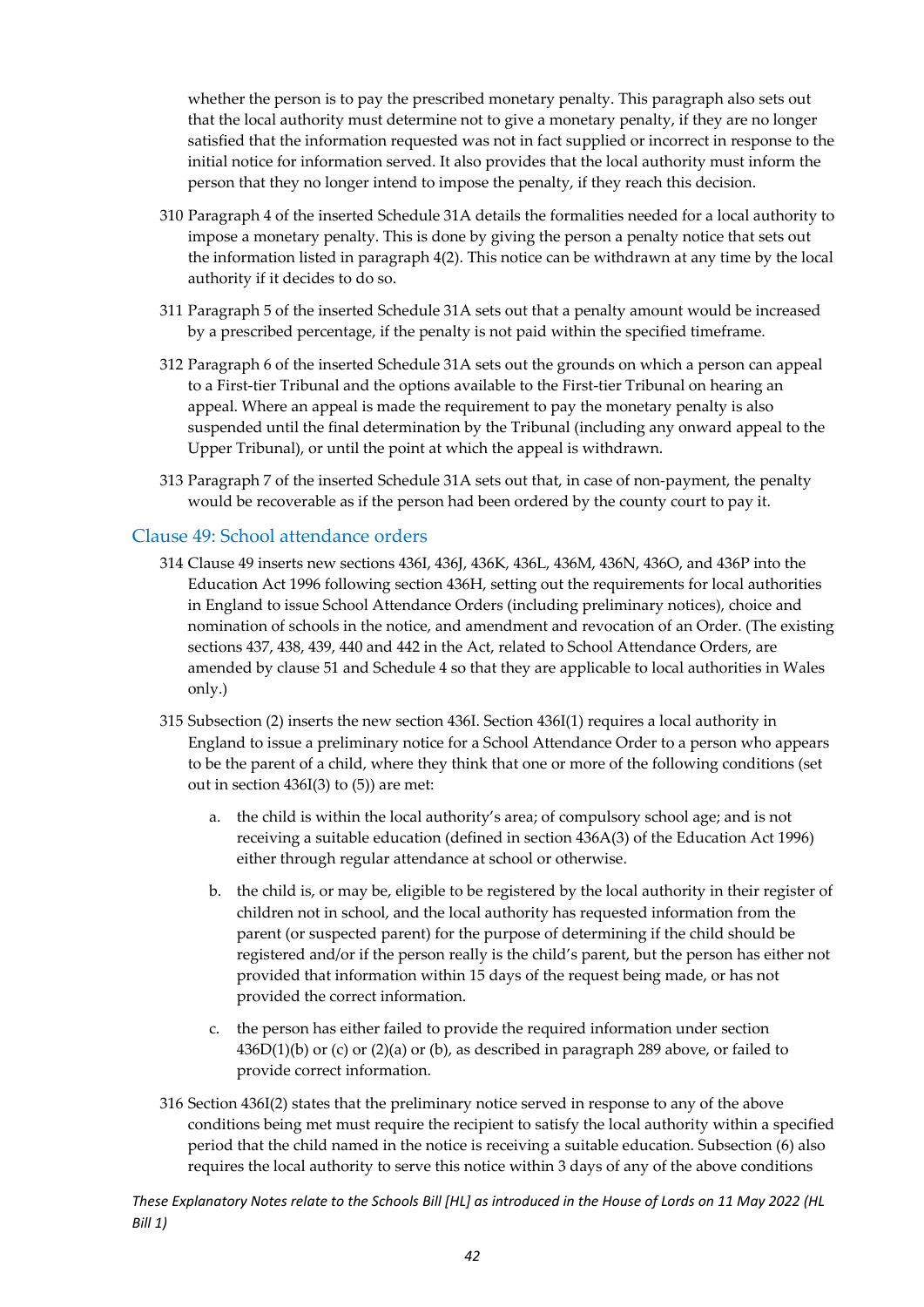appearing to be met; and requires that the recipient of the notice be given no less than 10 days in which to respond.

- 317 Section 436I(7) states that in exercising their functions in relation to issuing preliminary notices for School Attendance Orders, a local authority must also have due regard to guidance issued by the Secretary of State.
- 318 The new section 436J sets out the process for the issue of School Attendance Orders by local authorities in England.
- 319 Section 436J(1) and (2) set out that a local authority must, following a preliminary notice, issue a School Attendance Order (which requires the parent to ensure their child is registered at a school named in that order) if the recipient of the notice has failed to satisfy them within the specified period in the notice that the child is receiving a suitable education, or the person is not a parent of the child and the local authority believes attending a school would help the child to receive an efficient, full-time, suitable education. Subsection (3) states that a School Attendance Order must be served in the prescribed form within three days once the authority determines which school is to be named in the order.
- 320 Section 436J(4) requires a School Attendance Order to remain in force as long as the child named in it is of compulsory school age, unless the order is either revoked by the local authority, or a court gives a direction that the order ceases to be in force under either section 436Q(6) or 447(5) of the Education Act 1996.
- 321 Section 436J(5) sets out that where the school named in a School Attendance Order is a maintained school (other than a special school established in a hospital – see new section 447A), the local authority must inform the governing body and headteacher of the order within three days, and the governing body and headteacher must admit the child to the school. Subsection (6) sets out that if an academy school or alternative provision academy is named in a School Attendance Order then the same process must apply as with subsection (5), except the proprietor and principal must be informed instead of the governing body and headteacher.
- 322 Section 436J(7) provides that the requirements of section 436J(5) and (6) do not affect any power of a headteacher or principal to exclude from the school a pupil who is already registered there.
- 323 The new section 436K sets out the process for the issue of a School Attendance Order for a child with an education, health and care plan in England.
- 324 Section 436K(2) provides that when an education, health and care plan specifies a named school, that school must be named in the School Attendance Order.
- 325 Section 436K(3)provides that when an education, health and care plan does not specify a school, the local authority must amend the plan so that it names a school and that school must subsequently be named in the School Attendance Order.
- 326 Section 436K(4) provides that when subsection (3) applies and a school must be added to the education, health and care plan, the local authority must make that amendment as if it were being made under section 44 of the Children and Families Act 2014, which governs the review and reassessments of education, health and care plans. The rules of that section and regulations made under it apply to the process of making the amendment.
- 327 Section 436K(5) sets out that when a School Attendance Order is in force in relation to a child with an education, health and care plan and the school named in the plan is changed, the local authority must amend the Order to reflect that change of school.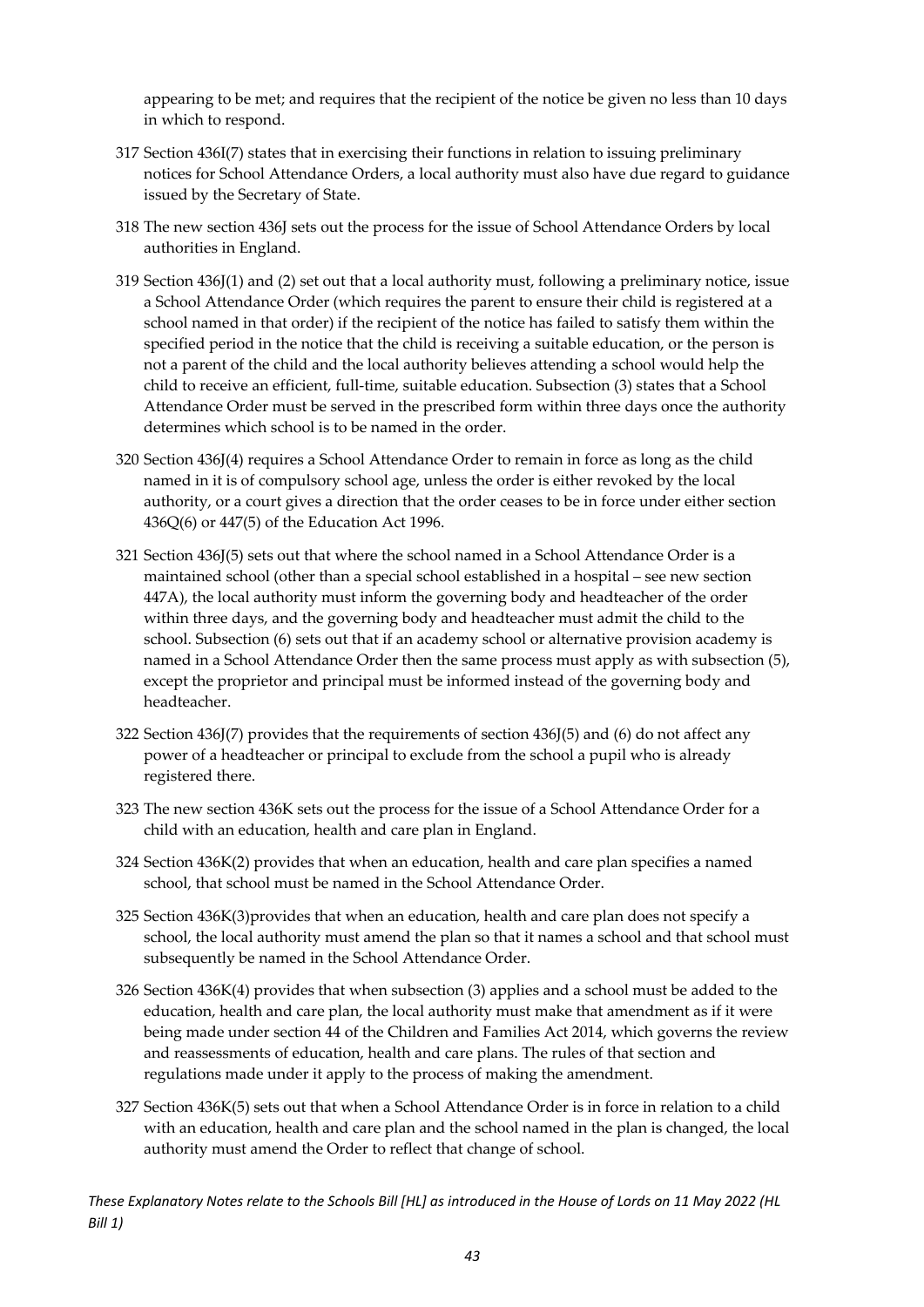- 328 Section 436L sets out that, prior to serving a School Attendance Order under section 436J, a local authority in England must serve a notice on a person (if they are the parent of a child who does not have an education, health and care plan). This notice is referred to as a "school nomination notice".
- 329 Section 436L(2) provides that the school nomination notice must inform the person of the local authority's intention to serve the Order and the school that they intend to name in the Order, along with one or more suitable alternative schools if they wish.
- 330 Section 436L(3) sets out that if the notice lists multiple schools, the person in receipt of the notice may choose one of them for their child to attend and notify the local authority of that choice within 10 days of receiving the notice. If they do so, the local authority must name that school in the Order.
- 331 Section 436L(4) sets out that if the person in receipt of the school nomination notice applies for their child to be admitted to an academy school or alternative provision academy within the 10 day period (set out in subsection (3)) of receiving the school nomination notice, notifying the local authority which served notice of application, and their child is offered a place at that school, that school must be named in the Order. The same applies if the school applied to is a school maintained by a local authority. If the local authority that maintains the school is not the authority that issued the notice, then the parent needs to notify the latter authority of the application.
- 332 Section 436L(5) sets out that if within 10 days as set out in subsection (3) the person applies to the local authority who served the notice for education to be provided at a school which is not maintained or an academy school or alternative provision academy, and the local authority are going to pay the fees for the child to attend under section 517, that school must be named in the Order.
- 333 Section 436L(6) states that where the person in receipt of the School Attendance Order applies, within the 10 day period set out in subsection (3), for their child to attend a school, and that is not a school maintained by a local authority, academy school or alternative provision academy, the school must be named in the School Attendance Order if that school has offered to admit the child, and is suitable to the child's age, ability, aptitude and any special educational needs.
- 334 Section 436M sets out certain factors affecting the schools that a local authority may or may not specify in the school nomination notice.
- 335 Section 436M(1) states that a school may not be specified in a school nomination notice if the child is permanently excluded from it.
- 336 Section 436M(2), (3) and (4) provide that a maintained school or academy school may not be named in a school nomination notice if the child's admission to that school would require steps to be taken in order to avoid breaching a legal limit on class sizes (such as the infant class size limit in section 1 of the School Standards and Framework Act 1998) and those steps would prejudice the provision of efficient education, or if the child's admission would cause the number of pupils in their age range at the school to exceed the 'relevant number'. This is the number previously decided as the 'admission number' (also called 'published admission number'), the number of pupils that are intended to be admitted in a normal intake age group during the school year, in accordance with the School Standards and Framework Act 1998 (or, in the case of an academy school, any equivalent legislation or academy standard or funding agreement).
- 337 Section 436M(5) provides that a local authority may name a maintained school in a school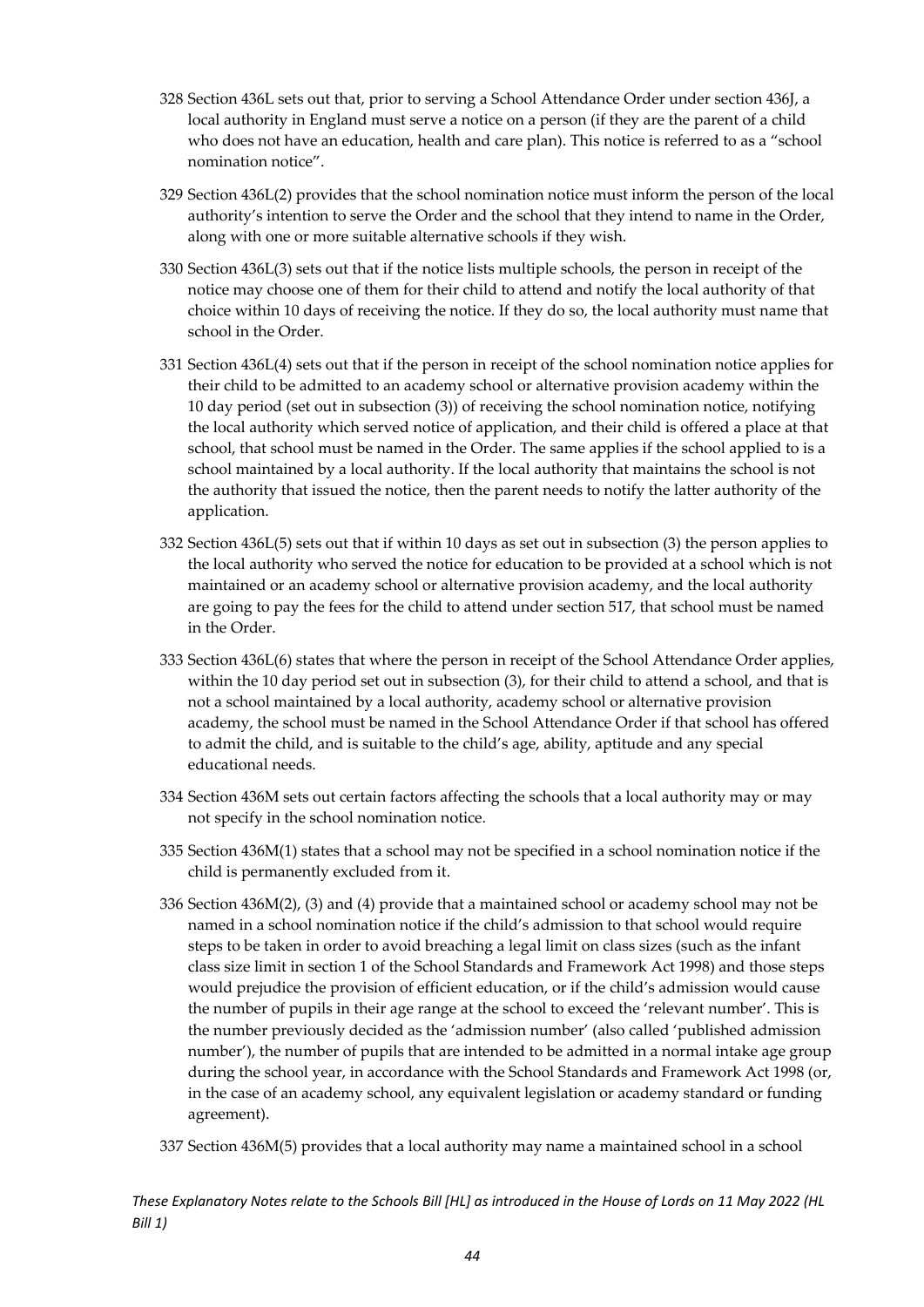attendance order if they are responsible for its admission arrangements. They may do so even if it would cause the number of pupils in the child's age range to exceed the relevant number.

- 338 Section 436M(6) sets out that, even if subsection (3) would otherwise prevent a maintained school or academy school being named in a school nomination notice, it may still be named if
	- i. it is a reasonable distance from the child's home, and
	- ii. there is no maintained school or academy school in the area that the local authority are allowed to name that is within a reasonable distance from the child's home.
- 339 Section 436N(1) imposes a requirement for the local authority to consult the school leadership before naming a maintained school, academy school or alternative provision academy in a school nomination notice. In the case of a maintained school, consultation must take place with the governing body and the local authority responsible for the school's admission arrangements (unless that is the same local authority making the Order). For academy schools and alternative provision academies, the proprietor of the school must be consulted.
- 340 Section 436N(2) provides that the local authority must notify the relevant school leaders of their decision to name that school in the school nomination notice prior to serving it, and this includes the headteacher in the case of a maintained school and the principal for academy schools and alternative provision academies. Section 436N(3) states that that notice must be served within 15 days of the local authority's deadline for serving the Preliminary Notice.
- 341 Section 436N(4) sets out that a governing body, local authority, or proprietor who receives notice that their school has been chosen to be specified in a school nomination notice may, within 10 days of receiving that notice, apply to the Secretary of State for a direction about whether their school should be specified in the notice. The local authority must be informed if this application is made.
- 342 Section 436N(5) provides that if the local authority does not receive notice of an application to the Secretary of State within those 10 days, they must, within the next 10 days, serve the school nomination notice.
- 343 Section 436N(6) provides that where the Secretary of State gives a direction, the local authority must determine which school or schools to offer to the parent in accordance with that direction. They must then serve the school nomination notice on the parent, specifying the school or schools they are considering naming, within 3 days of the direction being given.
- 344 Section 436O sets out how a School Attendance Order may be amended, on request, when it is in force in relation to a child without an education, health and care plan.
- 345 Section 436O(2), (3) and (4) stipulate that the local authority must comply with a request when the person on whom the order is served applies for the child to be admitted to a:
	- a. maintained school that differs from that named in the order, and the school offers the child a place. If this happens, the parent may ask the local authority to amend the School Attendance Order to name that new school in place of the previous one.
	- b. school that is not maintained by the local authority that differs from that named in the Order. If the school offers a place under arrangements for fees to be paid for the education by the local authority (under section 517), the parent may ask the local authority to amend the School Attendance Order to name that new school in place of the previous one.
	- c. school that is not maintained by the local authority, for which the parent does not require the local authority to pay fees, and differs from that named in the Order. If the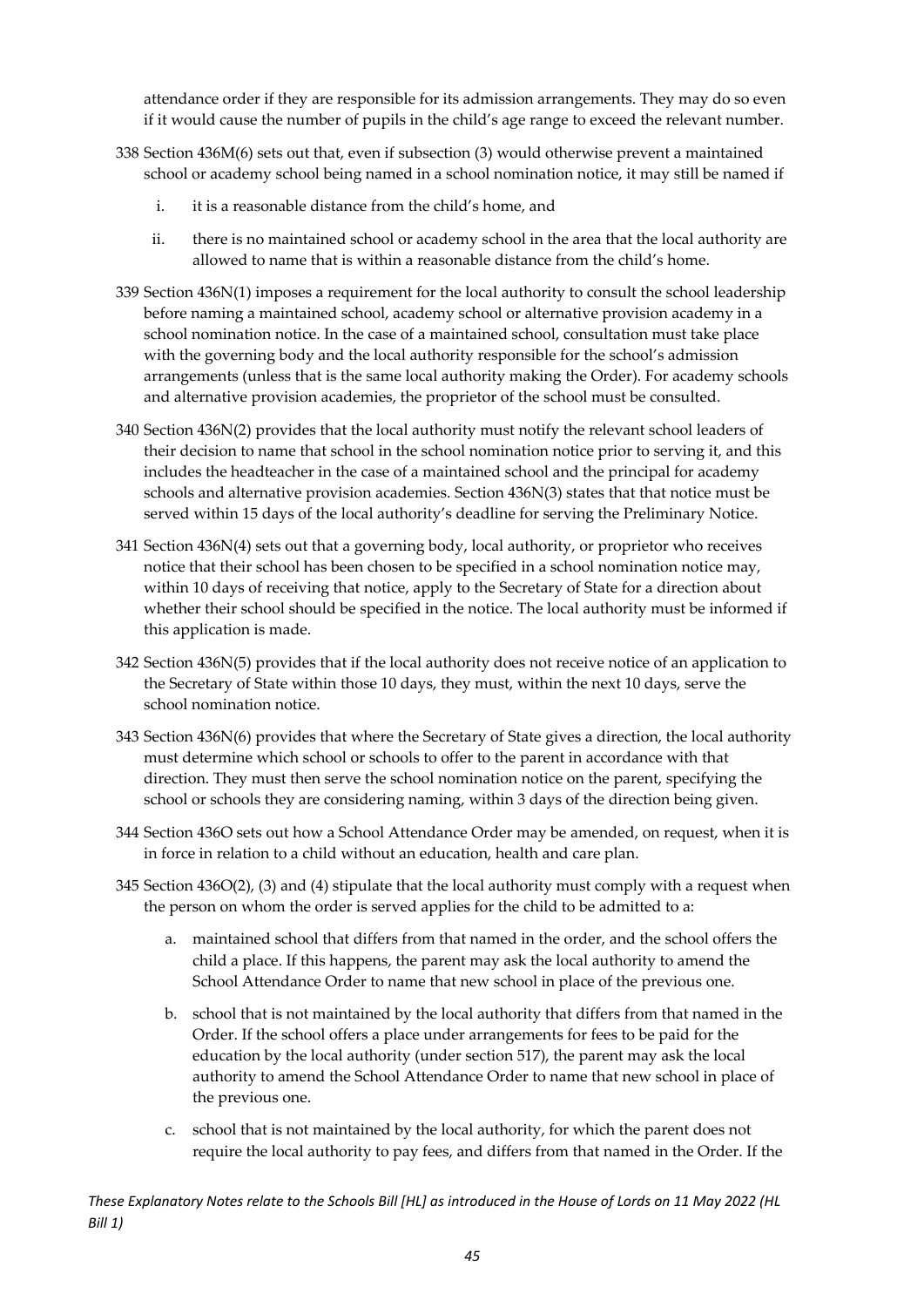school applied to offers the child a place, and is suitable to the child's age, aptitude, ability, and any special educational needs, the parent may ask the local authority to amend the School Attendance Order to name that new school in place of the previous one.

- 346 Section 436P sets out the procedure for the revocation, on request, of a School Attendance Order made by a local authority in England. (An Order can also be revoked by a local authority on its own initiative under section 570 of the 1996 Act.)
- 347 Section 436P(2) sets out that, when a School Attendance Order is in force, the person concerned can apply at any time to request a revocation on the basis that either arrangements have been made so that suitable education would be provided without the child attending school or the person is not the parent of the child.
- 348 Section 436P(3) provides that the local authority must comply with a request for revocation under either ground outlined in 436P(2), unless they believe that arrangements for suitable education have not been made, or that the person is the parent of the child concerned.
- 349 Section 436P(4) sets out that a person can refer the issue to the Secretary of State should they not be satisfied with the local authority's decision not to comply with a request for revocation, to which the Secretary of State can give such a direction as they think appropriate.
- 350 Section 436P(5) provides that if a child who is subject to a School Attendance Order has an education, health and care plan then this process works differently. If the education, health and care plan names a school or other institution, the Order cannot be revoked on the basis that the parent has arranged suitable education outside school, but only on the basis that the person is not the child's parent. This is because there are procedures in other legislation for resolving disputes about the naming of an institution in an education, health and care plan. If the plan does not name a school or other institution, the process set out in section 442A(2) to (4) applies as normal and if the case is referred to the Secretary of State for decision then the Secretary of State's direction may include directions about changes to the plan.
- 351 Subsection (3) of this clause adds a subsection to section 572 of the 1996 Act. Section 572 sets out the valid ways to serve a notice or order under the Education Act 1996. The new subsection ensures that School Attendance Orders and related notices may also be served by any other effective method.
- 352 Subsection (4) amends Schedule 1 to the Education Act 1996 (pupil referral units), inserting new paragraph 13A, to set out certain ways in which the new provisions on School Attendance Orders made by local authorities in England apply differently in relation to pupil referral units. Clause 51 and Schedule 4 amend the existing paragraph 14 of the Schedule so that it applies only to School Attendance Orders made by local authorities in Wales.)

#### <span id="page-46-0"></span>Clause 50: Failure to comply with school attendance order

- 353 Clause 50 inserts new section 436Q into the Education Act 1996 and creates an offence for failing to comply with a School Attendance Order served by a local authority in England. (Clause 51 and Schedule 4 amend the existing section 443 of the Act to make it applicable to School Attendance Orders served by authorities in Wales only.)
- 354 Subsection (1) inserts new section 436Q, subsection (1) of which creates an offence where a person who is served with a School Attendance Order under section 436J fails to comply with that order.
- 355 Section 436Q(2) sets out two defences. In both cases the burden of proof is on the person being prosecuted. One applies where the person proves they are providing a suitable education for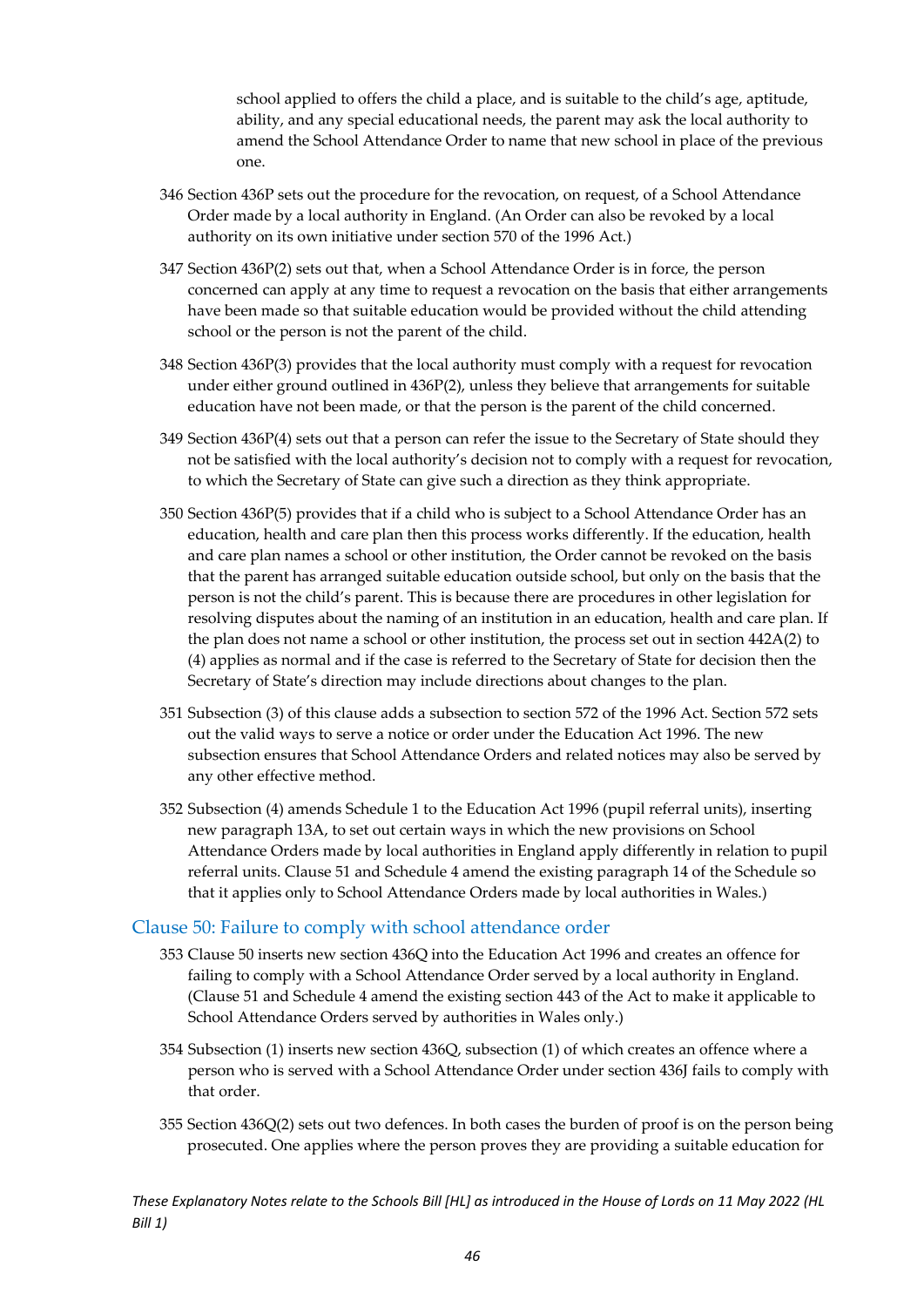the child otherwise than at school, the other applies where they prove that they are not the parent of the child named in the order.

- 356 Section 436Q(3) sets out that the offence is committed not only if the parent fails to have the child registered at the named school in the first place, but also where the parent causes the child named in the school attendance order to be deregistered at the school named in the order. Subsection (4) provides that the parent does not, however, commit an offence if they cause the child to be deregistered by requesting an amendment to the order under section 436K or 436O to name a different school, or by persuading the local authority to revoke the order under section 436P.
- 357 Section 436Q(5) sets out that where a person fails have their child registered at a school in accordance with a School Attendance Order, and is convicted of an offence under subsection (1), they may be found guilty of the same offence again if their failure to register their child at the named school continues. This reverses the effect of a Divisional Court decision in the case of *Enfield London Borough Council v Forsyth & Forsyth* [1987] 2 FLR, which held that after a parent had been found guilty of breaching a School Attendance Order then they could not be prosecuted for any further breaches of the same Order, and the local authority had to go through the process of making a new Order before prosecuting them again.
- 358 Section 436Q(6) sets out that if the parent is acquitted of the offence in subsection (1), the court may direct that the School Attendance Order comes to an end. Subsection (7) also clarifies that a court direction under subsection (6) does not affect a local authority's duty to serve a further School Attendance Order if section 436J requires them to do so and they believe, having regard to any change of circumstances, that a new Order would be beneficial.
- 359 Section 436Q(8) sets out the trial method and penalty for conviction of an offence of failing to comply with a School Attendance Order. The offence is to be tried summarily, and the penalty is a fine not exceeding level 3 on the standard scale, or imprisonment of up to 51 weeks, or both. Subsection (9) clarifies that "Imprisonment of up to 51 weeks" is taken to mean 3 months until section 281(5) of the Criminal Justice Act 2003 comes into force.

#### <span id="page-47-0"></span>Clause 51 and Schedule 4: School attendance orders: consequential amendments

- 360 Clause 51 introduces Schedule 4, which makes consequential amendments relating to clauses 49 and 50.
- 361 Paragraph 1 of Schedule 4 sets out the amendments to the Children Act 1989, which bring sections 36 and 91 and Schedule 3 in line with changes related to School Attendance Orders served by local authorities in England by inserting "436J or" in relevant places. (436J is the new section in the Education Act 1996 for School Attendance Orders as outlined from paragraph 316).
- 362 Paragraph 2 amends the Education Act 1996 to ensure existing provisions on School Attendance Orders continue to apply in relation to local authorities in Wales, unaffected by the changes made to the process for authorities in England. Sections 437, 438, 439, 440, 442 and 443 are made applicable to local authorities in Wales only, and cross-references are updated.
- 363 Subparagraph (12) of paragraph 1 of this Schedule inserts a new section 447A after section 447 of the Education Act 1996, which defines "maintained school" and "school nomination notice" for the purpose of Chapter 2 of Part 6 of the Education Act 1996. Paragraph 3 sets out the amendments to the School Standards and Framework Act 1998 to ensure cross-references regarding School Attendance Order process changes for local authorities in England are updated.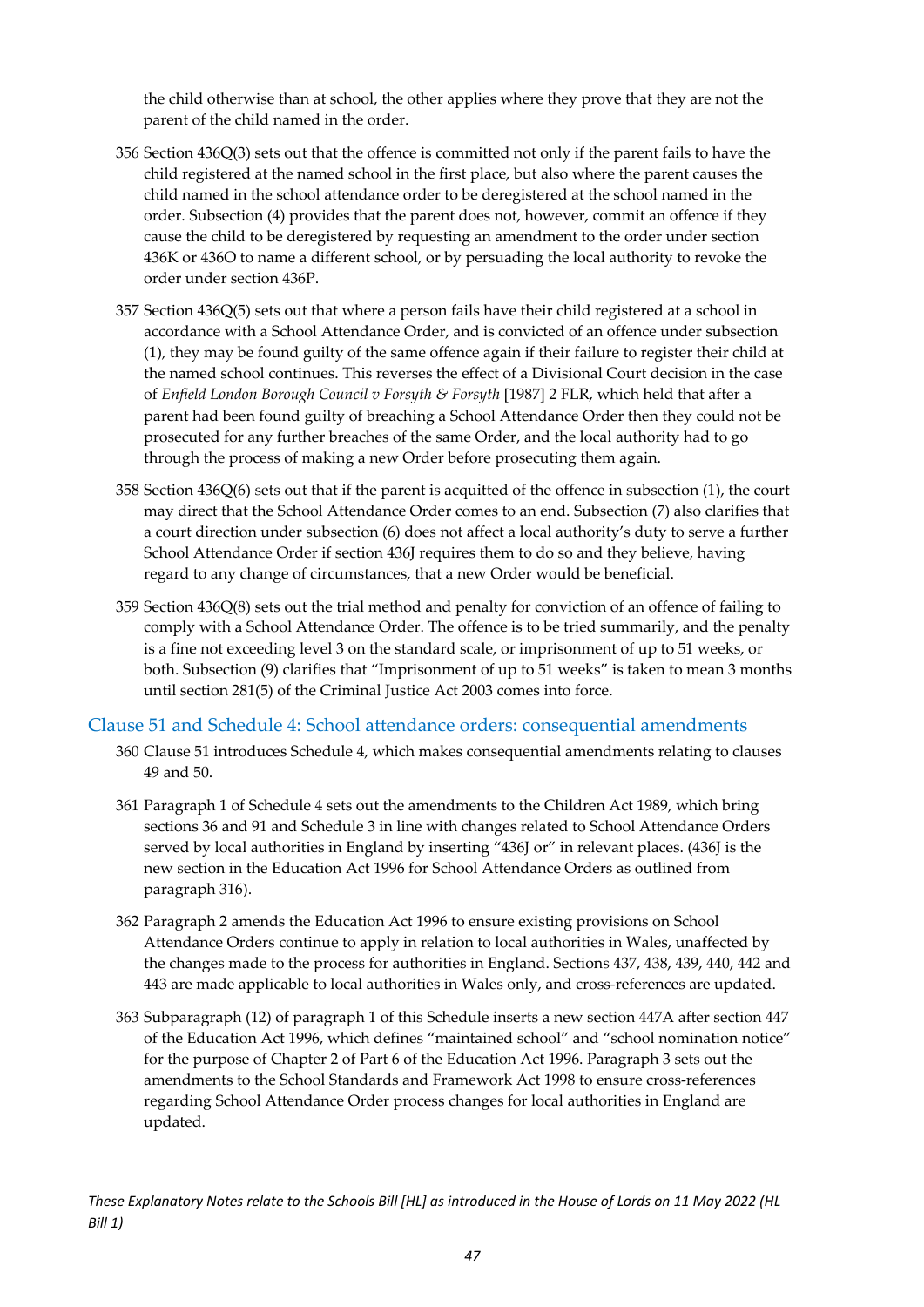364 Paragraph 4 sets out the amendments to the Sentencing Act 2020 to ensure cross-references regarding School Attendance Order process changes for local authorities in England are updated.

### <span id="page-48-0"></span>**Attendance by registered pupils**

#### <span id="page-48-1"></span>Clause 52: School attendance: general duties on local authorities

- 365 This clause inserts new section 443A into the Education Act 1996 which sets requirements, in respect of attendance, for how local authorities exercise their existing powers.
- 366 Subsection (1) of inserted section 443A places a new duty on local authorities to exercise their functions so as to try to secure good school attendance by pupils.
- 367 Subsection (2) of inserted section 443A requires a local authority to have regard to guidance from the Secretary of State about school attendance. The Secretary of State intends to publish guidance for local authorities setting out expectations of how they should use their services to secure good attendance, including minimum components of attendance support they are expected to deliver to schools in their area.

#### <span id="page-48-2"></span>Clause 53: School attendance policies

- 368 This clause inserts new section 443B into the Education Act 1996. This would require every school in England to have an attendance policy.
- 369 Subsection (1) of the inserted section 443B requires the proprietor of a school (e.g. governing body of a maintained school or academy proprietor for an academy) to ensure that policies to promote regular attendance are pursued and set out in a written document (an "attendance policy").
- 370 Subsection (2) sets out the components which must be included in a school's attendance policy.
- 371 Subsection (3) requires the proprietor to make sure their policy is known within the school and to parents of registered pupils, bringing it to their attention at least once per year.
- 372 Subsection (4) requires the proprietor to have regard to any guidance issued by the Secretary of State on school attendance. The Secretary of State intends to publish guidance for schools on school attendance, including how to promote regular attendance and covering the matters listed in subsection (2).

#### <span id="page-48-3"></span>Clause 54: Penalty notices: regulations

- 373 Subsection (1) inserts a new subsection (1A) into section 444B of the Education Act 1996, and Subsection (2) inserts two new paragraphs into section 106(1) of the Education and Inspections Act 2006.
- 374 The effect of subsections (1) and (2) is to allow the Secretary of State to make regulations to set out the circumstances in which authorised officers must consider giving a fixed penalty notice (FPN) and make provision around arrangements for local authorities to co-ordinate between themselves, neighbouring local authorities where appropriate, the police, and authorised officers in issuing FPNs (for example provision requiring authorities to make such arrangements or provision for what happens if they fail to do so).
- 375 A FPN is a financial penalty that gives a person the chance to pay a fixed amount of money by a set date and may be issued to a parent by an authorised officer for non-attendance or for allowing an excluded pupil to be in a public place in the first five school days of an exclusion.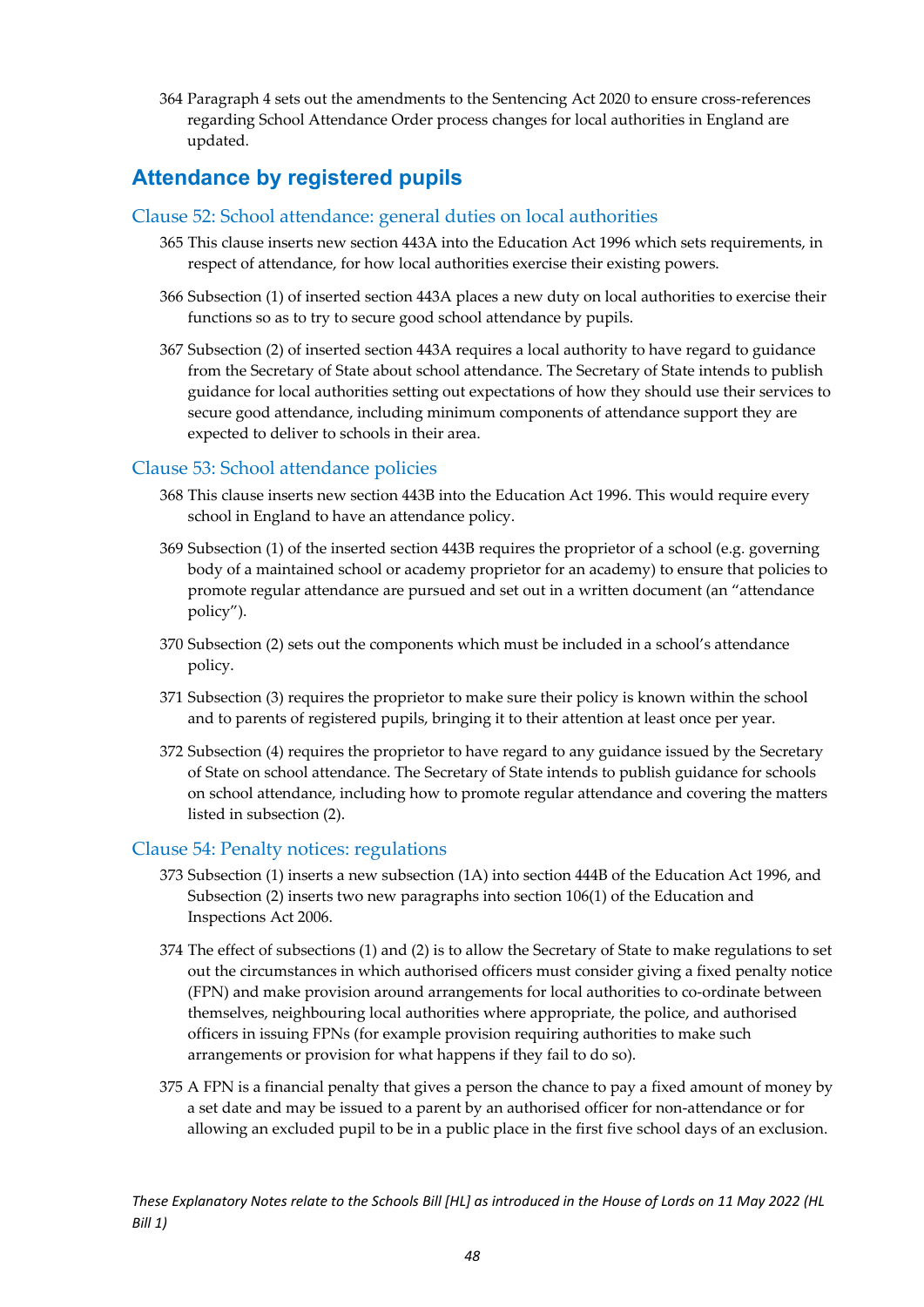If the penalty is paid by the set time, the parent is not criminally liable for that offence and no further action is taken.

#### <span id="page-49-0"></span>Clause 55: Academies: regulations as the granting of leave of absence

376 This clause amends section 551 of the Education Act 1996 to extend the Secretary of State's power to regulate the granting of leaves of absence so that it would cover all types of schools that are academies. By adding all types of schools that are academies, the intention of this clause is to improve the consistency of the granting of leaves of absence in all state-funded schools. The decision on whether to grant a leave of absence would remain with the person authorised to do so by the proprietor of the school (usually the headteacher).

### <span id="page-49-1"></span>**Part 4: Independent Educational Institutions**

### <span id="page-49-2"></span>**Regulation of independent educational institutions**

#### <span id="page-49-3"></span>Clause 56: Expanding the scope of regulation

- 377 Chapter 1 of Part 4 of the Education and Skills Act 2008 ("the 2008 Act") concerns the regulation and inspection of independent educational institutions. Clause 56 amends the definition of "independent educational institution" and therefore, the settings regulated under Chapter 1 of Part 4.
- 378 The clause amends section 92 of the 2008 Act to substitute a new definition of "independent educational institution". The clause has the following effects:
	- i. A new definition of "independent educational institution" is provided and therefore, the nature of the settings to be regulated under Chapter 1 of Part 4. An independent educational institution is to be defined as any institution (a) which provides full-time education for at least five children of compulsory school age, or at least one child of compulsory school age who is looked after by a local authority or who has special educational needs and (b) which is not an excepted institution. The meanings of "excepted institution", "looked after by a local authority" and "has special educational needs" are provided in amendments to section 92(4).
	- ii. The meaning of full-time education for these purposes is set out in new subsection (1A). This establishes that an institution would provide full-time education for a child if the child could be expected to get all or a majority of their education at the institution. New subsection (1B) sets out the factors that must be taken into account when determining whether a setting could be expected to provide all or a majority of a child's education. New subsection (1C) provides a regulation-making power to add to or remove factors or make provision about how the factors are to be taken into account. The regulation-making power is subject to the affirmative resolution procedure because of amendments made to section 166(2) of the 2008 Act by clause 57(6).
	- iii. New section 92(3A) defines what it means to provide education for the purposes of new section 92(1). It clarifies that education is provided irrespective of the subjectmatter of what is taught, and that education is also provided where an institution provides unsupervised self-guided learning and similar modes of study.
	- iv. "Excepted institution" is defined in section 92(4). "Excepted institutions" are those which despite meeting the other requirements of section 92, are not to constitute "independent educational institutions". As well as the specific institutions listed, "excepted institutions" would include any institution of a description specified in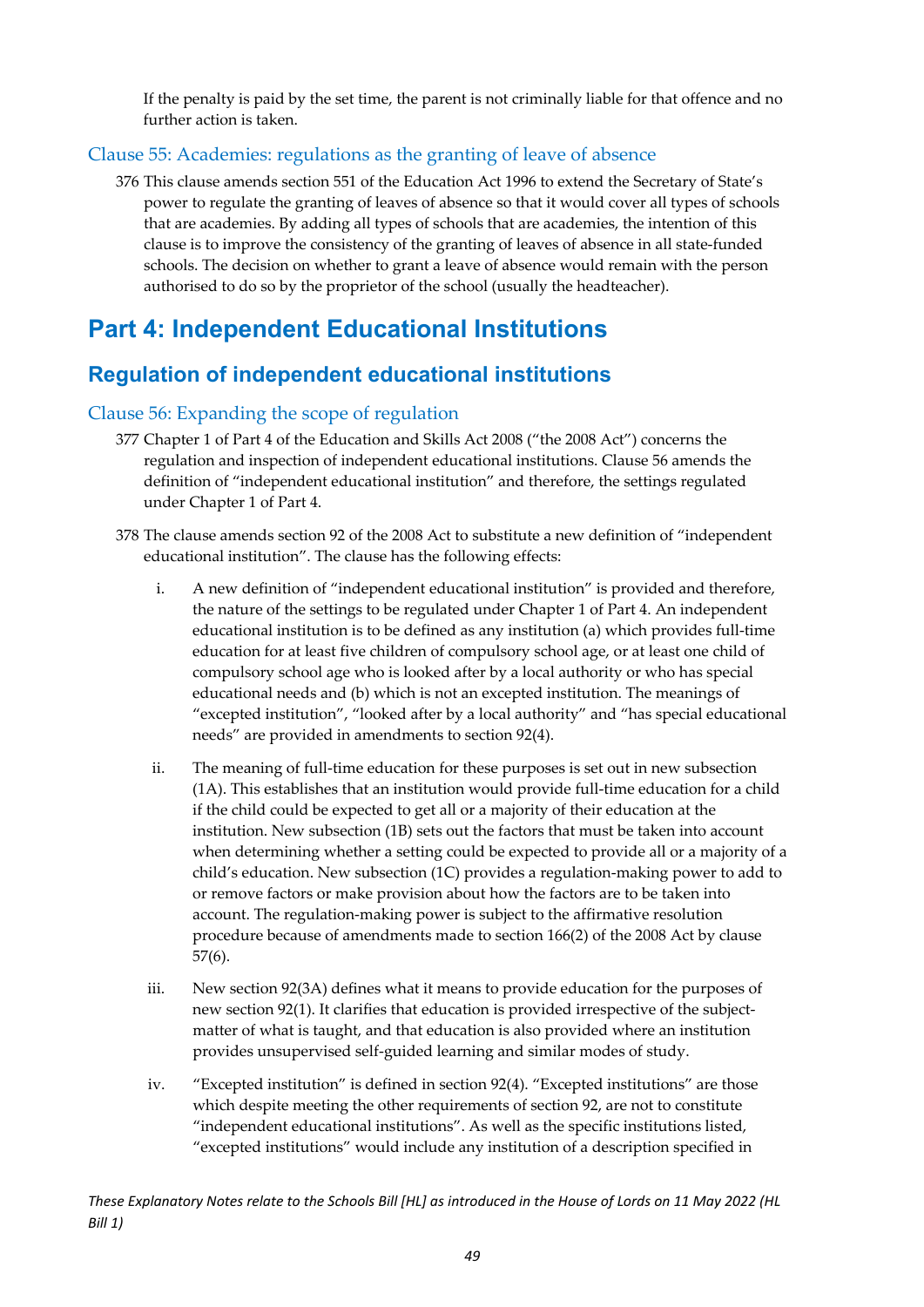regulations. The regulation-making power here, because of amendments made by clause 57(6) to section 166(2) of the 2008 Act, would be subject to the affirmative resolution procedure.

379 In addition, section 92 of the 2008 Act currently provides for the possibility of some part-time educational institutions being regulated under Chapter 1 of Part 4 (though they are not, in fact, regulated since the relevant provisions have not been fully brought into effect). This clause removes these institutions permanently from the scope of Chapter 1 of Part 4

#### <span id="page-50-0"></span>Clause 57: Section 56: consequential and related amendments

380 Clause 57 contains consequential and related changes to other provisions of the 2008 Act that arise from the amendment of the definition of an "independent educational institution" made by clause 56.

#### <span id="page-50-1"></span>Clause 58: Application of provisions applying to schools to independent educational institutions

- 381 This clause inserts a new section 137A into the 2008 Act. This new section gives the Secretary of State the power to make regulations to apply enactments which apply in relation to independent schools so that these enactments apply (with or without modifications) in relation to independent educational institutions (or independent educational institutions of a prescribed description) which are not independent schools.
- 382 The power is limited to applying enactments made before or in the same session that the Bill becomes an Act and to applying enactments as they apply in England in relation to independent schools.
- 383 As a result of other amendments made by this clause to section 166 of the 2008 Act regulations made under this new power would be subject to the affirmative resolution procedure.

#### <span id="page-50-2"></span>**Independent educational institution standards**

#### <span id="page-50-3"></span>Clause 59: Independent educational institution standards

- 384 Clause 59 amends section 94 of the Education and Skills Act 2008 ("the 2008 Act"). Section 94 concerns the setting of standards, which proprietors of independent educational institutions must comply with and against which these institutions are inspected. Independent educational institutions which do not meet the relevant standards may face regulatory action, up to and including de-registration.
- 385 Subsection (2) broadens the scope of the standards, which may be prescribed by the Secretary of State in regulations, by permitting standards to be made relating to the attendance of students at independent educational institutions.
- 386 Subsection (3) expands on the power in section 94(1)(d) of the 2008 Act to prescribe standards about the suitability of proprietors of independent educational institutions. It permits the setting of standards requiring that certain persons are, in the opinion of the Secretary of State, fit and proper persons to be involved in the running of an independent educational institution. These persons are either individual proprietors or, where the proprietor is a body of persons (such as a company or a trust), any person having the general control and management of, or legal responsibility and accountability for, that body.
- 387 Subsection (3) also provides a power to make standards requiring that the Secretary of State is notified before a new person becomes involved in the general control and management of, or assumes legal responsibility and accountability for, a proprietor body. This is so that prior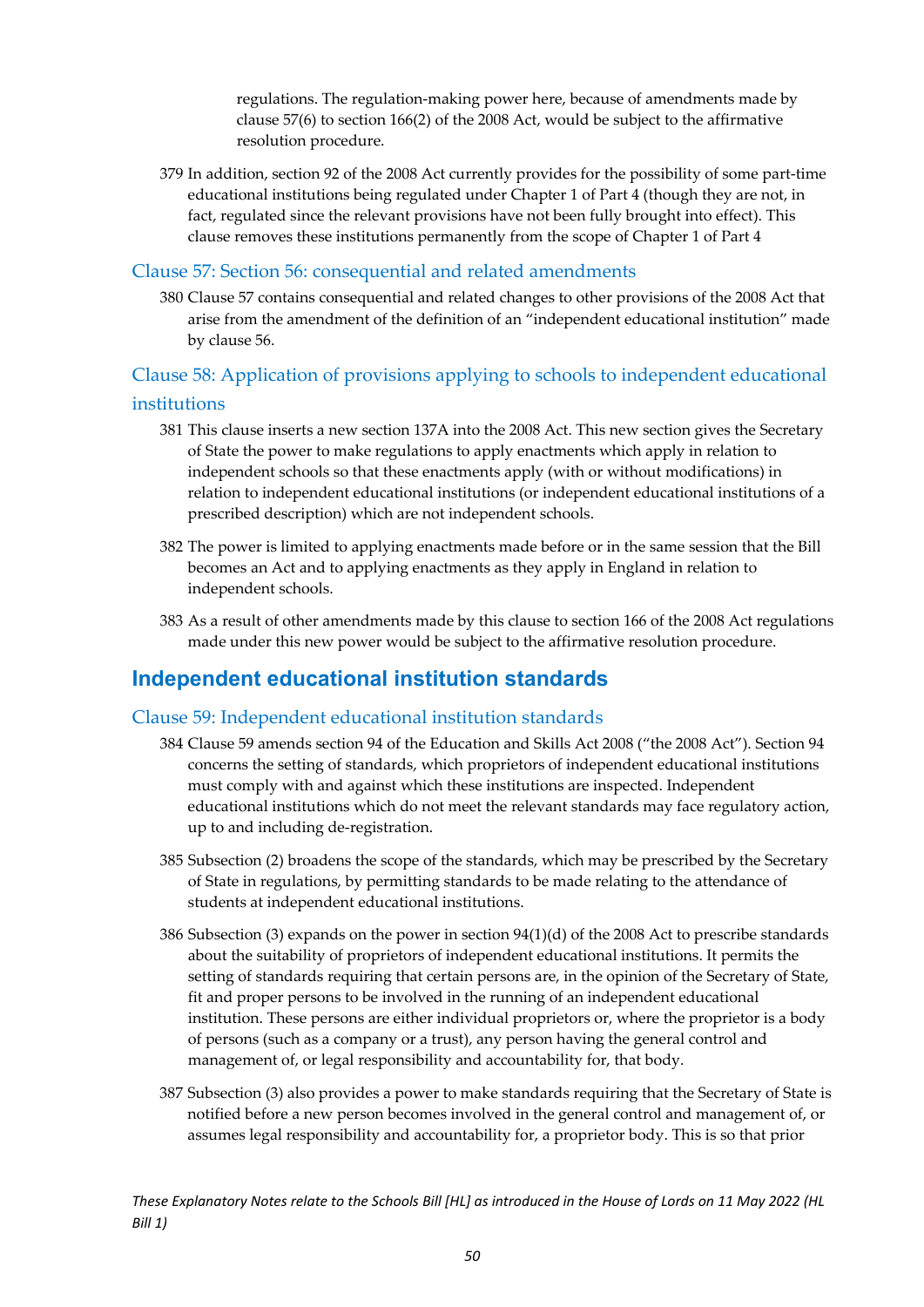notification can be required in order that the Secretary of State can judge whether someone is a fit and proper person before they take up a relevant role in a proprietor body.

388 Finally, subsection (4) permits the Secretary of State to prescribe standards (falling within section 94(1)(a) to (h)) which would require the proprietor of an independent educational institution to have regard to guidance issued, or a document published, by the Secretary of State.

#### <span id="page-51-0"></span>Clause 60: Failure to meet standards: suspension of registration

- 389 Clause 60(2) inserts new sections 118A to 118F into the Education and Skills Act 2008 ("the 2008 Act"). Subsection (1) of new section 118A creates a power to suspend, temporarily, the registration of an independent educational institution if (having taken into account "relevant evidence") the Secretary of State (a) is satisfied that one or more of the independent educational institution standards (see section 94 of the 2008 Act about those standards - "the standards") is breached in relation to it and (b) they have reasonable cause to believe that as a result of a breach or breaches of the standards, one or more students at the institution would or may be exposed to the risk of harm (within the meaning of section 31 of the Children Act 1989). Section 118A(2) defines what is "relevant evidence".
- 390 Unless the Secretary of State considers that an immediate suspension is necessary to protect one or more students at an institution, the Secretary of State must, before making a decision to suspend the registration of an institution, serve a warning notice on the proprietor of the institution, (see subsection (3) of section 118A). The notice must contain the information set out in subsection (3) and new section 118A(4) requires the Secretary of State to have regard to any representations made by the proprietor during the period specified in the warning notice for making representations. Where the Secretary of State decides not to suspend an institution's registration, having considered any representations made in response to a warning notice, the Secretary of State must serve the proprietor of the institution with a notice informing them of that decision (see section 118A(5).
- 391 If instead, the Secretary of State decides to suspend the registration of an institution, having considered such representations, they must serve notice on the proprietor of this decision (see section 118A(6)), and that notice must also set out the start and end dates of the suspension and explain the proprietor's right to appeal to the First-tier Tribunal against the decision. Paragraph(b) of section 118A(6) provides that a suspension may not last for more than 12 weeks.
- 392 Where a warning notice is not required because the Secretary of State considers immediate suspension is necessary to protect one or more students at an institution from the risk of harm, the Secretary of State must serve notice on the proprietor of an institution of a decision to suspend its registration as well as of a number of other matters set out in section 118A(8), including the start and end dates of the suspension and the proprietor's right to appeal to the First-tier Tribunal against the suspension.
- 393 Section 118A(9) sets out that the suspension of an institution's registration does not affect the continuation of its registration. This is to ensure that other provisions in or under the 2008 Act (or elsewhere) relating to registered independent educational institutions continue to apply in relation to an institution when its registration is suspended. For example, it would ensure that it would still be possible for the Secretary of State to serve notice on the proprietor of an affected institution, under section 114 of the 2008 Act, requiring an action plan and for the Secretary of State to request information from a proprietor under regulations made under section 123 of that Act.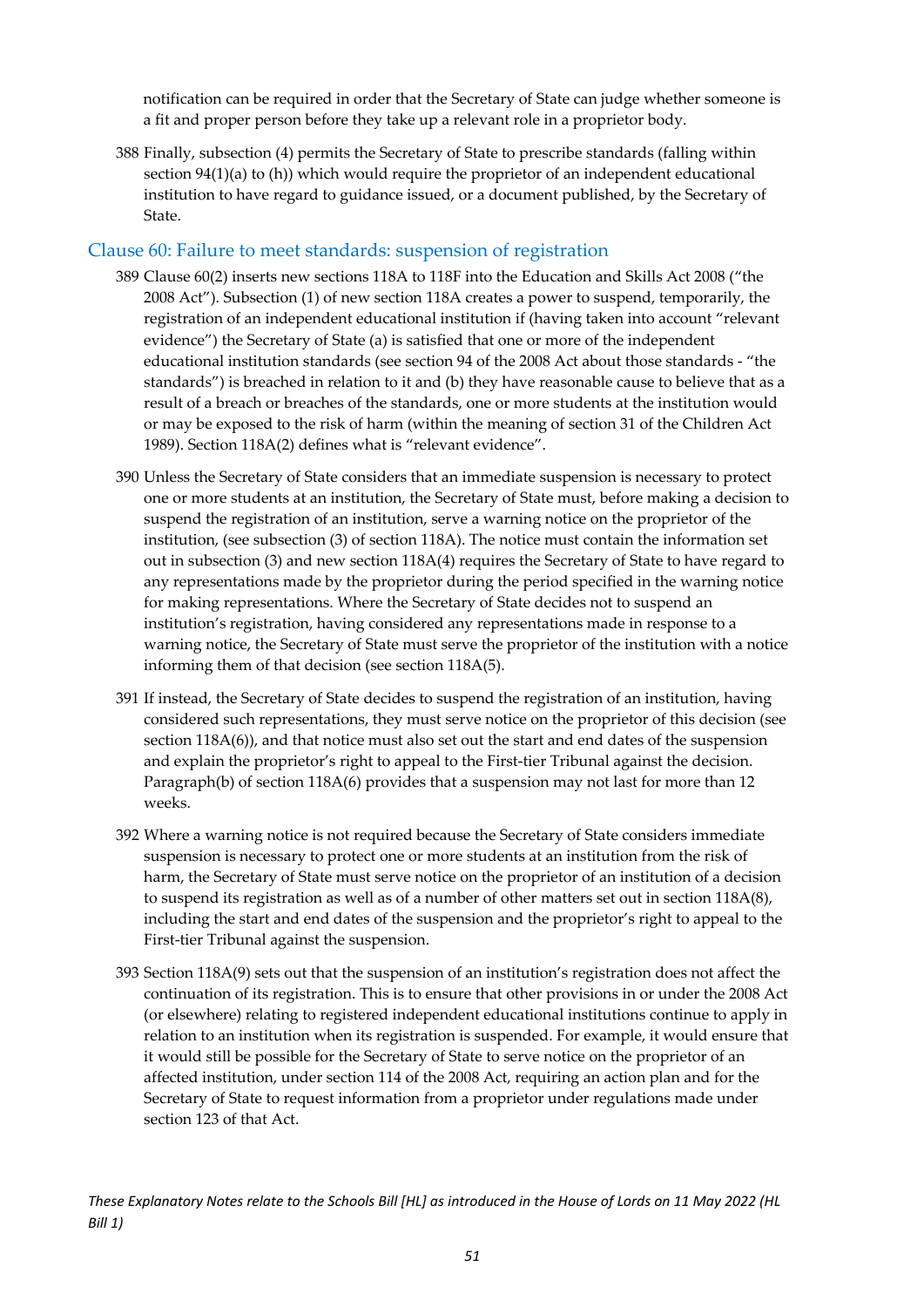- 394 Section 118A(10) requires the Secretary of State, where an institution's registration is suspended, to include an indication to that effect on the register of independent educational institutions (maintained under section 95 of the 2008 Act).
- 395 New section 118B makes provision about the period of any suspension of a registration decided upon under section 118A. Subsection (1) provides that any suspension takes effect and ends on the date specified in notice under section 118A(6) or (8) - subject to section 118B(2) to (4)
- 396 Subsection (2) requires the Secretary of State to lift a suspension of an institution's registration if they no longer have reasonable cause to believe that any student at the institution is at risk of harm because of breaches of one or more of the standards.
- 397 Subsection (3) gives the Secretary of State a power to lift the suspension of an institution's registration if the Secretary of State considers it appropriate to do so, while subsection (4) permits them to extend a suspension if the conditions for suspending it (in section 118A(1)) are still met. Subsection (5) to (10) concern the procedures for extending a suspension and are similar to those which apply to an initial suspension. Subsection (8)(a) provides that the extension of a suspension may last for no more than 12 weeks after the extension starts.
- 398 Subsection (11) make provision about the duration of an extended suspension.
- 399 New section 118C creates a new criminal offence, making the proprietor of an independent educational institution criminally liable where education is provided at an institution to one or more students whilst its registration is suspended. The offence, which is a summary offence, would be punishable by an unlimited fine and/or a term of up to six months imprisonment (or 51 weeks in the event that section 281(5) of the Criminal Justice Act 2003 is commenced).
- 400 Clause 60(3), in amending section 125 of the 2008 Act, confers a right of appeal to the First-tier Tribunal on the proprietor of an affected institution against the suspension of its registration and the extension of a suspension of its registration. An appeal would need to be made within 28 days of notice being served on a proprietor of a decision to suspend registration or to extend the suspension of a registration.
- 401 New section 118D provides the power for the Secretary of State to impose a requirement, on the proprietor of an institution that provides boarding accommodation to it students ("a boarding institution"), to stop providing boarding accommodation to its students, where the Secretary of State suspends the registration of the institution. Such a requirement is called a "stop boarding requirement".
- 402 Subsection (2) of that new section sets out that a stop boarding requirement may relate to all of the boarders at an institution or to boarders of a particular description. For example, if an institution provides boarding on two sites and the risk to students only arises in relation to one of those sites ("the first site"), where education is also provided, it is likely to be appropriate to only stop boarding at the first site.
- 403 Subsection (4) requires the Secretary of State to include, in a notice warning of a proposed suspension of registration (see section 118A(3)) served on the proprietor of a boarding institution, notification of whether they are proposing to impose a stop boarding requirement and, if one is proposed (amongst other things) the effect of a stop boarding requirement and the boarders to whom the proposed requirement would relate. Also, the subsection requires such a notice, where a stop boarding requirement is proposed, to explain that the proprietor may make representations about the proposed requirement during the same period in which representations may be made about the proposed suspension of registration. Subsection (5)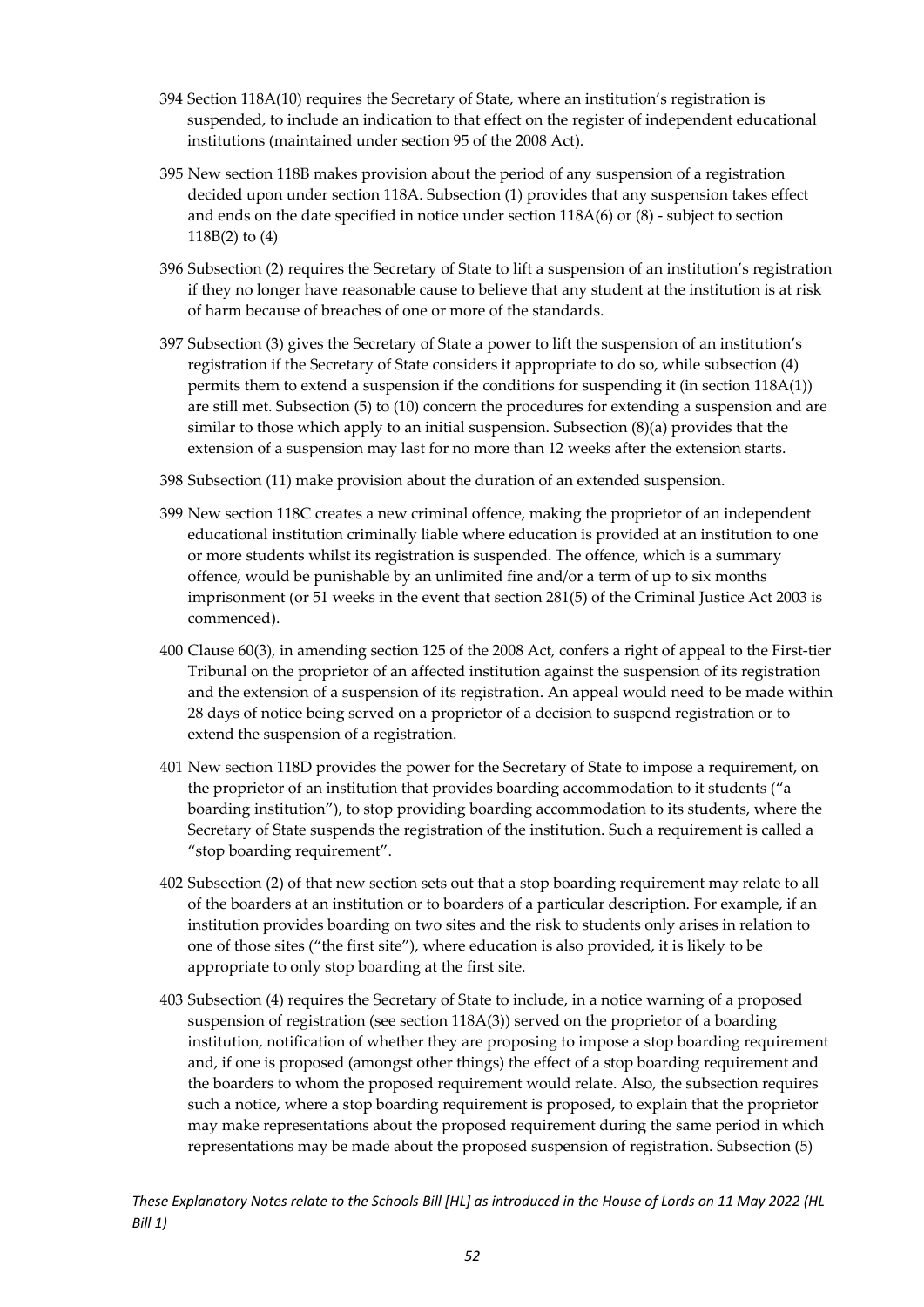requires the Secretary of State to take into account any representations made by the proprietor, within that period, about the proposed stop boarding requirement.

- 404 In cases where the Secretary of State decides not to impose a stop boarding requirement following the service of notice warning of a proposed suspension of registration, which stated that a stop boarding requirement was being proposed, section 118D(7) requires that the proprietor is notified of that decision, either at the same time the Secretary of State gives notice under section 118A(5) that they have decided not to suspend registration or in the notice given under section 118A(6) that they have decided to suspend registration.
- 405 In cases where the Secretary of State decides to impose such a requirement (and they have served a similar warning notice of a suspension of registration under section 118A(3)), subsection (6) requires the Secretary of State to include in a notice under 118A(8) (a notice of a decision to suspend registration) the following information: which boarders the requirement relates to, the date upon which the requirement starts, the date upon which the requirement ends and that there is a right of appeal against the requirement under section 125 of the 2008 Act.
- 406 In cases where the Secretary of State has not served a warning notice of a proposed suspension of registration under section 118A(3), and has decided to suspend the registration of an institution as well as impose a stop boarding requirement in relation to it, the Secretary of State must in the notice of the decision to suspend registration (under section 118A(8)) state that they have decided to impose a stop boarding requirement and explain the effect a requirement, the boarders to whom the requirement relates, the start and end dates of the requirement and the right of appeal conferred by section 125.
- 407 Subsection (10) requires the Secretary of State, where a stop boarding requirement is imposed, to include an indication to that effect on the register of independent educational institutions.
- 408 New section 118E makes provision about the period of stop boarding requirements. Subsection (1) provides that any such requirement takes effect and ends on the date specified in notice under section 118A(6) or (8), subject to section 118B(2) to (4)
- 409 Subsection (2) of new section 118E means that a stop boarding requirement relating to a boarding institution would automatically end if the institution's suspension of registration is lifted by the Secretary of State.
- 410 In addition, subsection (3) of that section, gives the Secretary of State a power to end a stop boarding requirement before it would otherwise expire if they consider it appropriate to do so, while subsection (4) permits them to extend the duration of an existing stop boarding requirement relating to a boarding institution or impose a new stop boarding requirement (where no such requirement previously existed or to replace one) in relation to such an institution. However, this may only be done where they extend the duration of the suspension of the registration of the institution.
- 411 Subsections (5) to (11) concern the procedure to be adopted in connection with the decisionmaking related to extending the duration of existing stop boarding requirements or imposing new ones under subsection (4). The steps which the Secretary of State would be required to follow are broadly similar to those which they need to follow in relation to the imposition of stop boarding requirements when suspension of registration is first being considered or decided upon.
- 412 Subsection (12) of new section 118E make provision about when a stop boarding requirement relating to an institution ends, where it is has either been extended or is a new stop boarding requirement under subsection (4). Unless it is extended again, the requirement would end at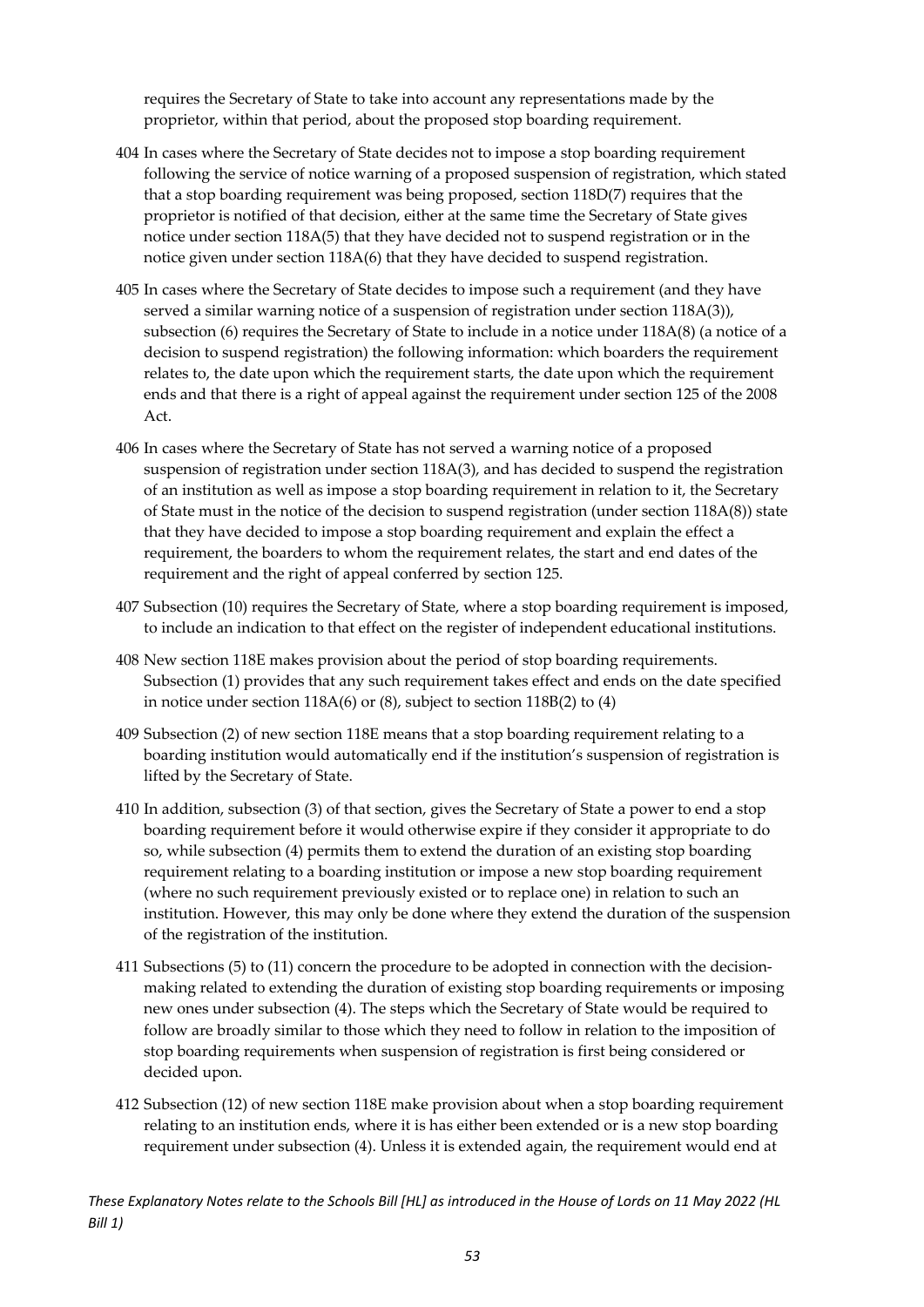the latest on the same date that the suspension of the institution's registration ends. It would end earlier if the Secretary of State decides to end it under section 118E(3) or (where that date is earlier) on the date it was due to end – i.e. the date it was specified to end in notice given under section 118B(8) or (10).

- 413 New section 118F creates a new criminal offence, making the proprietor of a boarding institution criminally liable where boarding accommodation has been provided to a student in breach of a stop boarding requirement. The offence, which would be a summary offence, would be punishable by an unlimited fine and/or a term of up to six months imprisonment (or 51 weeks in the event that section 281(5) of the Criminal Justice Act 2003 is commenced).
- 414 Clause 60(3), in amending section 125 of the 2008 Act, confers a right of appeal on the proprietor of an affected institution, to appeal to the First-tier Tribunal against a decision to impose a stop boarding requirement (or a new one) or extend the duration of a stop boarding requirement. An appeal would need to be made by the proprietor within 28 days of notice being served by the Secretary of State on them of such a decision.

#### <span id="page-54-0"></span>Clause 61: Deregistration decisions on grounds of standards: appeals

- 415 Clause 61 amends section 124 of the Education and Skills Act 2008 (appeal by proprietor against the decision of the Secretary of State to deregister) by inserting new subsections (2A) to (2D), so as to provide a new and different basis on which certain appeals would be determined. This new sub-set of appeals must be made to the First-tier Tribunal. The effect of the amendment is that if the Secretary of State takes enforcement action against a proprietor of a registered independent educational institution in the form of a deregistration decision under section 116 of the Education and Skills Act 2008 ("the 2008 Act") and that proprietor appeals the deregistration decision and certain conditions are met, that appeal would be determined on the basis of the principles applicable on an application for a judicial review. If those conditions are not met, the proprietor may still exercise the existing right to appeal under section 124 of the 2008 Act and their appeal would be decided on a full merits basis.
- 416 New subsection (2A) provides that the First-tier Tribunal must apply the principles applicable upon an application for judicial review if the conditions in new subsection (2B) are met. The conditions in new subsection (2B) include: three inspections reports within a six-year period recording a failure to comply with any one or more independent educational institution standard(s); the proprietor was required to provide action plans following the first two of these three inspections; and the Secretary of State has provided the proprietor with an opportunity to make written representations as to why the institution should not be removed from the register, after receiving the third inspection report.
- 417 New subsection (2C) explains what inspection reports are referred to under new subsection (2B). These would be provided by HMCI or another independent inspectorate and may be prepared for an application for material change, for inspections of institutions at prescribed intervals or on direction of the Secretary of State.
- 418 Subsection (2D) provides that if an appeal is to be determined under subsection (2B), the Firsttier Tribunal can confirm the decision of the Secretary of State to remove the school from the register or direct that the decision of the Secretary of State has no effect and therefore the institution would not be removed from the register

### <span id="page-54-1"></span>**Material change**

#### <span id="page-54-2"></span>Clause 62: Material changes to registered details

419 Sections 101 to 105 of the Education and Skills Act 2008 ("the 2008 Act") contain a regime that requires the prior approval of the Secretary of State for "material changes" made in relation to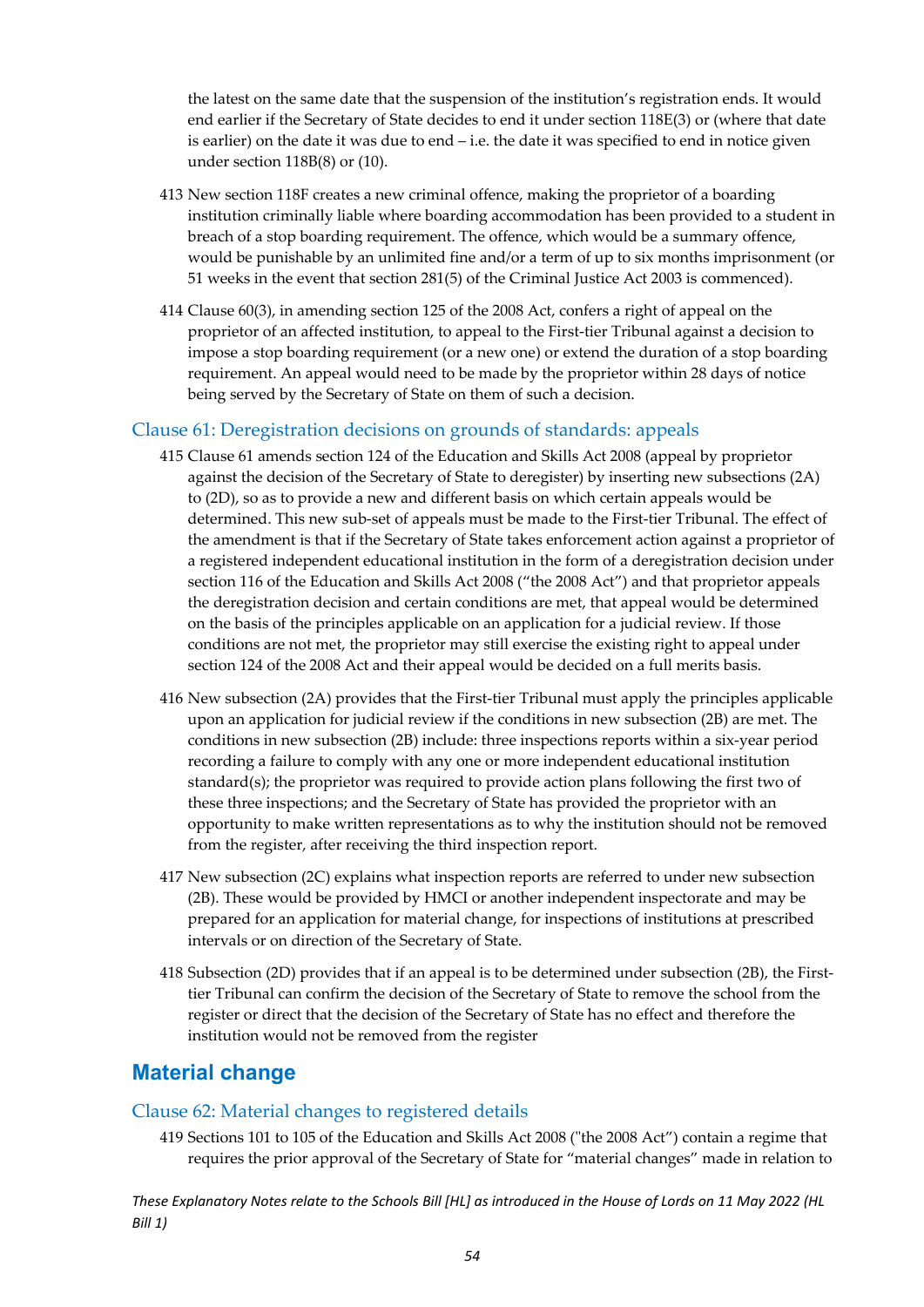independent educational institutions. However, these provisions have not been brought fully into force. As a consequence, "material changes" are still dealt with under the Education Act 2002 – see, in particular, section 162 of that Act ("the 2002 Act").

- 420 Clause 62 introduces Schedule 5 to the Bill which makes various amendments to sections 101 to 105 of the 2008 Act, principally to expand on the categories of matters that constitute material changes for the purposes of those sections, to change how applications for material change approval can be determined by the Secretary of State, and to give the Secretary of State the power to impose a "relevant restriction" where there has been an unapproved material change.
- 421 Paragraph 2 of the Schedule provides a power which would enable regulations to be made by the Secretary of State which can require an application for registering an independent educational institution which is a special institution, to set out according to how they are categorised in regulations, the types of special education need that the institution would cater for. The regulation-making power is subject to negative resolution procedure because of section 166(3) of the 2008 Act.
- 422 Paragraph 3 of the Schedule amends section 101 of the 2008 Act to redefine what constitutes a "material change" and therefore, the changes at an institution for which the Secretary of State's approval would be needed. Amongst other things, it would be a material change if an institution becomes (or ceases to be) specially organised to make special educational provision for students with special educational needs and in the case of an institution specially organised to make special educational provision for students with special educational needs, if it changes the type or types of special educational needs (as prescribed in regulations made under section 98(2)(a) of the 2008 Act) for which it makes special educational provision. Under the 2002 Act, as it operates in relation to England, it is a material change simply to admit (or cease to admit) pupils with special educational needs. The definitions of "special educational provision" and "special educational needs" are to be found in sections 20 and 21 of the Children and Families Act 2014 (because of section 168(2) and (3) of the 2008 Act and section 83(7) of the Children and Families Act 2014).
- 423 Paragraph 4 of the Schedule amends section 102 of the 2008 Act to provide the Secretary of State with a regulation-making power to prescribe what information applications for approval for a material change must contain and the manner in which they must be made. The regulation-making power is subject to negative resolution procedure because of section 166(3) of the 2008 Act.
- 424 In some scenarios, before determining whether to approve a material change, the Secretary of State may need an inspection to be carried out - for example, to reach a conclusion on whether or not the independent educational institution standards are likely to be met at the institution following the material change. Paragraph 5 amends section 103 of the 2008 Act, to expressly permit any independent inspectorate approved by the Secretary of State under section 106 of the 2008 Act to carry out these inspections.
- 425 Paragraph 6 amends section 104 of the 2008 Act to change the basis upon which applications for material change approval are to be determined by the Secretary of State. It is no longer to simply be the binary position that if the Secretary of State is satisfied that the standards are likely to continue to be met, an application must be approved and otherwise, it must be rejected. New subsection (1A) of section 104 provides, consistent with the current position, that the Secretary of State must approve a material change where at the time of considering the application, they consider that the standards are being met and is satisfied that they are likely to continue being met if the change is made. Similarly, new subsection (1B) requires them to approve a material change where they consider that the standards are not being met,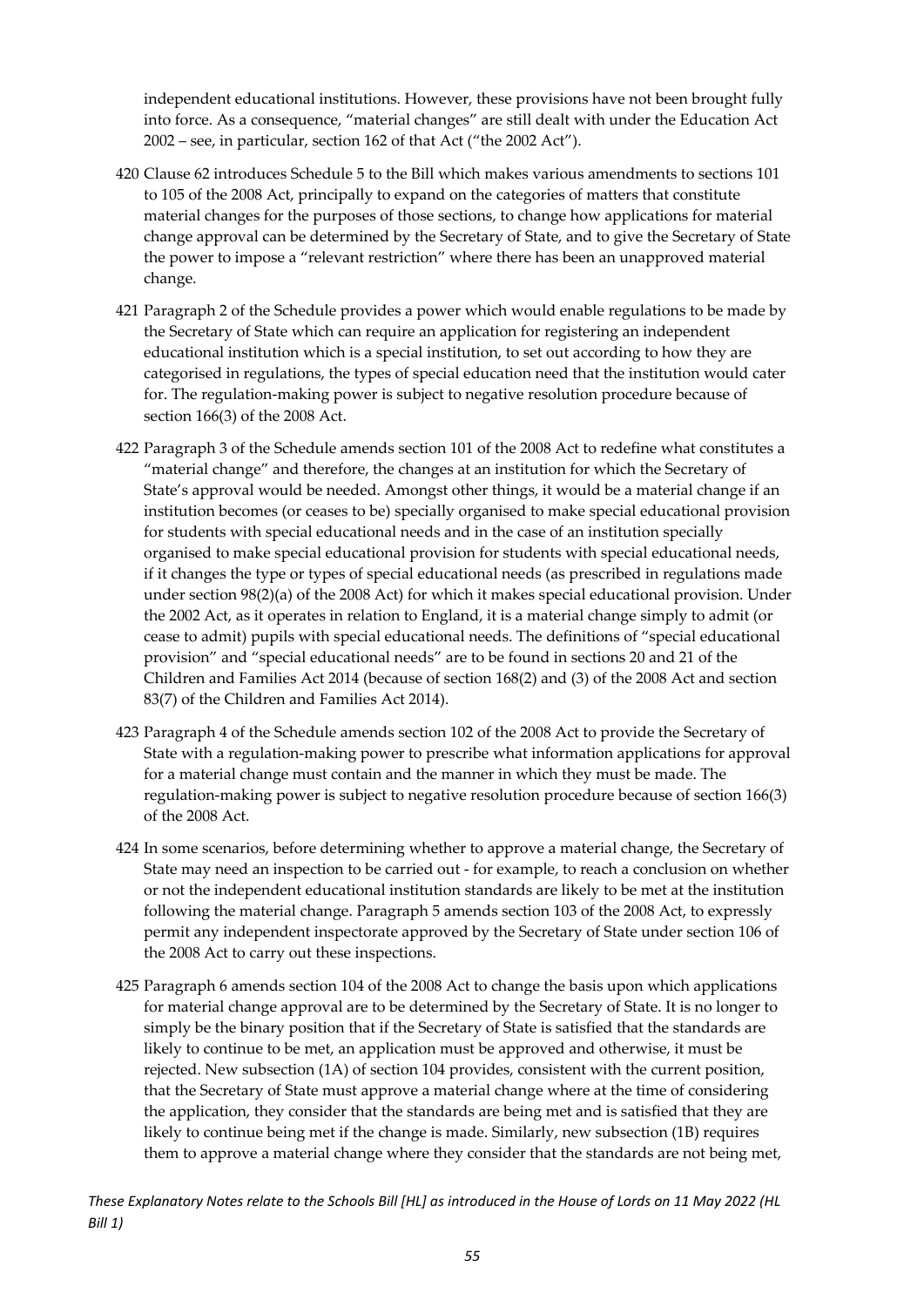but they are satisfied that they are likely to be met immediately if the change is made. This latter provision is intended to deal with a problem arising from the current language in section 104, which arguably contemplates (because of the wording "likely to continue to be met") that there must be pre-existing compliance with the standards in order to grant approval. Making a material change may bring a non-compliant institution into compliance with the standards.

- 426 A more significant departure from the current approach is contained in new subsection (1B). This is because it, in addition, gives the Secretary of State the discretion to approve an application for a material change, where the standards are not met, but they are satisfied that they are likely to be met within a reasonable period of the change being made and is also satisfied that during the period before the standards are met, the change is likely to be beneficial overall to the education, welfare or safety of students who attend, or who might attend, the affected institution.
- 427 Paragraph 7 of the Schedule concerns material changes made without the prior approval of the Secretary of State. There is an existing power in section 105 to de-register institutions where there is an unapproved material change. Paragraph 7 confers a new power in section 105 - the power for the Secretary of State to impose a relevant restriction on the proprietor (in broad terms, a restriction on how an institution operates) where there is an unapproved material change. Section 117 of the 2008 Act gives the precise definition of "relevant restriction" (because of the amendment made by paragraph 7(7)).
- 428 The effect of paragraph 7(8) (which amends section 118) is that it would be a summary criminal offence for a proprietor to breach a relevant restriction imposed as a result of an unauthorised material change, punishable by an unlimited fine and/or a term of up to six months imprisonment (or 51 weeks in the event that section 281(5) of the Criminal Justice Act 2003 is commenced). Paragraph 7(9) confers similar rights of appeal on a proprietor of an institution, on whom a relevant restriction is imposed under the new power, to those available elsewhere under the 2008 Act where the Secretary of State imposes a relevant restriction.
- 429 The remainder of the changes brought about by this clause and schedule are not substantive.

#### <span id="page-56-0"></span>**Powers of Chief Inspector etc**

#### <span id="page-56-1"></span>Clause 63: Powers of entry and investigation etc

- 430 Clause 63 repeals section 97 of the Education and Skills Act 2008 (which contains powers for Her Majesty's Chief Inspector of Education, Children's Services and Skills ("HMCI" to enter and inspect premises in connection with the offence in section 96 of the 2008 Act of conducting an unregistered independent educational institution). It amends the Education and Skills Act 2008 ("the 2008 Act") to insert new sections 127A to 127D.
- 431 New section 127A(1) contains new powers of entry, to include premises where HMCI has reasonable cause to believe a relevant offence under Chapter 1 of Part 4 of the 2008 Act is being or has been committed, or evidence of such an offence may be found. The relevant offences to which these measures apply are contained in new section 127A(9). These offences include those which may be brought against a person for conducting an unregistered independent educational institution (under section 96 of the 2008 Act), and/or a proprietor of a registered independent educational institution for breaching a relevant restriction (under sections 118, 121 and 127 of the 2008 Act), providing education at an institution when registration is suspended (under new section 118C of the 2008 Act), or providing boarding accommodation in breach of a stop boarding requirement (under new section 118F of the 2008 Act).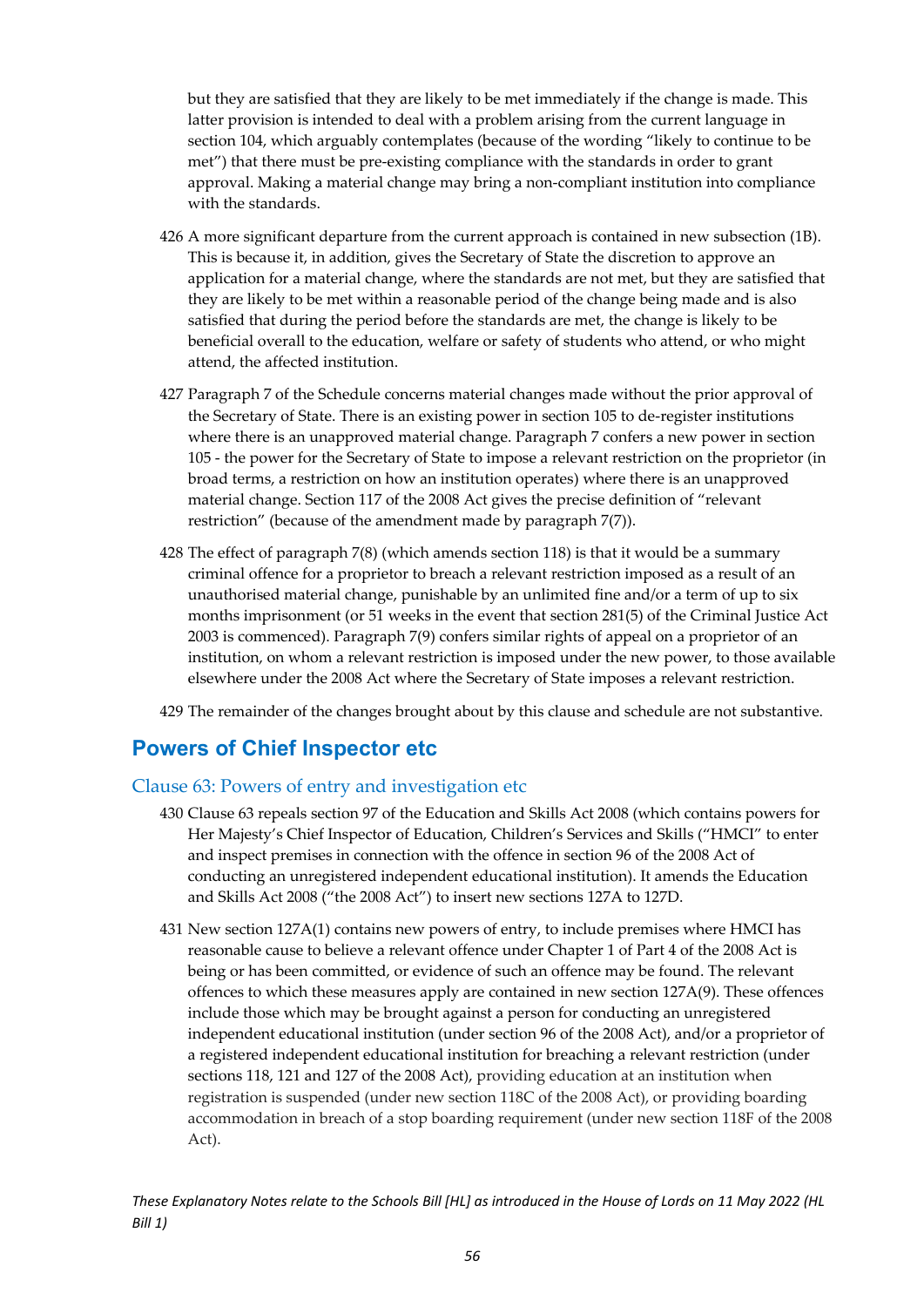- 432 New section 127B(1) contains new powers to: search premises; take measurements, photographs, audio and video recordings; require any document or record on the premises (see new section 127B(5) for a definition of "document"); require facilities and assistance from persons on the premises; seize evidence found on the premises for so long as is necessary, (see new section 127B(2)); and interview any persons found on premises including children, subject to parental consent (see subsection  $(1)(a)$  to  $(f)$  and  $(h)$  to  $(j)$  and new section 127B(3)). The pre-existing powers in section 97 to inspect and take copies of any records or other documents are preserved in new section 127B(1)(g).
- 433 New section 127B(4) restricts evidence from being inspected or made copies of which is legally privileged or otherwise subject to special access provisions (under section 9(2) of the Police and Criminal Evidence Act 1984).
- 434 New sections 127A(2), (3), (4) and (6) make provision about warrants in connection with the investigative powers in new section 127B. Warrants would be required for HMCI to enter residential premises without consent or for a police constable to assist HMCI with a search, authorising use of reasonable force if necessary. New section 127A(8) applies certain procedural requirements in section 15 and 16 of the Police and Criminal Evidence Act 1984 in relation to a warrant issued under new section 127A and 127C. These requirements relate to the applications for warrants, their contents and execution.
- 435 New section 127D(1) makes it an offence to intentionally obstruct the exercise of any power under the new section 127A and 127B. New section 127D(2) introduces a new offence of intentionally failing to produce any document required under section 127B(1)(d). New section 127D(3) introduces a new offence of intentionally failing to produce any required electronic information under the new section 127B(1)(e). New section 127D(4) introduces a new offence of refusing to be interviewed under section 127B(1)(i) or intentionally failing to provide information required. New section 127D(5) introduces a new offence of failing to provide assistance under new section 127B(1)(j). All offences under the new section 127D are summary only and have a maximum penalty of an unlimited fine.
- 436 Clause 63 also amends section 134 of the 2008 Act to require that the information or written charge for an offence under Chapter 1 of Part 4 of the 2008 Act be laid or issued within 12 months of the time the offence was committed

#### <span id="page-57-0"></span>Clause 64: Independent inspectorates: reports and information sharing

- 437 Clause 64 concerns the relationship between Her Majesty's Chief Inspector of Education, Children's Services and Skills ("HMCI") and the independent inspectorates which may be approved by the Secretary of State under section 106 of the Education and Skills Act 2008 ("the 2008 Act"). At present there is only one such independent inspectorate which is approved - the Independent Schools Inspectorate, a private company limited by guarantee.
- 438 Clause 64(1) amends section 107 of the 2008 Act. It grants the Secretary of State the flexibility to request a report from the HMCI on the performance of an independent inspectorate at the time of their choosing – removing the existing duty for such a report to be produced at least annually.
- 439 New section 107A(1) of the 2008 Act allows the Chief Inspector to share information with any inspectorates, approved under section 106, for the purpose of enabling or facilitating inspections of registered independent educational institutions. This permits information to be shared directly between HMCI and any such approved inspectorates. For example, the power could be used where responsibility for the inspection of an institution transfers from HMCI to an independent inspectorate (or vice versa).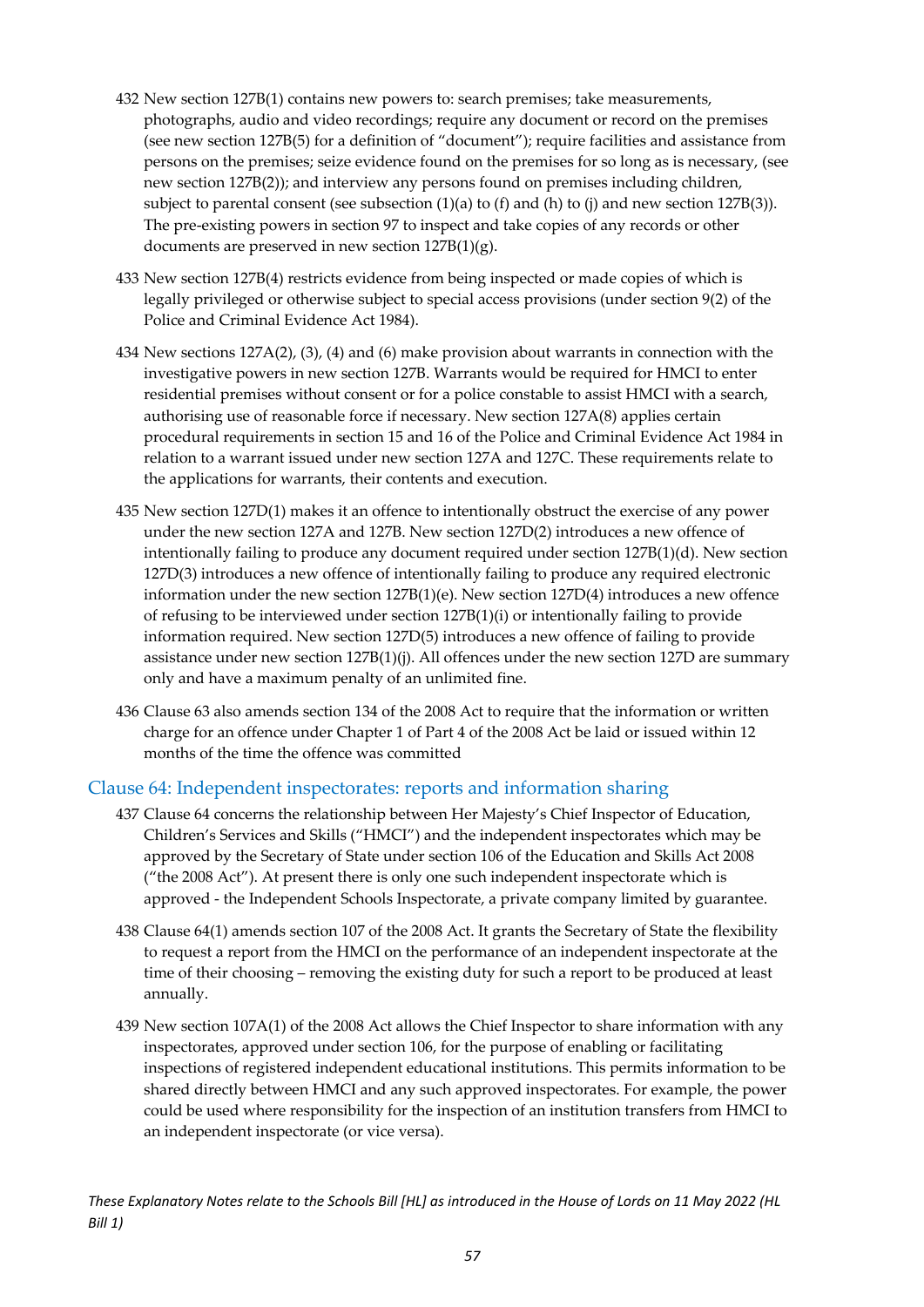440 New section 107A(2) confirms that this information-sharing is subject to data protection legislation – in particular that listed in section 3(9) of the Data Protection Act 2018.

### <span id="page-58-0"></span>**Part 5: Miscellaneous and Final Provisions**

#### <span id="page-58-1"></span>**Teacher misconduct**

#### <span id="page-58-2"></span>Clause 65: Teacher misconduct

- 441 The Education Act 2002 gives the Secretary of State the power to investigate an alleged case of misconduct by a teacher, and to prohibit the teacher from being able to undertake teaching work if the misconduct is proved. The Teaching Regulation Agency (TRA) operates this power on behalf of the Secretary of State.
- 442 Clause 65 (2)(a) amends section 141A (1) of the 2002 Act to provide that the Secretary of State can investigate a person who has at any time been employed or engaged to undertake teaching work (a teacher). This provides the Secretary of State with the power to take disciplinary action against any teacher regardless of whether they were employed as a teacher at the time of the misconduct or the referral to the TRA. Where it is some time since the individual last taught, the TRA would consider the public interest and proportionality, when determining whether to investigate the case.
- 443 Increasing numbers of young people aged under 19 years now receive their education in a wider range of settings, such as further education institutions, and independent educational institutions or by online education providers, and clause 65(2)(b) would list these education settings as settings that would be subject to the teacher misconduct regime. Clause 65(4) would set the conditions that must be met for a provider to be an online education provider. These conditions require the provider to have an address in England registered with either Companies House or the Charity Commission; to have at least one student in England under the age of 19; that those students receive all or the majority of their education online; and finally that the provider delivers all or the majority of its education online. As online education is a sector that is continually evolving, this clause would include a power to enable the Secretary of State to amend these conditions via regulation in the future if necessary
- 444 This clause would extend the scope of the teacher misconduct regime so that, in future, a prohibited teacher would not be able to teach young people under the age of 19 in any of the settings listed.
- 445 Clause 65(5) removes the existing requirement that, in order for the Secretary of State to be able to investigate an alleged case of teacher misconduct, a referral from a person or organisation that is external to the Department for Education must be received. This clause permits the Secretary of State to investigate a misconduct case regardless of how it comes to their attention. This means that in future, the Secretary of State would be able to consider a case of potential misconduct where a Department for Education official becomes aware during the course of their normal duties of a possible misconduct case. An example would be evidence that suggested a teacher has committed serious financial misconduct which is identified during a financial audit by the Education and Skills Funding Agency, which is part of the Department for Education.

#### <span id="page-58-3"></span>**Final Provisions**

#### <span id="page-58-4"></span>Clause 66: Transitional, saving and consequential provision

446 Clause 66(1) confers on the Secretary of State the power to make consequential, supplemental, incidental, transitional or saving provision in connection with commencing any provision in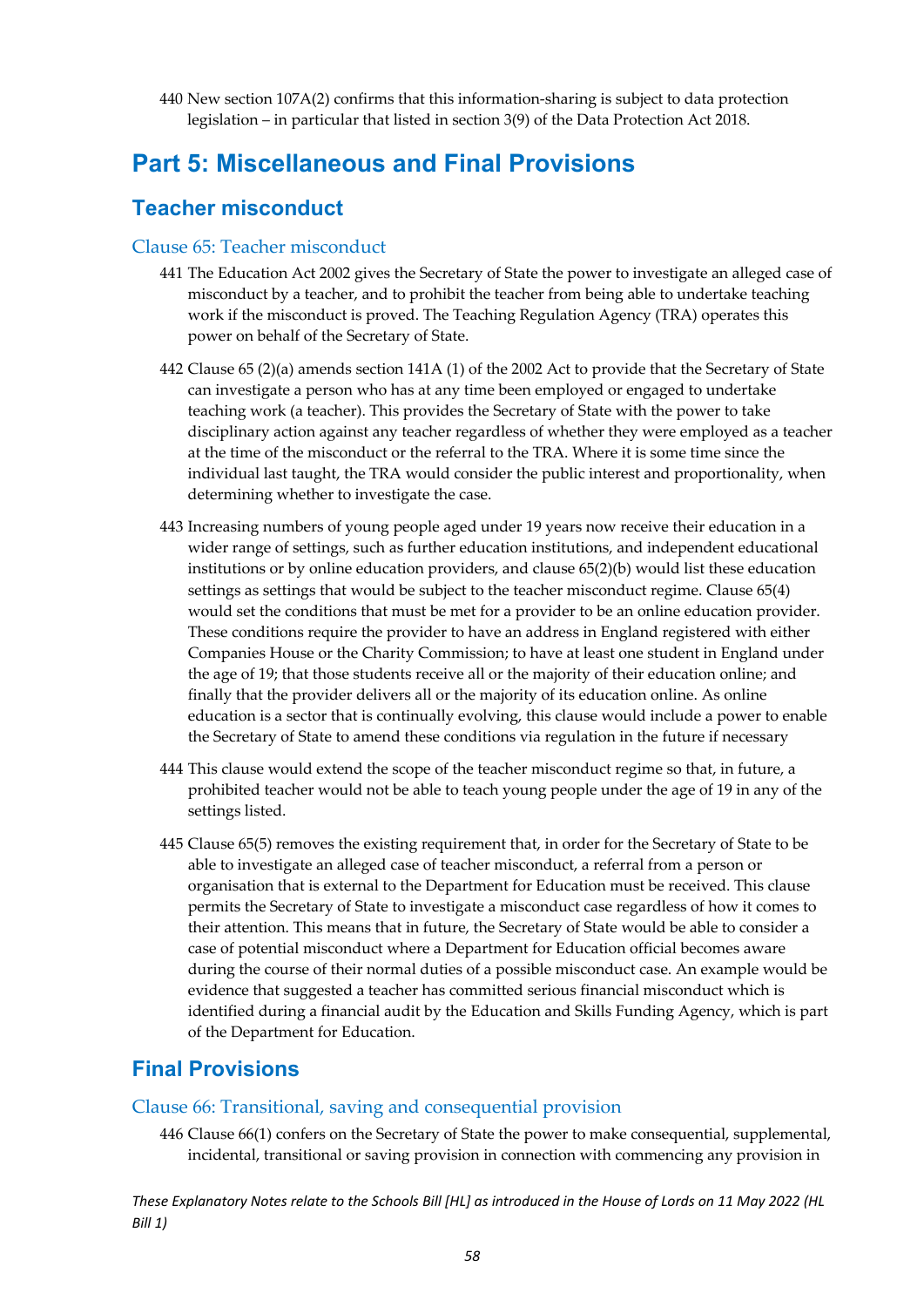this Act. Regulations for this purpose must be made by statutory instrument following the negative procedure.

447 Clause 66(2) confers on the Secretary of State the power to make by regulations provision consequential on this Act. Such regulations may amend, repeal, or revoke any primary or secondary legislation made at any point before the end of the parliamentary session in which this Act is passed. These regulations may also make supplemental, incidental, or saving provision and may provide differently for different purposes. Regulations for this purpose must be made by statutory instrument following the draft affirmative procedure.

#### <span id="page-59-0"></span>Clause 67: Extent

448 This clause states the territorial extent of the Bill, i.e. the parts of the United Kingdom in which it would become law.

#### <span id="page-59-1"></span>Clause 68: Commencement

449 This clause states when the provisions in the Bill would come into effect.

#### <span id="page-59-2"></span>Clause 69: Short title

450 This clause states that, once enacted, the Act may be cited as the Schools Act 2022.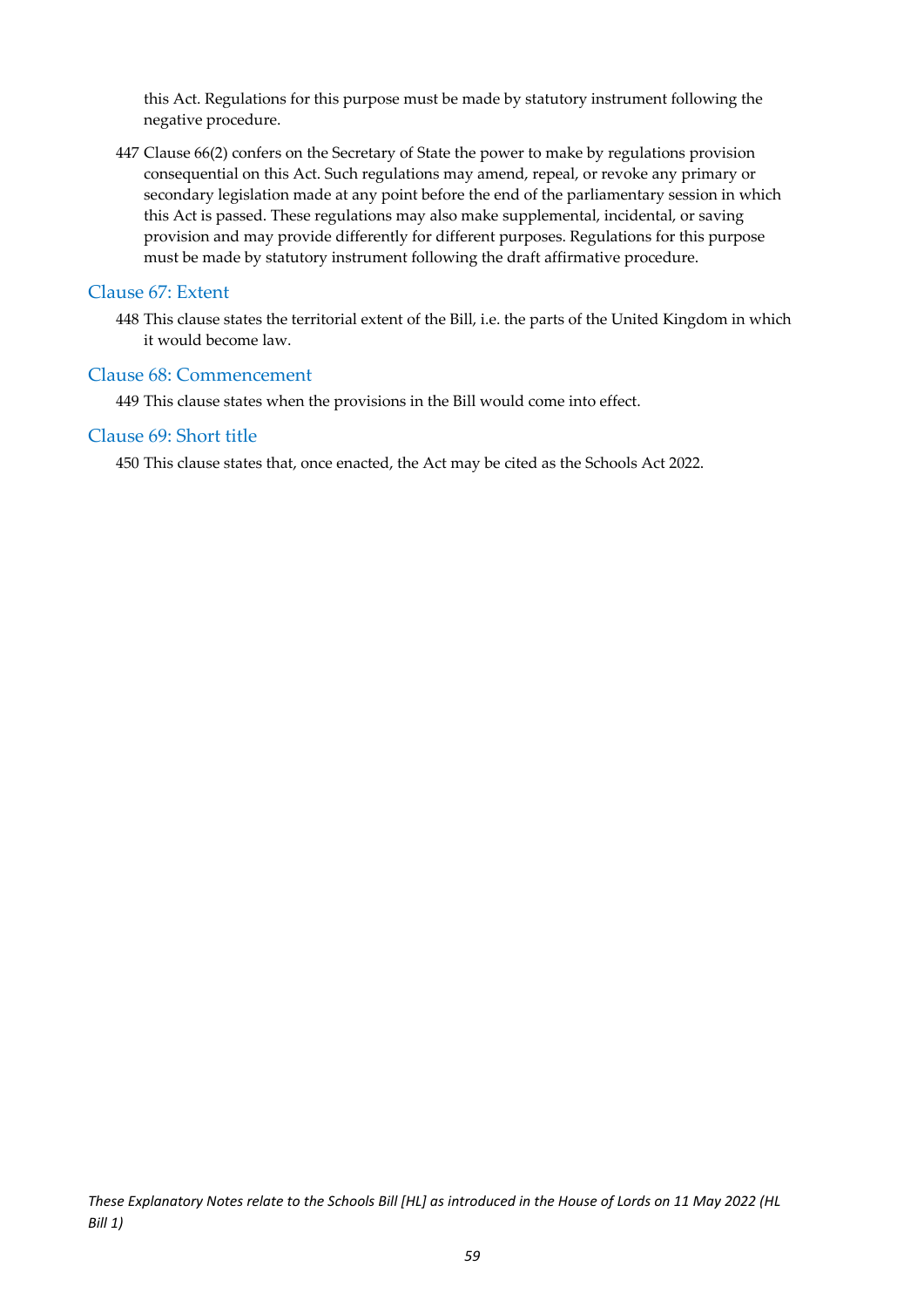### <span id="page-60-0"></span>**Commencement**

451 Sections 1 to 4 come into force on the day on which this Act is passed. The remaining provisions would be commenced via regulations.

## <span id="page-60-1"></span>**Financial implications of the Bill**

- 452 The Bill does not have any significant financial implications. There would be minor one-off costs for educational settings to consider and understand legislation and guidance and implement the necessary policy changes.
- 453 The costs for this Bill would be funded from within the Department for Education budget in the usual way.
- 454 Further information about the financial costs and benefits of the provisions in the Bill can be found in the accompanying impact assessment which has been published alongside the Bill.

## <span id="page-60-2"></span>**Parliamentary approval for financial costs or for charges imposed**

455 This section will be completed when the Bill transfers from the House of Lords to the House of Commons.

## <span id="page-60-3"></span>**Compatibility with the European Convention on Human Rights**

- 456 The Government considers that the Bill is compatible with the European Convention on Human Rights. Accordingly, a statement under section 19(1)(a) of the Human Rights Act 1998 will be made to this effect.
- 457 Issues arising as to the compatibility of the Bill with the Convention rights are dealt with in a separate memorandum. This has been published separately on gov.uk on 12 May 2022.<sup>[10](#page-60-5)</sup>

### <span id="page-60-4"></span>**Environment Act 2021: section 20**

458 The Secretary of State for Education is of the view that the Bill as introduced into the House of Lords does not contain provision which, if enacted, would be environmental law for the purposes of section 20 of the Environment Act 2021. Accordingly, no statement under that section has been necessary to make.

<span id="page-60-5"></span><sup>10 &#</sup>x27;European Convention of Human Rights Memorandum', 12 May 2022 <https://bills.parliament.uk/publications/46426/documents/1765>

*These Explanatory Notes relate to the Schools Bill [HL] as introduced in the House of Lords on 11 May 2022 (HL Bill 1)*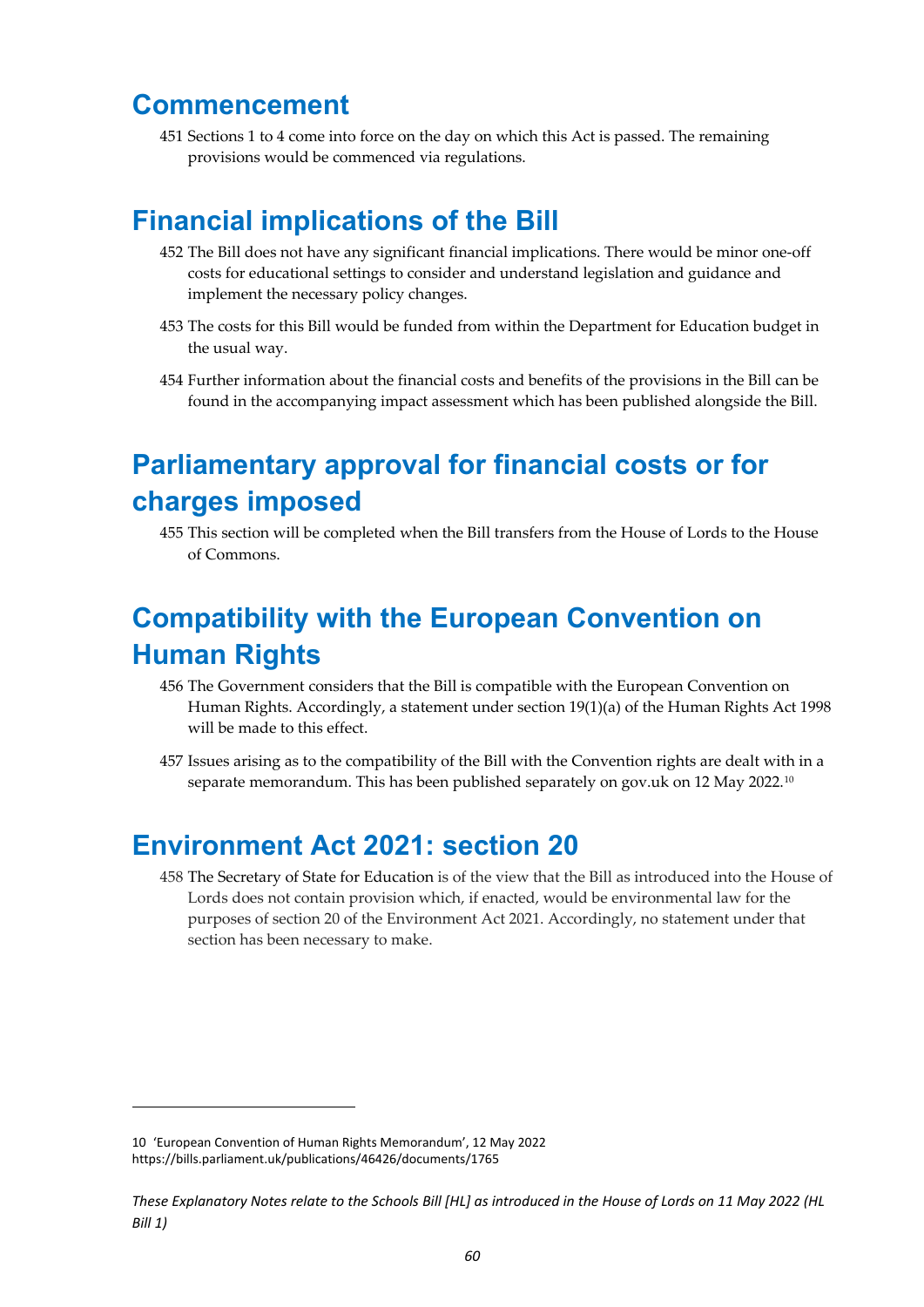## <span id="page-61-0"></span>**Related documents**

- 459 The following documents are relevant to the Schools Bill and can be read at the stated locations:
	- ['Opportunity for all: strong schools with great teachers for your child', 28 March 2022](https://www.gov.uk/government/publications/opportunity-for-all-strong-schools-with-great-teachers-for-your-child)
	- ['Regulating independent educational institutions Government response to](https://www.gov.uk/government/consultations/regulating-independent-educational-institutions)  [consultation', 6 May 2022](https://www.gov.uk/government/consultations/regulating-independent-educational-institutions)
	- ['Children Not in School Government response to consultation' 3 February 2022](https://www.gov.uk/government/consultations/children-not-in-school)
	- 'Fair school funding for all: completing our reforms to the National Funding Formula [Government response to consultation', 28 March 2022](https://www.gov.uk/government/consultations/fair-school-funding-for-all-completing-our-reforms-to-the-national-funding-formula%20-%20full-publication-update-history)
	- 'Teacher misconduct: regulating the teaching profession Government response to [consultation', 29 April 2022](https://www.gov.uk/government/consultations/teacher-misconduct-regulating-the-teaching-profession)
	- 'School attendance: improving consistency of support Government response to [consultation', 6 May 2022](https://www.gov.uk/government/publications/school-attendance-consultation-response)
	- [Academies Act 2010](https://www.legislation.gov.uk/ukpga/2010/32/contents)
	- [Children Act 1989](https://www.legislation.gov.uk/ukpga/1989/41/contents)
	- [Childcare Act 2006](https://www.legislation.gov.uk/ukpga/2006/21)
	- [Childcare Act 2016](https://www.legislation.gov.uk/ukpga/2016/5)
	- [Children and Families Act 2014](https://www.legislation.gov.uk/ukpga/2014/6/contents)
	- [Children and Young Persons Act 2008](https://www.legislation.gov.uk/ukpga/2008/23/contents)
	- [Education Act 1996](https://www.legislation.gov.uk/ukpga/1996/56/contents)
	- Education Act 2002
	- Education Act 2005
	- Education and Inspections Act 2006
	- [Education and Skills Act 2008](https://www.legislation.gov.uk/ukpga/2008/25/contents)
	- [Police and Criminal Evidence Act 1984](https://www.legislation.gov.uk/ukpga/1984/60/contents)
	- Reverter of Sites Act 1987
	- School Standards and Framework Act 1998
	- [Schools Sites Act 1841](https://www.legislation.gov.uk/ukpga/Vict/4-5/38/contents)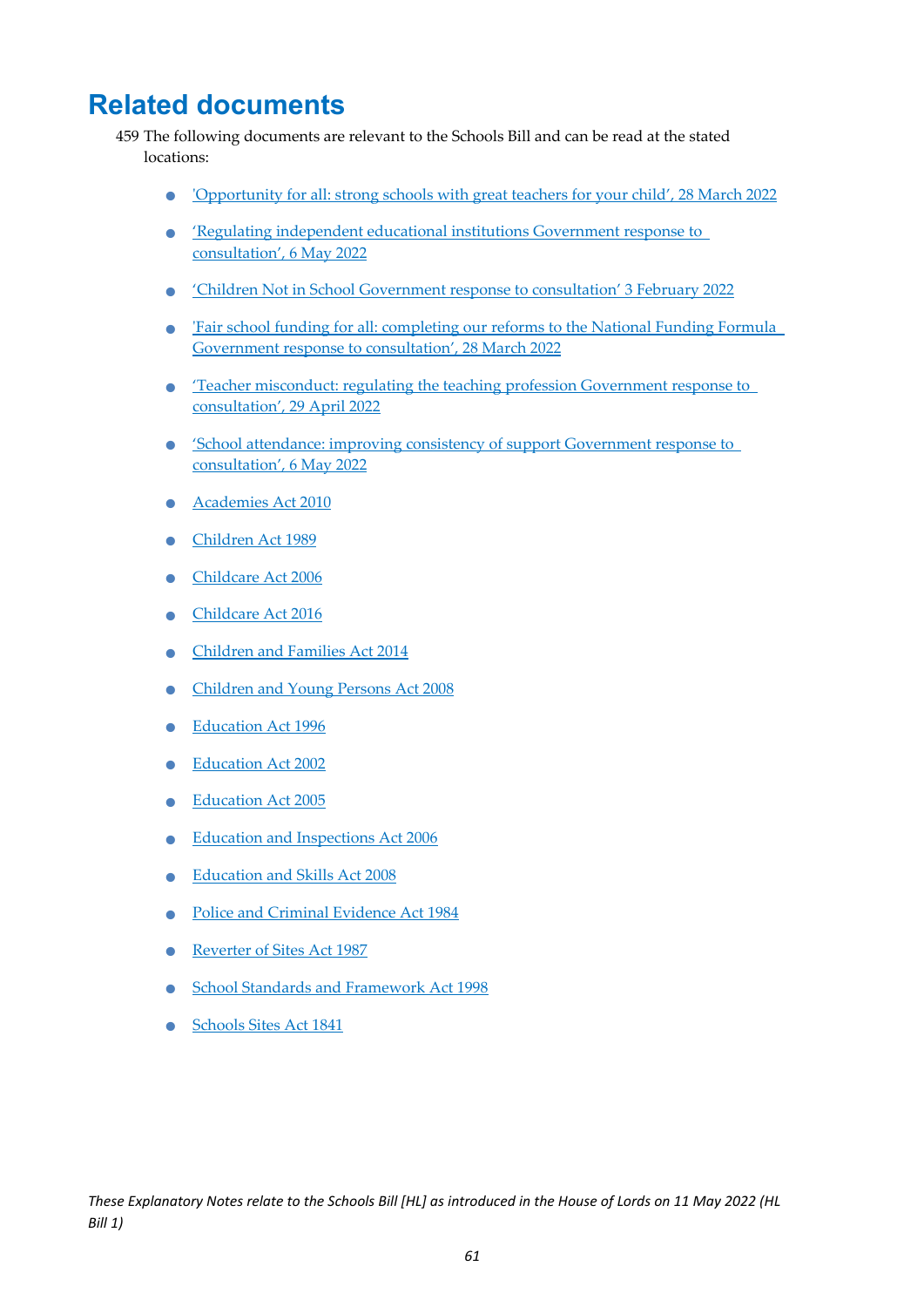## <span id="page-62-0"></span>**Annex A − Territorial extent and application in the United Kingdom**

- 460 The territorial extent of this Bill is England and Wales and it applies in England only with the exception of the provision set out below.
- 461 The power in clause 66(2) to make provision consequential on this Act may be exercised in respect of an enactment that applies in both England and Wales. As this Act applies in England only, the effect outside England of any provision made under this section would be minor or consequential.
- 462 The following provisions of the Bill make amendments to provisions which apply in both England and Wales:
	- i. Clause 28 amends section 104 and 109 of the School Standards and Framework Act 1998.
	- ii. Paragraphs 3, 4, 6, 8, 9, 10, 11 and 13 of Schedule 3 make consequential amendments to the School Standards and Framework Act 1998.
	- iii. Paragraph 2 of Schedule 4 makes consequential amendments to the Education Act 1996.
- 463 These amendments preserve the provisions as they apply in Wales where a provision is to be amended or repealed in England only and would therefore have no effect outside England.

| Provision                                             | England                                                               | <b>Wales</b>                                   |                                                                       | Scotland                                      |                                                                       | Northern Ireland                                         |                                                             |
|-------------------------------------------------------|-----------------------------------------------------------------------|------------------------------------------------|-----------------------------------------------------------------------|-----------------------------------------------|-----------------------------------------------------------------------|----------------------------------------------------------|-------------------------------------------------------------|
|                                                       | <b>Extends</b><br>to $E$ & W<br>land<br>applies to Wales?<br>England? | <b>Extends to</b><br>$E$ & W and<br>applies to | Legislative<br><b>Consent</b><br><b>Motion</b><br>process<br>engaged? | <b>Extends and</b><br>applies to<br>Scotland? | Legislative<br><b>Consent</b><br><b>Motion</b><br>process<br>engaged? | <b>Extends and</b><br>applies to<br>Northern<br>Ireland? | Legislative<br><b>Consent Motion</b><br>process<br>engaged? |
| Part 1 - Academies                                    |                                                                       |                                                |                                                                       |                                               |                                                                       |                                                          |                                                             |
| Clauses 1 to 32<br>and schedule 1<br>and 2            | <b>Yes</b>                                                            | <b>No</b>                                      | <b>No</b>                                                             | <b>No</b>                                     | No                                                                    | No                                                       | No                                                          |
| Part 2 - School<br>and Local<br>Education<br>Funding  |                                                                       |                                                |                                                                       |                                               |                                                                       |                                                          |                                                             |
| Clauses 33 to 47<br>and Schedule 3                    | <b>Yes</b>                                                            | <b>No</b>                                      | No                                                                    | <b>No</b>                                     | No                                                                    | No                                                       | No                                                          |
| Part 3 - School<br>Attendance                         |                                                                       |                                                |                                                                       |                                               |                                                                       |                                                          |                                                             |
| Clauses 48 to 55<br>and schedule 4                    | <b>Yes</b>                                                            | <b>No</b>                                      | <b>No</b>                                                             | No                                            | No                                                                    | No                                                       | No.                                                         |
| Part $4-$<br>Independent<br>Education<br>Institutions |                                                                       |                                                |                                                                       |                                               |                                                                       |                                                          |                                                             |

464 The information provided is the view of the UK Government.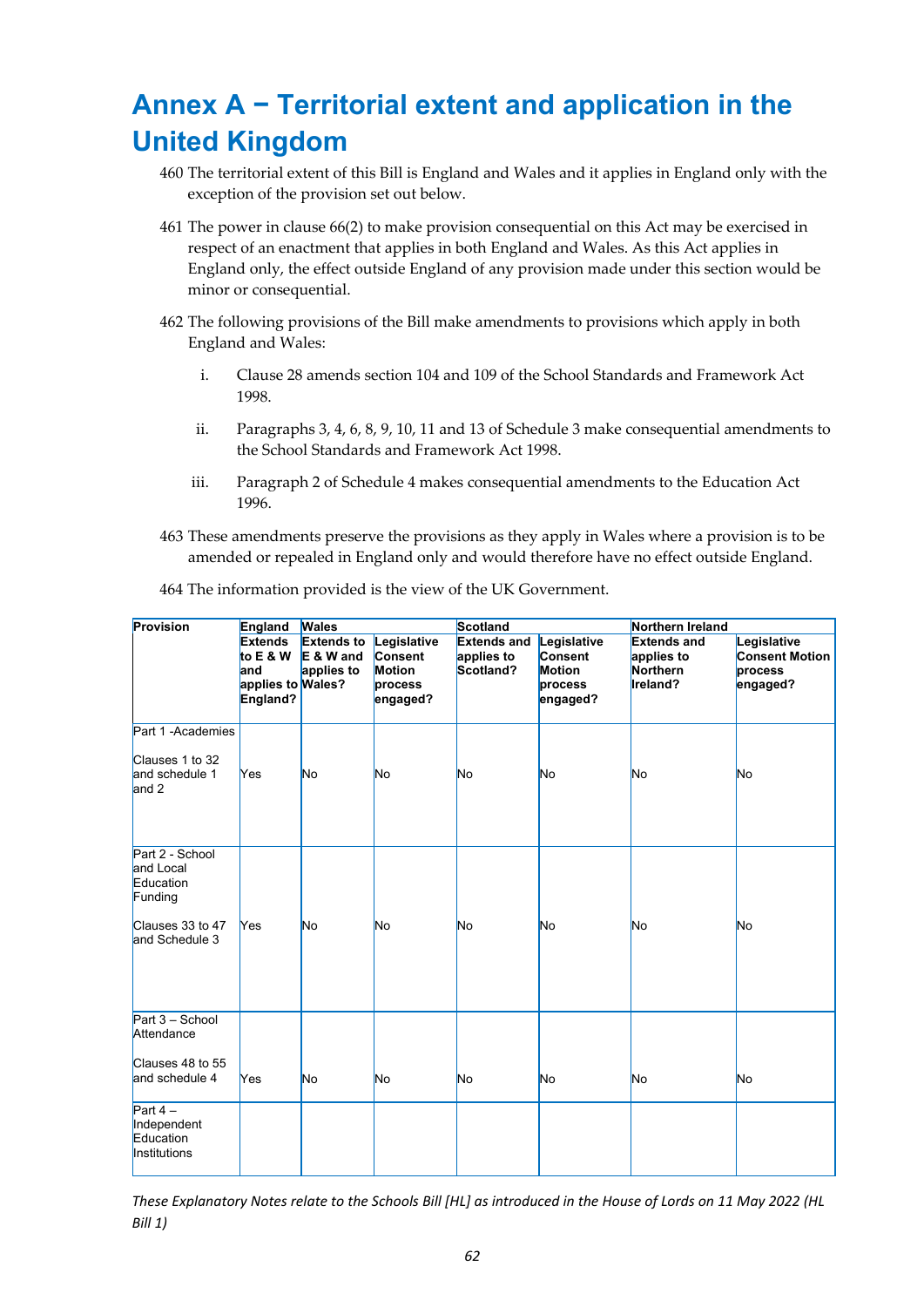| Clauses 59 to 64<br>and Schedule 5                 | Yes        | No        | <b>No</b> | N <sub>o</sub> | No | No | No.            |
|----------------------------------------------------|------------|-----------|-----------|----------------|----|----|----------------|
| Part $5-$<br>Miscellaneous and<br>final provisions |            |           |           |                |    |    |                |
| Clauses 65                                         | Yes        | <b>No</b> | <b>No</b> | <b>No</b>      | No | No | N <sub>o</sub> |
| Clause 66                                          | Yes        | Yes       | No.       | <b>No</b>      | No | No | No             |
| Clauses 67 to 69                                   | <b>Yes</b> | <b>No</b> | No.       | N <sub>o</sub> | No | No | N <sub>o</sub> |

### <span id="page-63-0"></span>**Subject matter and legislative competence of devolved legislatures**

465 Corresponding provision could be made by a devolved legislature on the subject matter of all provisions in the Bill.